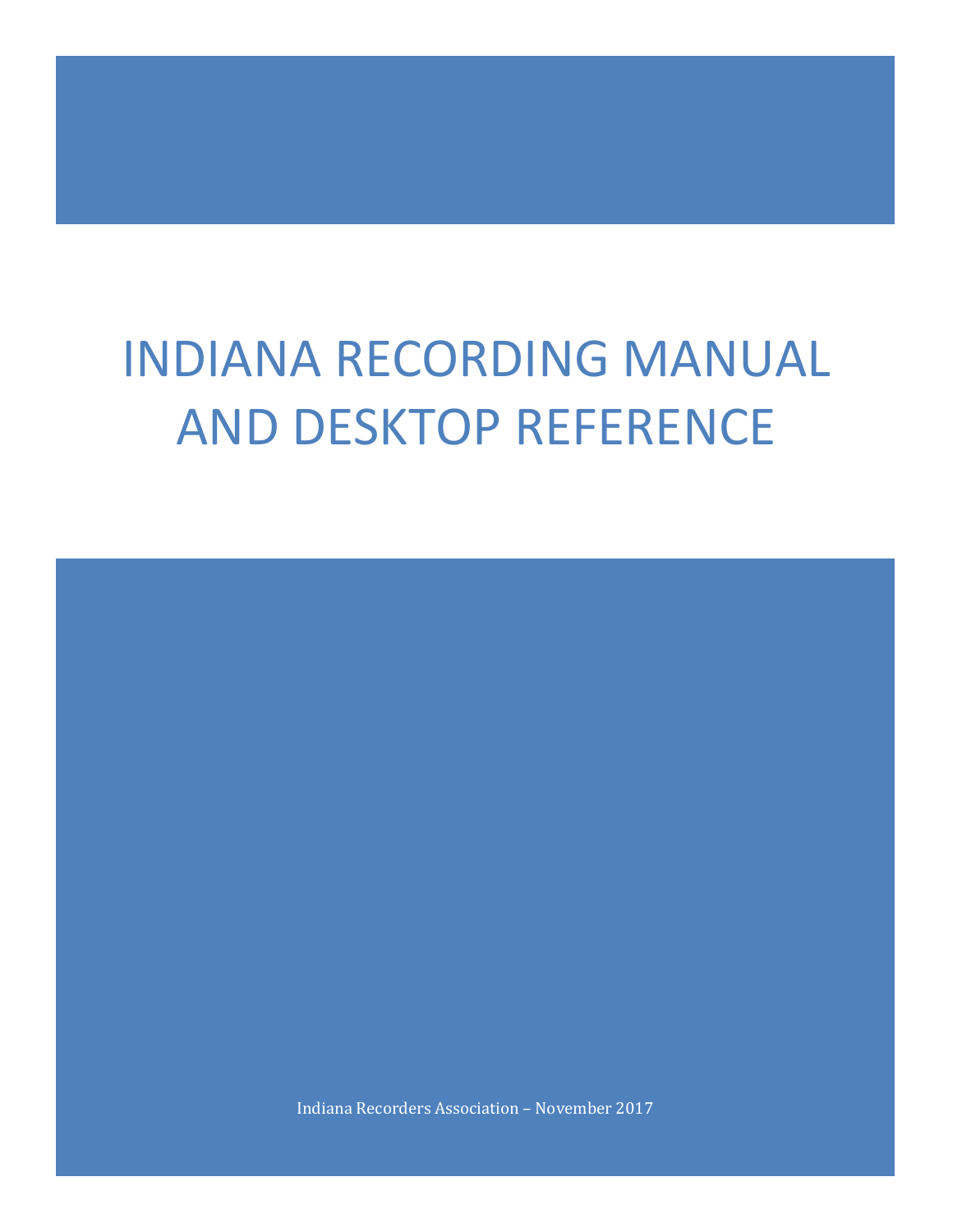Version: 2018-04-13. This document is subject to revision.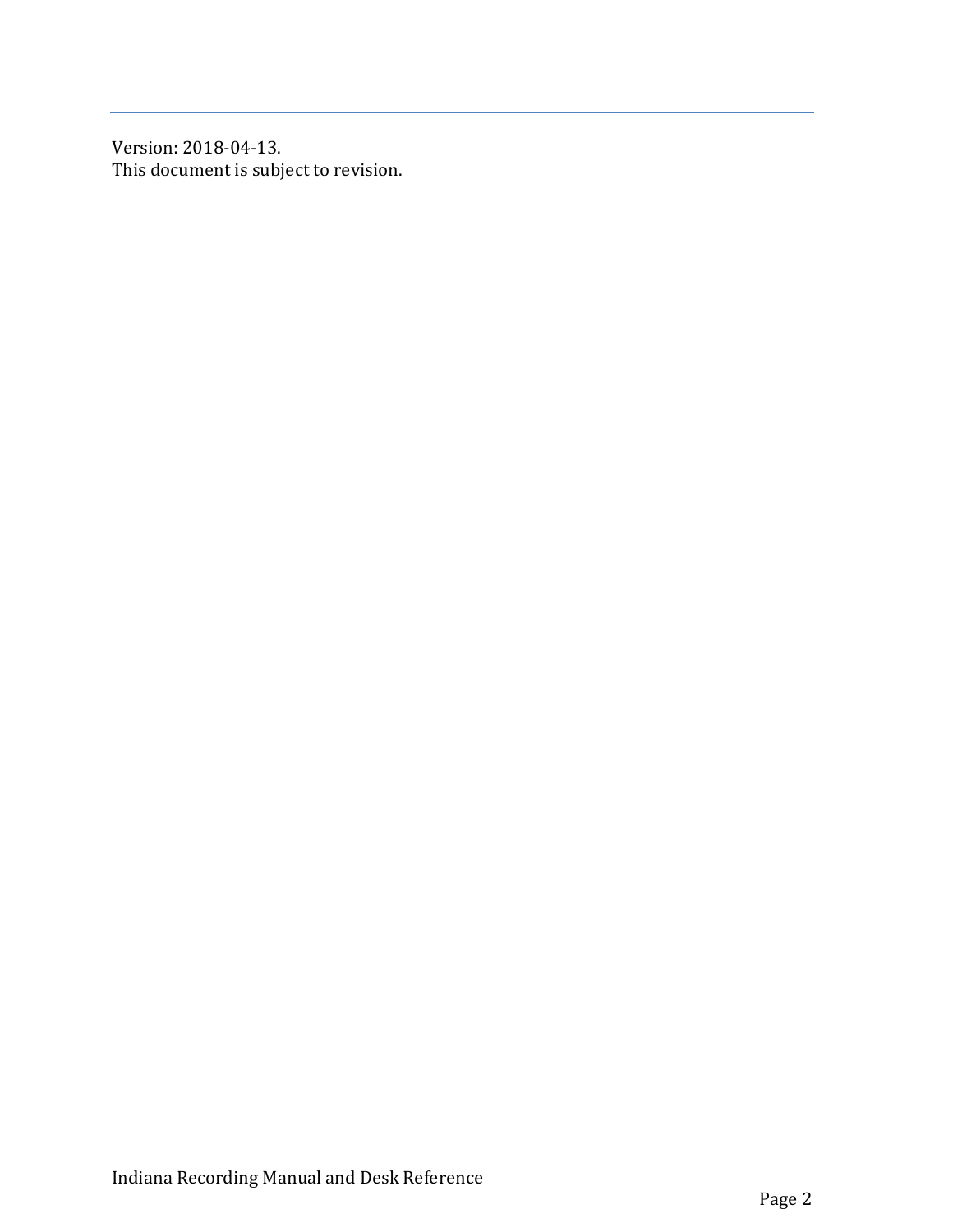## Contents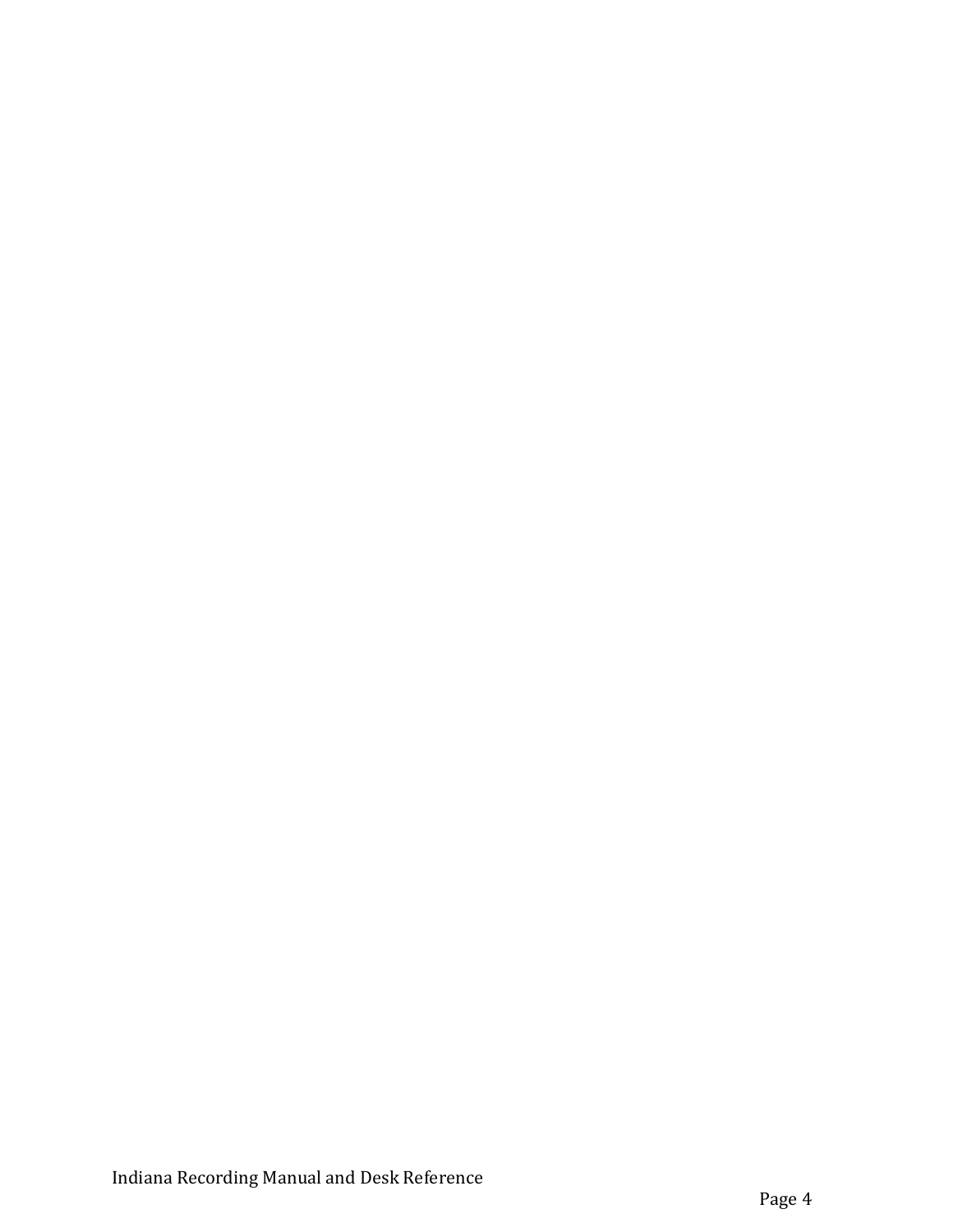## Indiana Recording Manual and Desktop Reference

## <span id="page-4-0"></span>**General Recording Requirements**

Deeds [\(IC 32-21-3-3;](http://iga.in.gov/legislative/laws/2017/ic/titles/032#32-21-3-3) [IC 32-21-2-11\)](http://iga.in.gov/legislative/laws/2017/ic/titles/032#32-21-2-11) Conveyance [\(IC 32-21-4-1\)](http://iga.in.gov/legislative/laws/2017/ic/titles/032#32-21-4-1) Acknowledgements & Notarization [\(IC 32-21-2-3\)](http://iga.in.gov/legislative/laws/2017/ic/titles/032#32-21-2-3) Page Size (IC  $36-2-7-10(c)(3)$  and (5)) Index / Legal Description [\(IC 36-2-11-12\)](http://iga.in.gov/legislative/laws/2017/ic/titles/036#36-2-11-12) Auditor's Transfer Stamp [\(IC 36-2-11-14\)](http://iga.in.gov/legislative/laws/2017/ic/titles/036#36-2-11-14) Prepared by statement [\(IC 36-2-11-15\)](http://iga.in.gov/legislative/laws/2017/ic/titles/036#36-2-11-15) Names printed/typed below signatures  $(IC 36-2-11-16(c))$  $(IC 36-2-11-16(c))$ Social Security Redaction Statement [\(IC 36-2-11-15\(](http://iga.in.gov/legislative/laws/2017/ic/titles/036#36-2-11-15)d))

### <span id="page-4-1"></span>**Recording Notes**

- 1. All documents are required to be acknowledged or notarized with only a few exceptions. Please see the individual document types for which documents do not have this requirement.
- 2. Documents acknowledged or notarized out of state, do not require a person's name in the Prepared by statement. Not all States have a State Seal for the Notary Seal.
- 3. Documents acknowledged or notarized out of state, do not require the Social Security redaction statement. Even though they do not require the statement, they still cannot be presented for recording if they contain a Social Security number unless the number is required to be on the document by federal law (i.e. Federal Tax Lien documents, Soldier Discharge documents, Death Certificates).
- 4. Certain documents are recorded with no fee. Please see the individual document types for which documents are recorded at no charge.
- 5. If a document involves real estate, a legal description may be required. If a document involved personal property, a list of that personal property and its location may be required.
- 6. Generally, if a document involves the conveyance real estate or a change in the name of the owner in any way, it must go to the Auditor's Office to be transferred and acknowledged.
- 7. Documents are returned to the entity who presented the documents for recording after they have been through the archival process. [\(IC 36-2-11-7\)](http://iga.in.gov/legislative/laws/2017/ic/titles/036/#36-2-11-7)
- 8. State Tax Liens are handled by the Clerk of the Circuit Court.
- 9. The County Recorder's Office does not conduct searches of documents recorded in the office, with the exception of UCC filings. This position has been upheld by two Official Opinions by the Indiana Attorney General. (See Attorney General Opinions)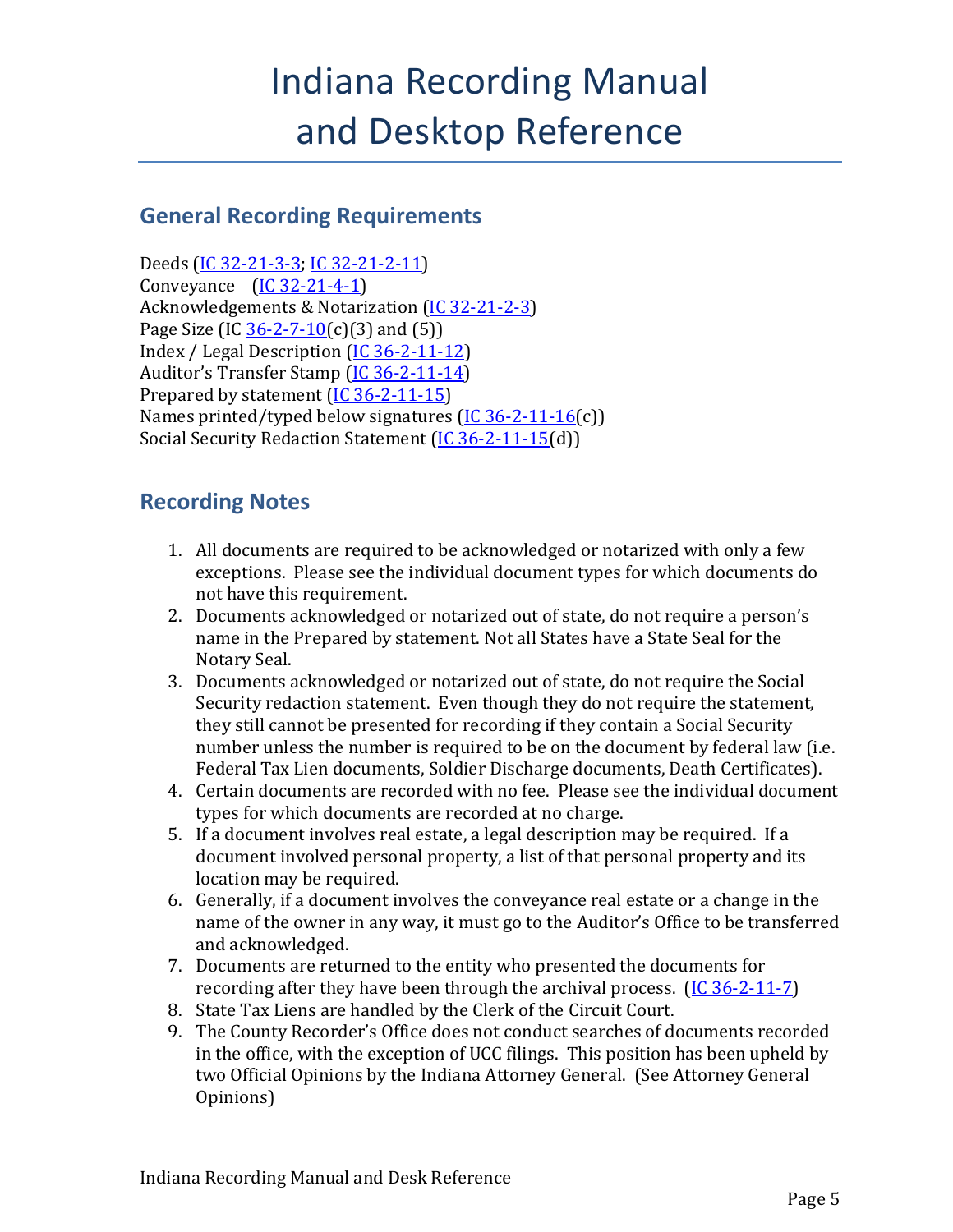10. "The county recorder may also include a cross-reference or multiple crossreferences identified in a document for recording under this section. For crossreferences not otherwise required by statute or county ordinance, the person submitting the document for recording shall clearly identify on the front page of the instrument the specific cross-reference or cross-references to be included with the recorded documents."  $(IC 36-2-7-10)$ 

## <span id="page-5-0"></span>**Reasons for Rejection of Documents**

- 1. Names not appearing the same throughout the document. [\(IC 36-2-11-16\)](http://iga.in.gov/legislative/laws/2017/ic/titles/036#36-2-11-16)
- 2. Names not typed or printed identically to the signatures that they are associated with. [\(IC 36-2-11-16\)](http://iga.in.gov/legislative/laws/2017/ic/titles/036#36-2-11-16)
- 3. Name of person preparing the document is missing. (Documents acknowledged or notarized out of state are an exception.) [\(IC 36-2-11-15\)](http://iga.in.gov/legislative/laws/2017/ic/titles/036#36-2-11-15)
- 4. An address for all of the grantees is missing. [\(IC 32-21-2-3\)](http://iga.in.gov/legislative/laws/2017/ic/titles/032#32-21-2-3)
- 5. Incorrect recording fees. (See I.C. 36-2-11-6 on the handling of overages.) [\(IC 36-](http://iga.in.gov/legislative/laws/2017/ic/titles/036#36-2-7-10) [2-7-10\)](http://iga.in.gov/legislative/laws/2017/ic/titles/036#36-2-7-10)
- 6. Name of company and/or title of officer missing at point of signature.
- 7. Cross reference, either volume and page or document/instrument number, to original document missing, or obviously in error.
- 8. Signature or printed name missing. [\(IC 36-2-11-16\)](http://iga.in.gov/legislative/laws/2017/ic/titles/036#36-2-11-16)
- 9. Legal description missing or obviously incomplete or in error.
- 10. Reference number of a recorded Power of Attorney not on the document if it is being signed by a Power of Attorney or Attorney in Fact. Document must include the cross-referenced POA instrument number on the first page, OR the POA must be recorded along with (prior to) recording of a document signed by attorney-infact.  $(1C_30 - 5 - 3 - 3)$
- 11. Acknowledgement or Notary information is missing or incomplete. [\(IC 36-2-11-](http://iga.in.gov/legislative/laws/2017/ic/titles/036#36-2-11-16) [16,](http://iga.in.gov/legislative/laws/2017/ic/titles/036#36-2-11-16) [IC 33-42-2-9\)](http://iga.in.gov/legislative/laws/2017/ic/titles/033#33-42-2-9)
- 12. Real estate legal description is not in the county where it is being recorded.
- 13. Auditor's transfer stamp missing. [\(IC 36-2-11-14\)](http://iga.in.gov/legislative/laws/2017/ic/titles/036#36-2-11-14)
- 14. Sales disclosure stamp missing (County's discretion -- some Counties don't use Disclosure stamp)
- 15. Court documents must have the Judge's signature and be file stamped by the Clerk of the Courts.
- 16. Affirmation statement missing, or not signed by individual. [\(IC 36-2-11-15\)](http://iga.in.gov/legislative/laws/2017/ic/titles/036#36-2-11-15)
- 17. No Document date, or document not dated by Grantor (mortgage). [\(IC 32-29-1-](http://iga.in.gov/legislative/laws/2017/ic/titles/032#32-29-1-5) [5\)](http://iga.in.gov/legislative/laws/2017/ic/titles/032#32-29-1-5)
- <span id="page-5-1"></span>18. Document is not totally legible [\(IC 36-2-11-16\)](http://iga.in.gov/legislative/laws/2017/ic/titles/036#36-2-11-16)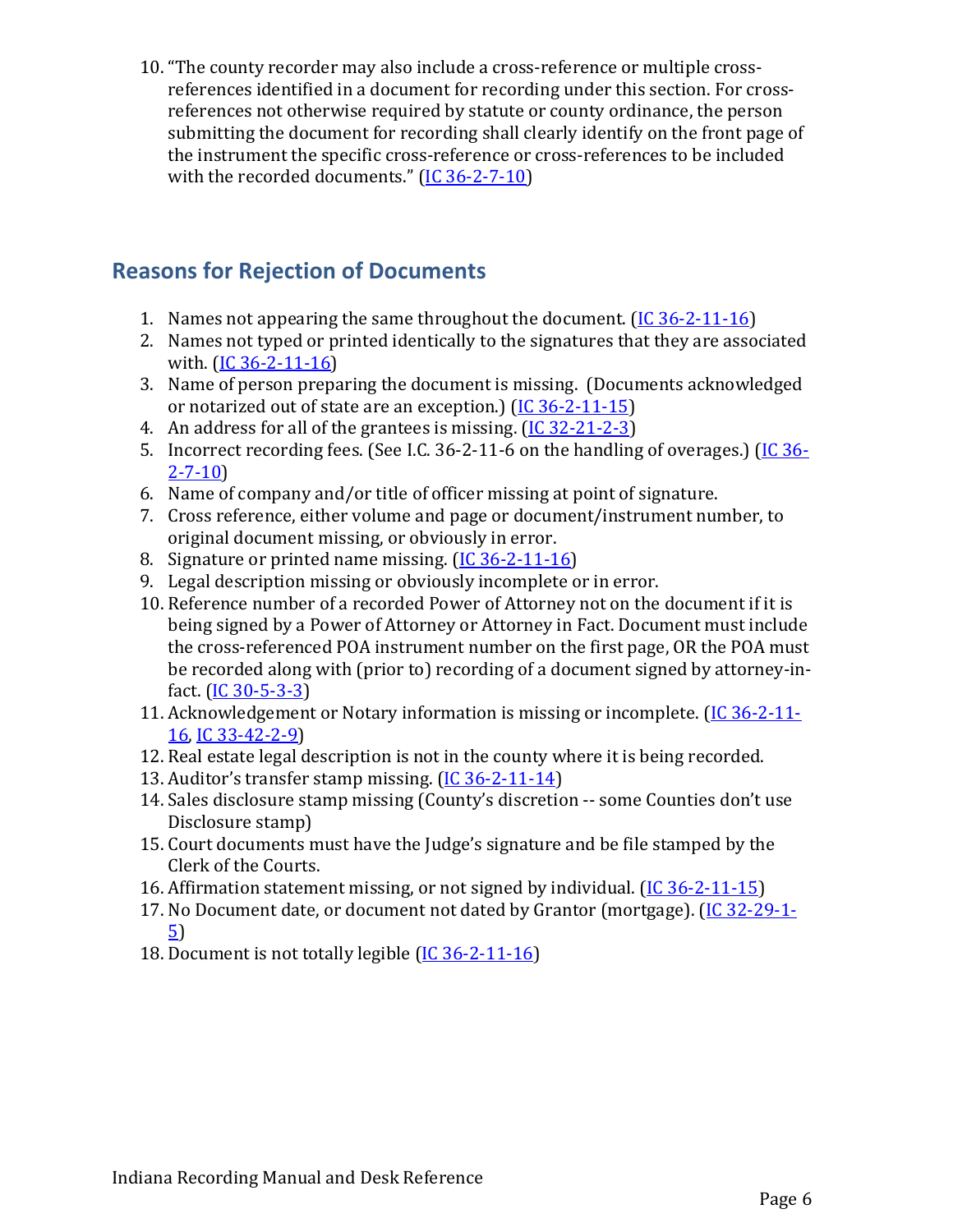## **Documents to be Provided or Recorded with No Fee**

#### **[\(IC 36-2-7-10\(h\)\)](http://iga.in.gov/legislative/laws/2017/ic/titles/036#36-2-7-10)**

- Official Bond  $(IC 5-4-1-5.1)$
- Tax Sale Survey  $(IC 6-1.1-22-2(c))$  $(IC 6-1.1-22-2(c))$
- State, City or County Highway Right-of-Way [\(IC 8-23-23-1\)](http://iga.in.gov/legislative/laws/2017/ic/titles/008#8-23-23-1)
- Other Rights-of-Way & Easements [\(IC 8-23-23-1\)](http://iga.in.gov/legislative/laws/2017/ic/titles/008#8-23-23-1)
- Military Discharge Documents [\(IC 10-17-2-3\)](http://iga.in.gov/legislative/laws/2017/ic/titles/036#10-17-2-3)
- Certified Military Discharge [\(IC 10-17-3-2\)](http://iga.in.gov/legislative/laws/2017/ic/titles/010#10-17-3-2)
- Old Age Supplement Certificate [\(IC 12-14-13\)](http://iga.in.gov/legislative/laws/2017/ic/titles/012#12-14-13)
- Supplemental Assistance Liens [\(IC 12-14-16\)](http://iga.in.gov/legislative/laws/2017/ic/titles/012#12-14-16)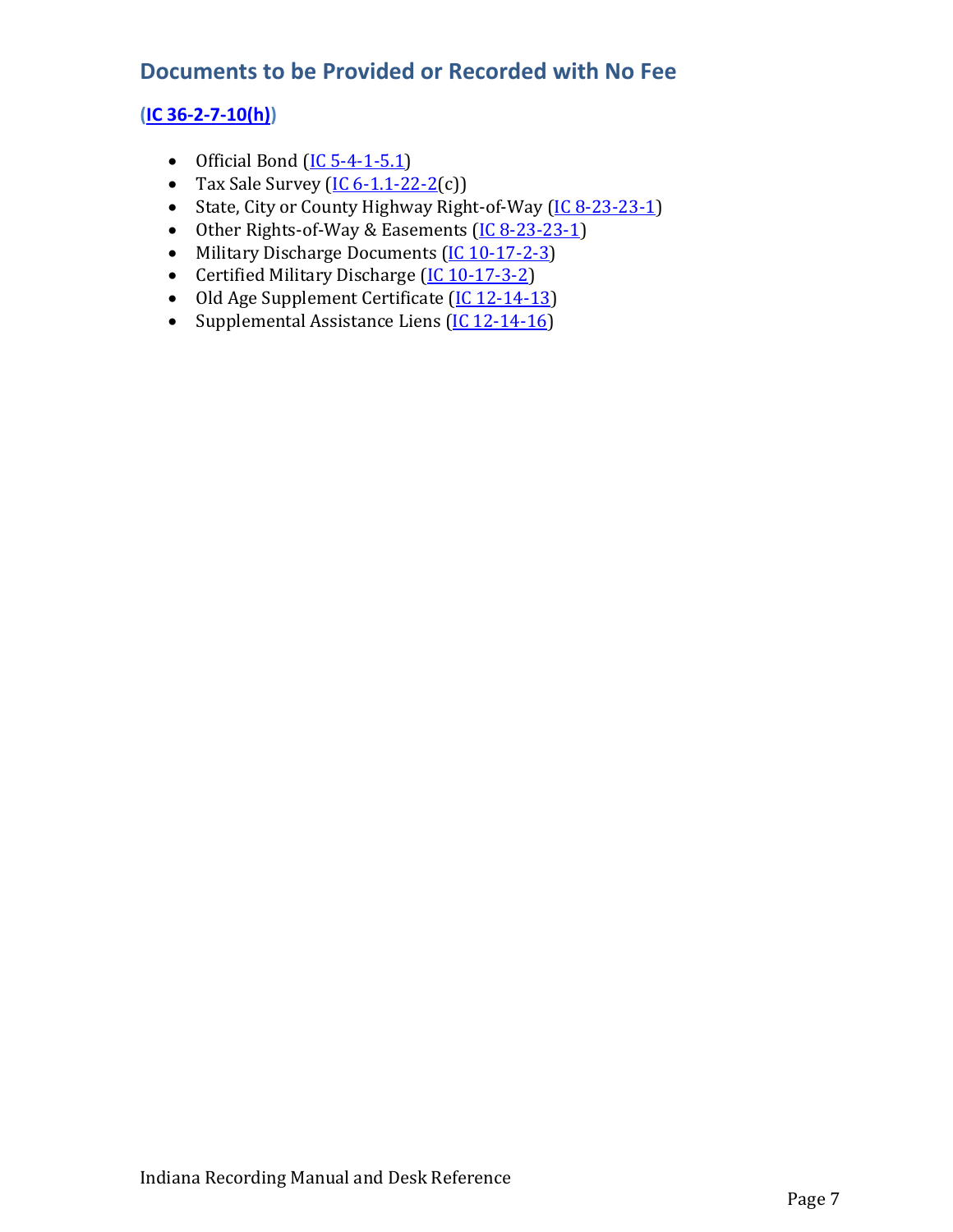## <span id="page-7-0"></span>**Recording Fees**

#### **[\(IC 36-2-7-10,](http://iga.in.gov/legislative/laws/2017/ic/titles/036#36-2-7-10) [-10.5,](http://iga.in.gov/legislative/laws/2017/ic/titles/036#36-2-7-10.5) and [-10.7\)](http://iga.in.gov/legislative/laws/2017/ic/titles/036#36-2-7-10.7)**

|                                                                               | <b>All Counties</b>                      | <b>Marion County</b> |
|-------------------------------------------------------------------------------|------------------------------------------|----------------------|
|                                                                               | except Marion                            |                      |
| Mortgages                                                                     | \$55                                     | \$65                 |
| Most other documents                                                          | \$25                                     | \$35                 |
| Multi-transaction documents, such as                                          | \$7 for each transaction after the first |                      |
| multiple releases of mortgages in a single                                    |                                          |                      |
| document                                                                      |                                          |                      |
| (Not all counties accept multi-transaction                                    |                                          |                      |
| documents)                                                                    |                                          |                      |
| Plats, Large Surveys, other large-format                                      | \$25 + \$5 per additional large sheet    |                      |
| documents (exceeding $8 \frac{1}{2} \times 14$ inches)                        |                                          |                      |
| Uniform Commercial Code (UCC) Filings                                         | 1-2 pages: \$6                           |                      |
| (UCCs must be filed using national forms.                                     | 3+ pages: \$10                           |                      |
| Forms are available at the Indiana Secretary                                  |                                          |                      |
| of State website.                                                             |                                          |                      |
| <b>UCC Searches</b>                                                           | \$7 + \$5 per additional name            |                      |
| Copies of documents up to 11 x 17 inches                                      | \$1 per page                             |                      |
| Copies of documents larger than 11 x 17                                       | \$5 per page/sheet                       |                      |
| inches                                                                        |                                          |                      |
| Bulk Copies (Bulk purchasers must have a                                      | Between \$0.10 and \$0.20, depending     |                      |
| contract with the Recorder. "Bulk" means all                                  | on the County                            |                      |
| recorded images, regardless of type, over a                                   | (Counties needing to charge more         |                      |
| certain time period, excluding restricted                                     | than \$0.10 must have a                  |                      |
| document types.)                                                              | Commissioners' ordinance allowing        |                      |
|                                                                               | for a higher rate.)                      |                      |
| Recorder's certification of any document                                      | \$5                                      |                      |
| (excepting Military Discharge documents)                                      |                                          |                      |
| Assessor's Fee: Any document of transfer that                                 | Fee varies by County, payable to         |                      |
| requires a sales disclosure (such as a Deed)                                  | <b>Auditor or Assessor</b>               |                      |
| Auditor's Transfer Fee: Any document that<br>Fee varies by County, payable to |                                          |                      |
| serves to transfer property (namely, any deed                                 | Auditor                                  |                      |
| of transfer, including an Affidavit of                                        |                                          |                      |
| Survivorship)                                                                 |                                          |                      |

As of 1 July 2017, recording fees are longer based on number of pages (except for largeformat documents such as surveys and plats). There will no longer be any additional fees for cross-references or for non-conforming pages. HOWEVER, documents are still required to conform to recording standards, and may be rejected for non-conformance.

To be strictly conforming: Documents must be no larger than 8 1/2 X 14 inches, be in 10-point type or larger, on white paper of at least 20-lb. weight (no permanently bound or continuous forms), and have margins of at least 2 inches on the top and 2 inches on the bottom of the first page and the last page with 1/2-inch margins on interior pages.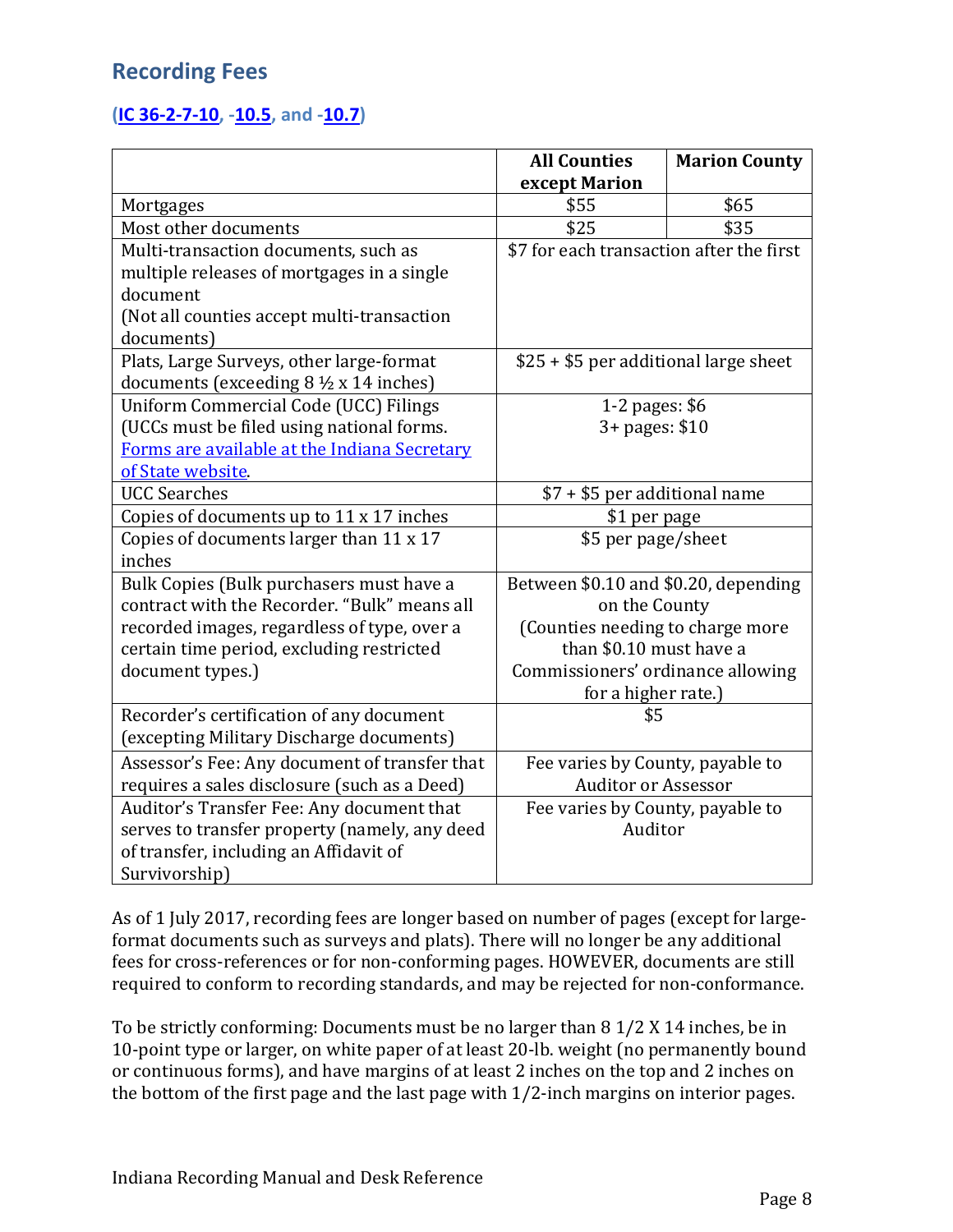Non-conforming documents MAY still be accepted for recording, at the discretion of the Recorder. Documents are likely to be rejected if there is not a 2-inch margin on the first page (so that there is room for the Auditor's and Recorder's stamps), if pages are not legible due to small or unclear text, if the medium on which they are printed is not able to go through a scanner, or other reasons of recordability.

With certain noted exceptions, all documents for recording must be notarized or acknowledged, include a statement indicating who prepared the document, and include an affirmation that states: "I affirm, under penalties of perjury, that I have taken reasonable care to redact each social security number in this document, unless required by law. [signed]"

The changes in the recording fee structure were brought about by the passage of Indiana Senate Enrolled Act 505. [More information on SEA 505 can be found here.](http://indianarecorders.org/resources/sb505-summary/)

|                                                            | <b>All Counties except</b> |           | <b>Marion County</b> |           |
|------------------------------------------------------------|----------------------------|-----------|----------------------|-----------|
|                                                            | <b>Marion</b>              |           | $(IC 10-2-7-10.5)$   |           |
|                                                            | $(IC 10-2-7-10)$           |           |                      |           |
| <b>Fund</b>                                                | Mortgage (e)               | Other (d) | Mortgage (c)         | Other (b) |
| <b>County General Fund</b>                                 | \$34                       | \$8       | \$35                 | \$9       |
| <b>County Surveyor's Corner</b>                            | \$5                        | \$5       | \$5                  | \$5       |
| <b>Perpetuation Fund</b>                                   |                            |           |                      |           |
| <b>County Recorder's Perpetuation</b>                      | \$11.50                    | \$10      | \$11.50              | \$10      |
| Fund (RPF)                                                 |                            |           |                      |           |
| Auditor of State (State General and                        | \$2.50                     |           | \$2.50               |           |
| <b>Homeowner Protection Funds</b>                          |                            |           |                      |           |
| IC 24-9-9-3, IC 24-9-9-4)                                  |                            |           |                      |           |
| <b>County Identity Security</b>                            | \$1                        | \$1       | \$0.50               | \$0.50    |
| Protection Fund (CISP)                                     |                            |           |                      |           |
| <b>County Elected Officials Training</b>                   | \$1                        | \$1       | \$0.50               | \$0.50    |
| Fund (CEOT)                                                |                            |           |                      |           |
| County Housing Trust Fund (IC 10-2-7-10.7)<br>\$10<br>\$10 |                            |           |                      |           |
| Totals                                                     | \$55                       | \$25      | \$65                 | \$35      |

#### **Distribution of Recording Fees by County Fund**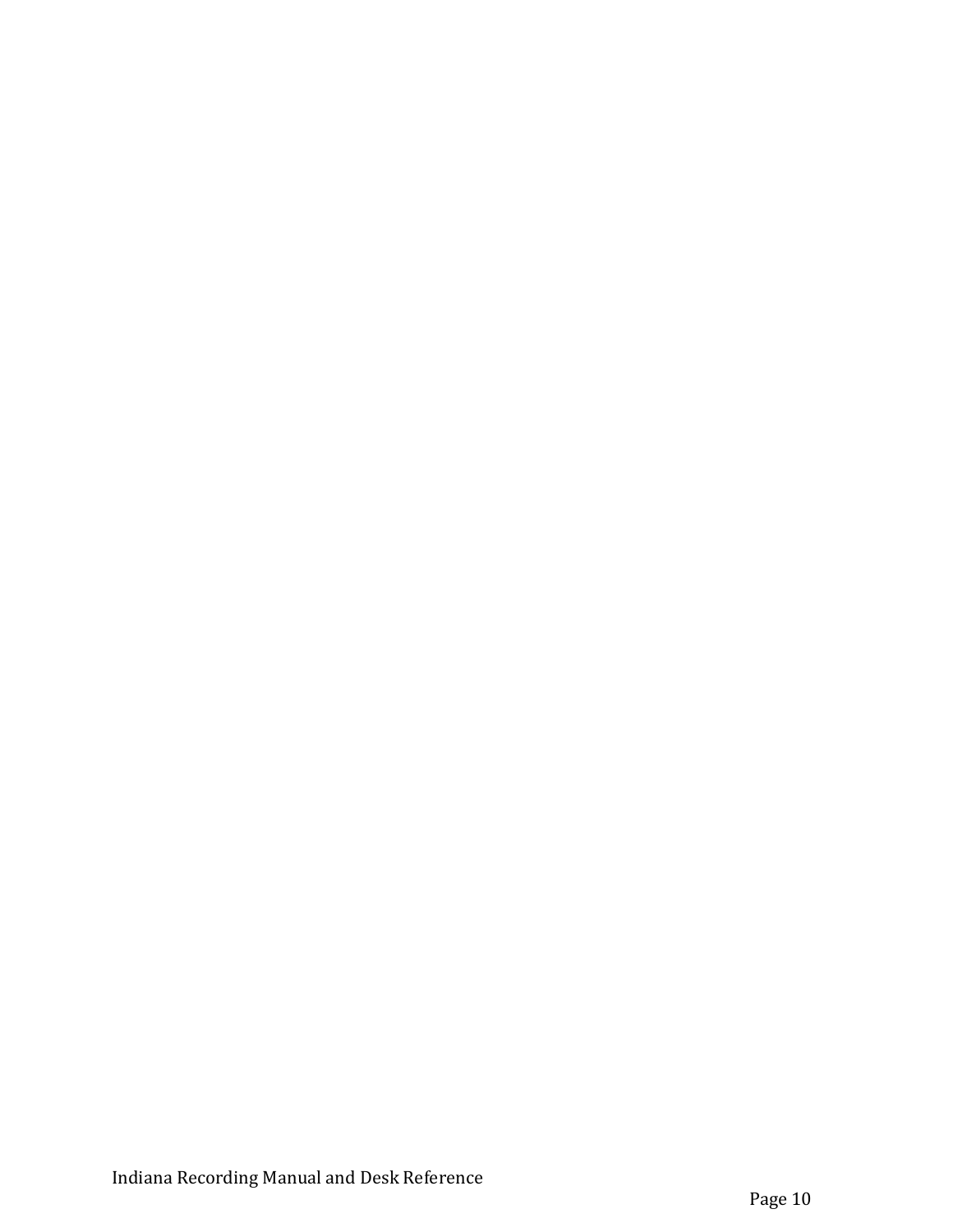## **Affidavits**

#### **Agreements – [IC 36-2-11-19;](http://iga.in.gov/legislative/laws/2017/ic/titles/036#36-2-11-19) [IC 32-21](http://iga.in.gov/legislative/laws/2017/ic/titles/032#32-21)**

Requires:

- 1. From parties (Grantor)
- 2. To parties (Grantee)
- 3. Signatures with names typed or printed below or next to each name
- 4. Signatures acknowledged or notarized
- 5. Prepared by statement
- 6. Social Security redaction statement

Comments: If it involves interest in real estate, it must have the Auditor's Office Transfer stamp and sales disclosure stamp and a legal description.

#### **General Affidavits – [IC 36-2-11-19;](http://iga.in.gov/legislative/laws/2017/ic/titles/036#36-2-11-19) [IC 32-21](http://iga.in.gov/legislative/laws/2017/ic/titles/032#32-21)**

Requires:

- 1. From parties (Grantor)
- 2. To parties (Grantee, optional some have only one party)
- 3. Signatures with names typed or printed below or next to each name
- 4. Signatures acknowledged or notarized
- 5. Prepared by statement
- 6. Social Security redaction statement

Comments: If it involves interest in real estate, it must have the Auditor's Office Transfer stamp and a legal description.

#### **Memorandum – [IC 36-2-11-19;](http://iga.in.gov/legislative/laws/2017/ic/titles/036#36-2-11-19) [IC 32-21](http://iga.in.gov/legislative/laws/2017/ic/titles/032#32-21)**

Requires:

- 1. From parties (Grantor)
- 2. To parties (Grantee)
- 3. Signatures with names typed or printed below or next to each name
- 4. Signatures acknowledged or notarized
- 5. Prepared by statement
- 6. Social Security redaction statement

Comments: If it involves interest in real estate, it must have the Auditor's Office Transfer stamp and a legal description.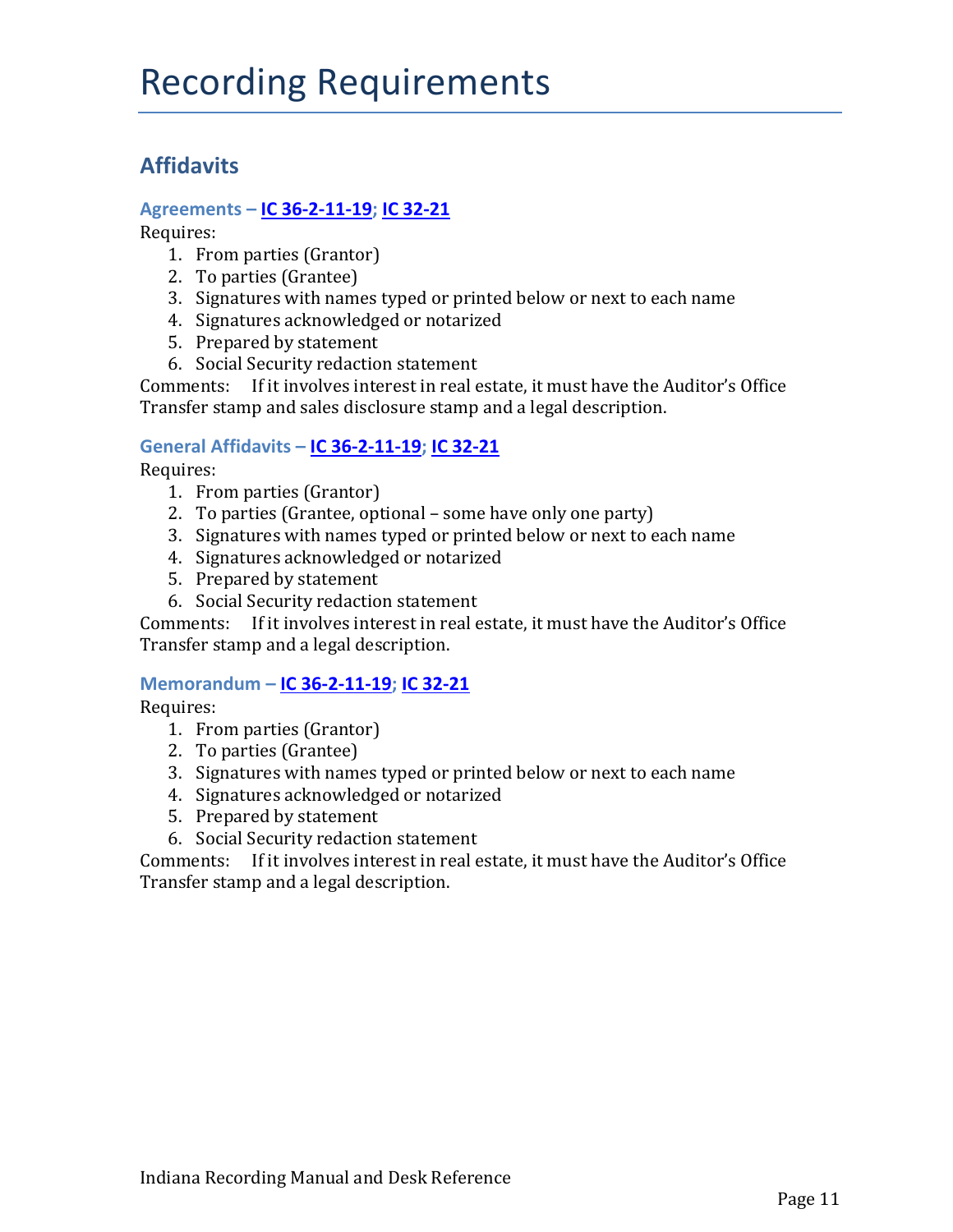#### **Not One and the Same – [IC 36-2-11-19;](http://iga.in.gov/legislative/laws/2017/ic/titles/036#36-2-11-19) [IC 32-21](http://iga.in.gov/legislative/laws/2017/ic/titles/032#32-21)**

Requires:

- 1. From parties (Grantor)
- 2. To parties (Grantee)
- 3. Statement of facts
- 4. Signature with names typed or printed below or next to each name
- 5. Signatures acknowledged or notarized
- 6. Prepared by statement
- 7. Social Security redaction statement

Comments: If it involves interest in real estate, it must have the Auditor's Office Transfer stamp and a legal description.

#### **One and the Same – [IC 36-2-11-19;](http://iga.in.gov/legislative/laws/2017/ic/titles/036#36-2-11-19) [IC 32-21](http://iga.in.gov/legislative/laws/2017/ic/titles/032#32-21)**

Requires:

- 1. From parties (Grantor)
- 2. To parties (Grantee)
- 3. Signatures with names typed or printed below or next to each name
- 4. Signatures acknowledged or notarized
- 5. Prepared by statement
- 6. Social Security redaction statement

Comments: If it involves interest in real estate, it must have the Auditor's Office Transfer stamp and a legal description.

#### **Scrivener's Error – [IC 36-2-11-19;](http://iga.in.gov/legislative/laws/2017/ic/titles/036#36-2-11-19) [IC 32-21](http://iga.in.gov/legislative/laws/2017/ic/titles/032#32-21)**

Requires:

- 1. From parties (Grantor)
- 2. To parties (Grantee, optional some have only one party)
- 3. Cross reference to document containing error
- 4. Corrected information
- 5. Signatures with names typed or printed below or next to each name
- 6. Signatures acknowledged or notarized
- 7. Prepared by statement
- 8. Social Security redaction statement

Comments: If it involves interest in real estate, it must have the Auditor's Office Transfer stamp and a legal description.

#### **Survivorship – [IC 36-2-11-19;](http://iga.in.gov/legislative/laws/2017/ic/titles/036#36-2-11-19) [IC 32-21](http://iga.in.gov/legislative/laws/2017/ic/titles/032#32-21)**

Requires:

- 1. From parties (Grantor)
- 2. Other parties (Deceased, Heirs, etc.)
- 3. Signatures with names typed or printed below or next to each name
- 4. Signatures acknowledged or notarized
- 5. Prepared by statement
- 6. Social Security redaction statement
- 7. Auditor's Transfer Stamp

Comments: If it involves interest in real estate, it must have the Auditor's Office Transfer stamp and a legal description. Does not require a Death Certificate.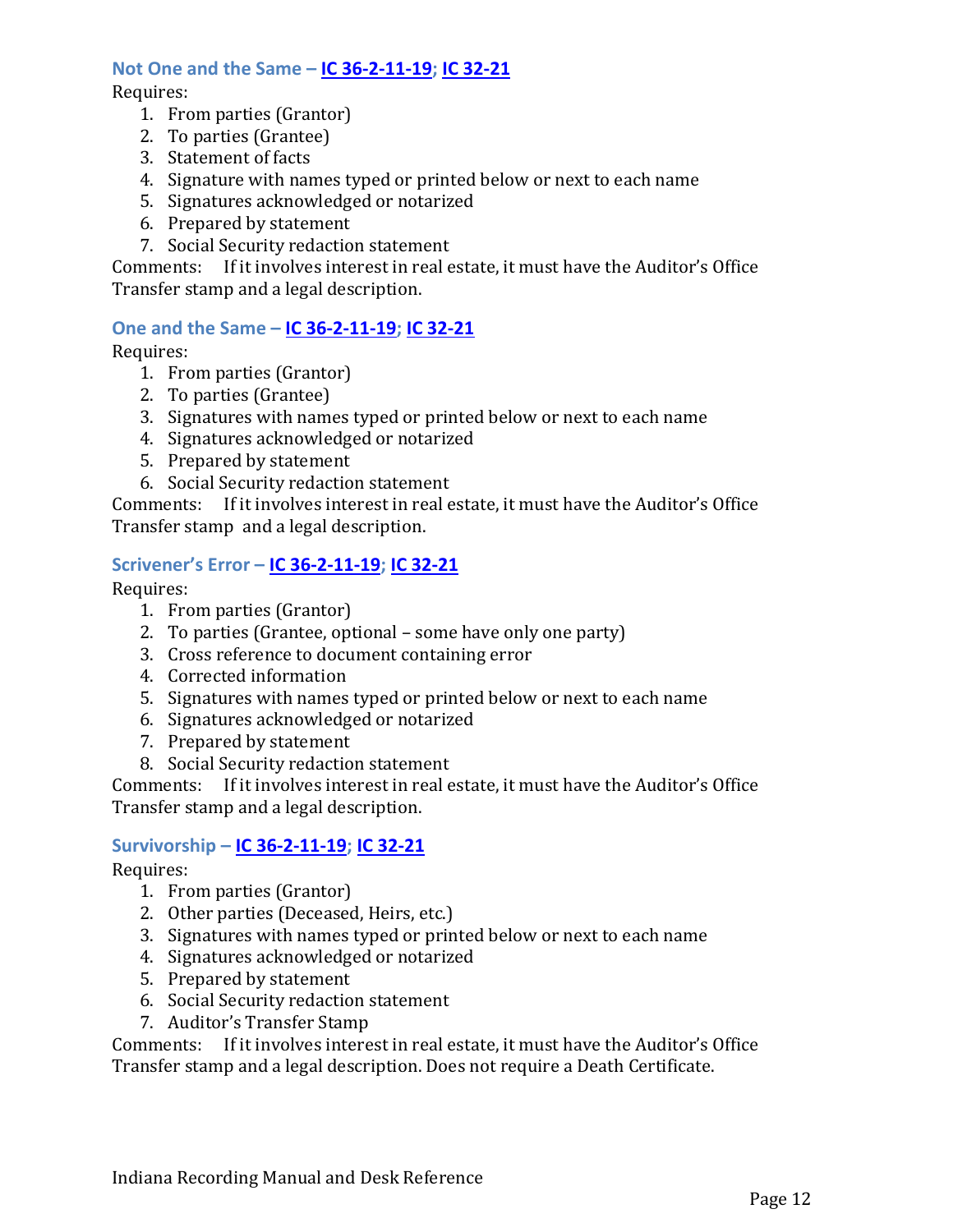### **Affidavit of Transfer on Death – [IC 32-17-14-26](http://iga.in.gov/legislative/laws/2017/ic/titles/032#32-17-14-26) [\(20\)](http://iga.in.gov/legislative/laws/2017/ic/titles/032#32-17-14-20)**

- 1. Name and address of each designated beneficiary who survives the owner
- 2. Name of each designated beneficiary who has not survived the owner
- 3. Cross reference to TOD Deed
- 4. Date of death
- 5. Signatures with names typed and printed below or next to each name
- 6. Signatures acknowledged and notarized
- 7. Prepared by statement
- 8. Social Security redaction statement
- 9. Auditor's transfer stamp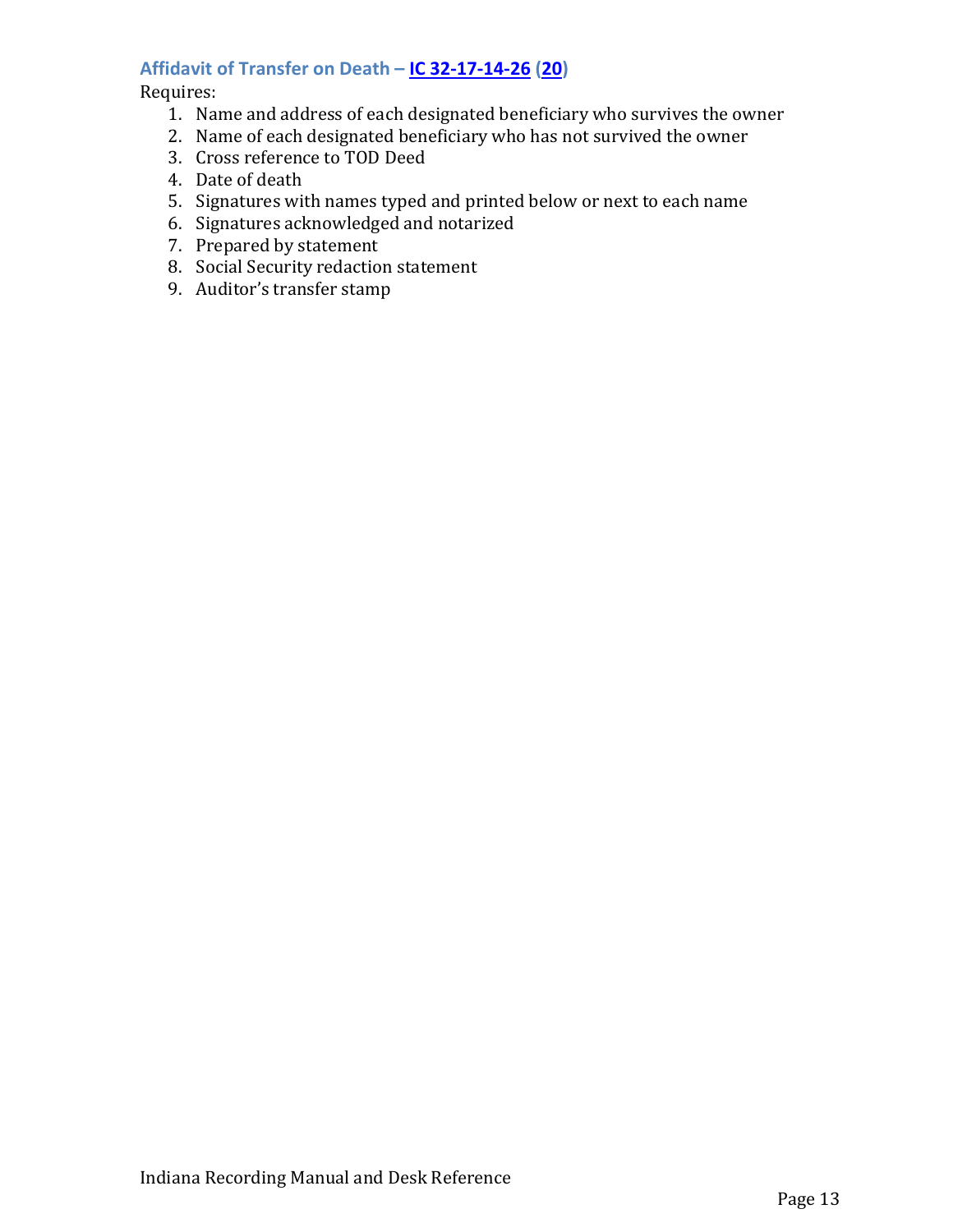## <span id="page-13-0"></span>**Amendments**

#### **Assumed Business Name Amended – [IC 23-15-1-1](http://iga.in.gov/legislative/laws/2017/ic/titles/023#23-15-1-1)**

Requires:

- 1. From parties (Grantor)
- 2. To parties (Grantee)
- 3. Addresses (only if changing business address)
- 4. Cross reference to original Assumed Business Name recording
- 5. Signatures with names typed or printed below or next to each name
- 6. Signatures acknowledged or notarized
- 7. Prepared by statement
- 8. Social Security redaction statement

#### **By-Laws Amended – [IC 32-25-8;](http://iga.in.gov/legislative/laws/2017/ic/titles/032#32-25-8) [IC 23-1-39-1](http://iga.in.gov/legislative/laws/2017/ic/titles/023#23-1-39-1) (approved by Board of Directors)**

Requires:

- 1. From parties (Grantor)
- 2. To parties (Grantee)
- 3. Cross reference to original By Laws recording
- 4. Signatures with names typed or printed below or next to each name
- 5. Signatures acknowledged or notarized
- 6. Prepared by statement
- 7. Social Security redaction statement

#### **Covenants and Restrictions and/or Amendments – [IC 32-25-7-1](http://iga.in.gov/legislative/laws/2017/ic/titles/032#32-25-7-1)**

Requires:

- 1. From parties (Grantor)
- 2. To parties (Grantee)
- 3. Cross reference to original Covenants and Restrictions recording
- 4. Legal Description, only required if adding or removing real estate
- 5. Signatures with names typed or printed below or next to each name
- 6. Signatures acknowledged or notarized
- 7. Prepared by statement
- 8. Social Security redaction statement

#### **Modification (Mortgage) [–IC 32-29-1-10](http://iga.in.gov/legislative/laws/2017/ic/titles/032#32-29-1-10)**

- 1. From parties (Grantor)
- 2. To parties (Grantee)
- 3. Cross reference to the originally record document that is being modified
- 4. Legal description, only required if adding or removing real estate
- 5. Signatures with names typed or printed below or next to each name
- 6. Signatures acknowledged or notarized
- 7. Prepared by statement
- 8. Social Security redaction statement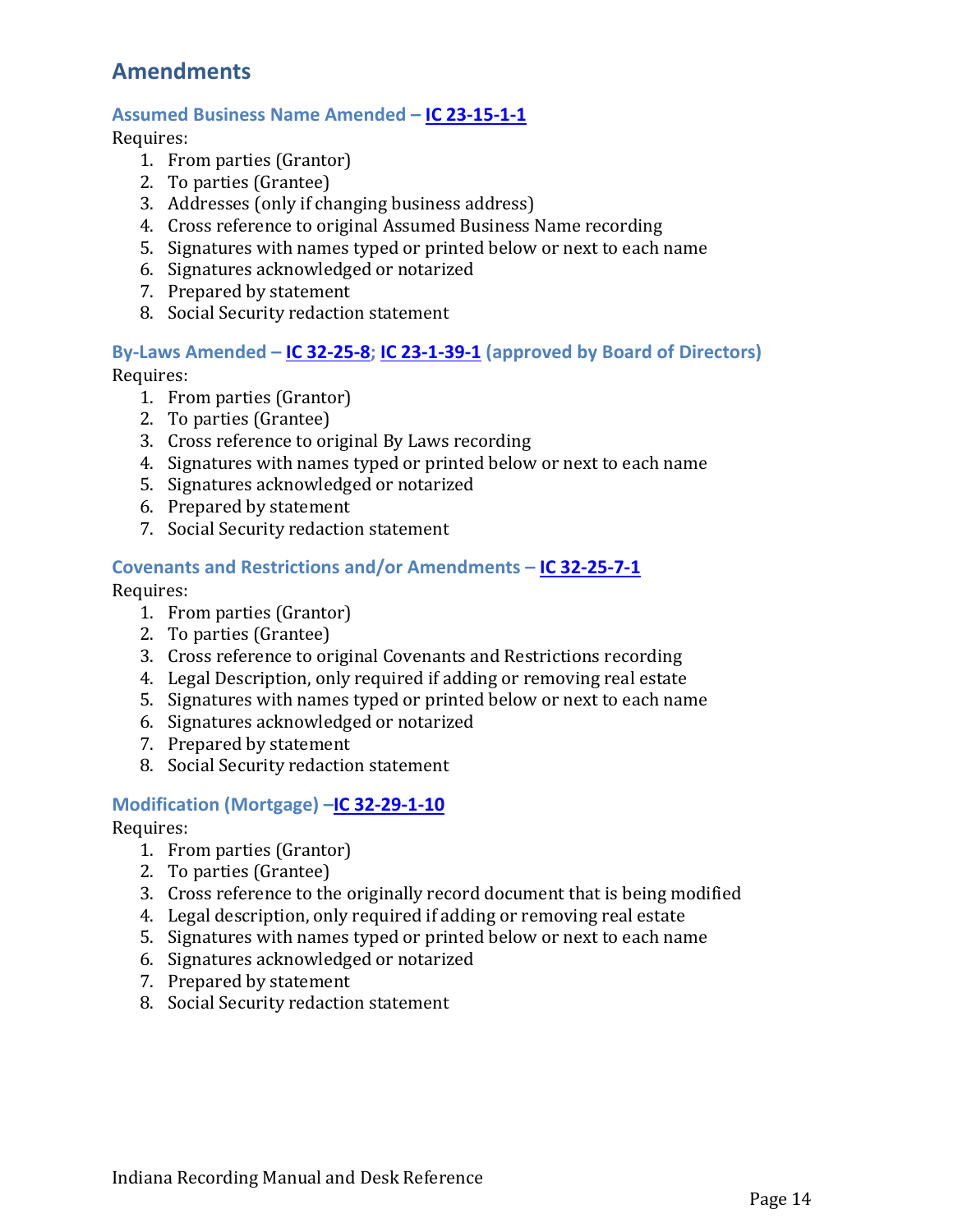## <span id="page-14-0"></span>**Assignments**

#### **Collateral Lease – [IC 32-29-1-8;](http://iga.in.gov/legislative/laws/2017/ic/titles/032#32-29-1-8) [IC 32-28](http://iga.in.gov/legislative/laws/2017/ic/titles/032#32-28)**

Requires:

- 1. From parties (Grantor)
- 2. To parties (Grantee)
- 3. Other parties (Optional)
- 4. Cross reference to original collateral lease recording (if recorded)
- 5. Legal description
- 6. Signatures with names typed or printed below or next to each name
- 7. Signatures acknowledged or notarized
- 8. Prepared by statement
- 9. Social Security redaction statement

#### **Collateral Lease and Rent – [IC 32-29-1-8;](http://iga.in.gov/legislative/laws/2017/ic/titles/032#32-29-1-8) IC [32-28](http://iga.in.gov/legislative/laws/2017/ic/titles/032#32-28)**

Requires:

- 1. From parties (Grantor)
- 2. To parties (Grantee)
- 3. Other parties (Optional)
- 4. Cross reference to original collateral lease and rent recording (if recorded
- 5. Legal description
- 6. Signature with names typed or printed below or next to each name
- 7. Signatures acknowledged or notarized
- 8. Prepared by statement
- 9. Social Security redaction statement

#### **Mortgage – [IC 32-29-1-8;](http://iga.in.gov/legislative/laws/2017/ic/titles/032#32-29-1-8) [IC 32-28](http://iga.in.gov/legislative/laws/2017/ic/titles/032#32-28)**

Requires:

- 1. From parties (Grantor)
- 2. To parties (Grantee)
- 3. Other parties (Mortgagor)
- 4. Cross reference to original mortgage recording
- 5. Signatures with names typed or printed below or next to each name
- 6. Signatures acknowledged or notarized
- 7. Prepared by statement
- 8. Social Security redaction statement

#### **Partial – [IC 32-29-1-8;](http://iga.in.gov/legislative/laws/2017/ic/titles/032#32-29-1-8) [IC 32-28](http://iga.in.gov/legislative/laws/2017/ic/titles/032#32-28)**

- 1. From parties (Grantor)
- 2. To parties (Grantee)
- 3. Other parties (Optional)
- 4. Cross reference to originally recorded document being partially assigned
- 5. Legal description
- 6. Signatures with names typed or printed below or next to each name
- 7. Signatures acknowledged or notarized
- 8. Prepared by statement
- 9. Social Security redaction statement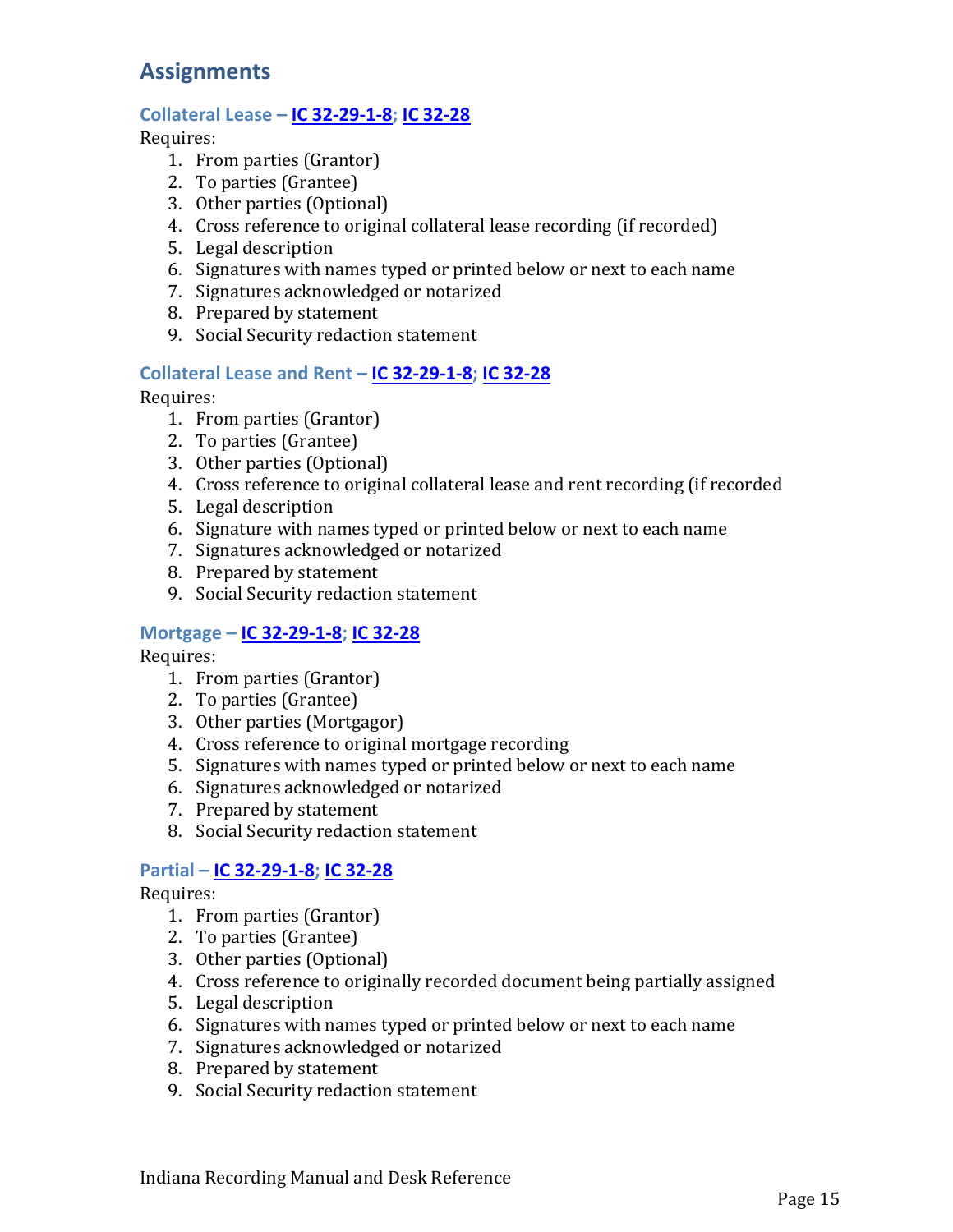## <span id="page-15-0"></span>**Assumed Business Name (DBA)**

#### **Assumed Business Name – [IC 23-0.5-3-4](http://iga.in.gov/legislative/laws/2017/ic/titles/023#23-0.5-3-4)**

Requires:

- 1. Owner Name(s) (Grantor)
- 2. Name of business Sole Proprietor & General Partnership
- 3. Business address
- 4. List of principals with addresses
- 5. Signatures with names typed or printed below or next to each name
- 6. Signatures acknowledged or notarized
- 7. Prepared by statement
- 8. Social Security redaction statement

Effective July 1, 2009, Senate Enrolled Act 450 made some slight changes to the Indiana Code that deals with where to file and/or record business name documents.

#### **For Persons or General Partnerships**

Persons or General Partnerships conducting business in Indiana under a name other than the real name of the person or general partnership shall record an Assumed Business Name certificate (DBA) with the county recorder in each county where an office or place of business is located. Subsection (a).

This certificate shall state the assumed name or names to be used along with the full name and address of the persons or general partnerships involved in the business.

#### **Corporations, Limited Partnerships, Limited Liability Companies, or Limited Liability Partnerships (Foreign or Domestic)**

Corporations, Limited Partnerships, Limited Liability Companies, or Limited Liability Partnerships, either foreign and domestic, conducting business in Indiana under a name other that the name shown on its Application for Registration, shall file a certificate with the Secretary of State's Office.

This certificate shall state the assumed name or names to be used and the full name and address of the entity's principal office in Indiana.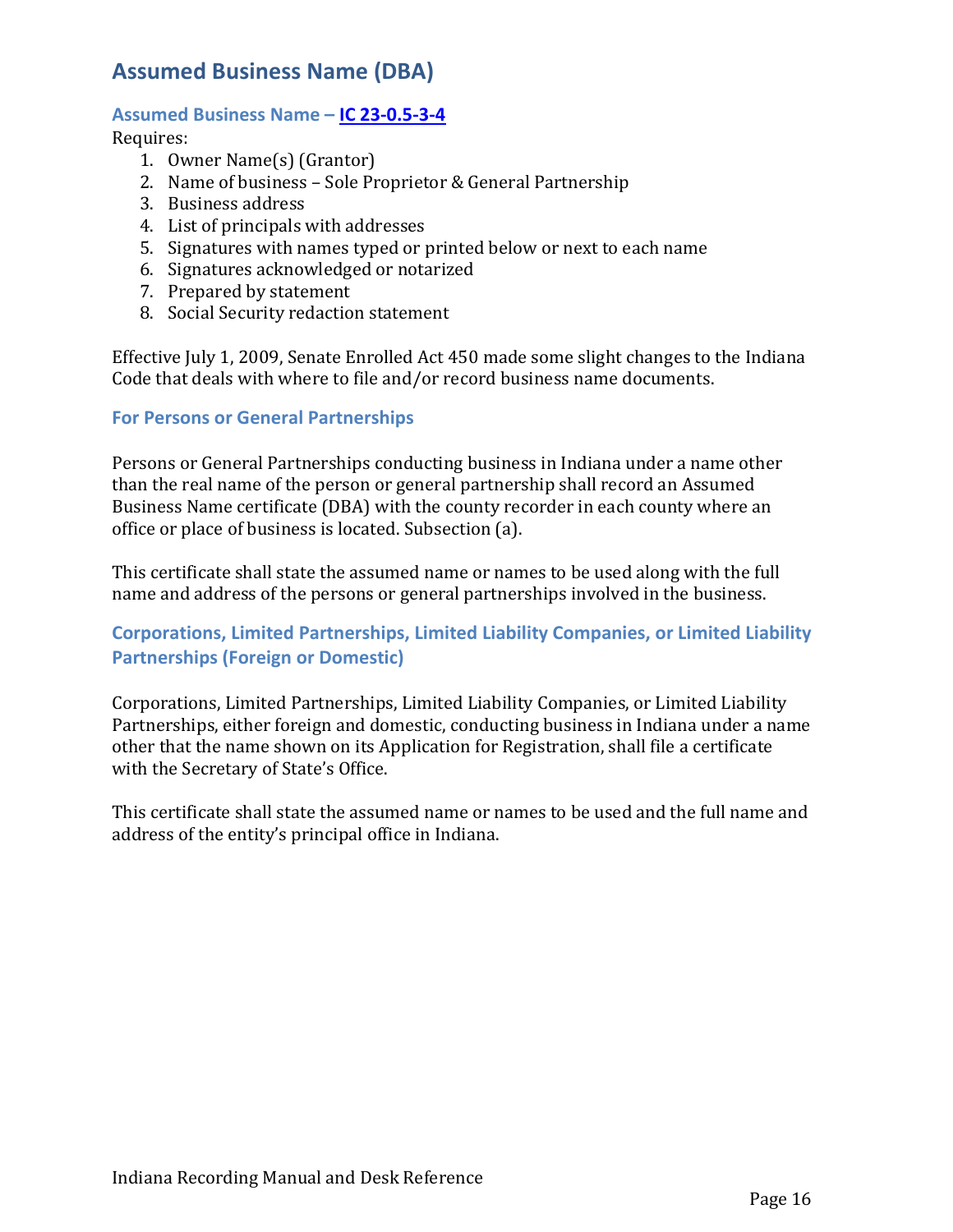#### **Dissolution**

If you are dissolving your business and you had a certificate on file with the Secretary of State's Office and/or the county recorder's office prior to July 1, 2009, you must file and/or record a Discontinuance of Use with the office or offices where the certificate is filed and/or recorded. Subsection (c).

#### **Filed with Indiana Secretary of State**

Also Effective July 1, 2017, these business documents are filed with Secretary of State only:

ARTICLES OF INCORPORATION ARTICLES OF MERGER ARTICLES OF REORGANIZATION LIMITED PARTNERSHIP MERGER CORPORATION LIMITED LIABILITY CORPORATION LIMITED LIABILITY PARTNERSHIP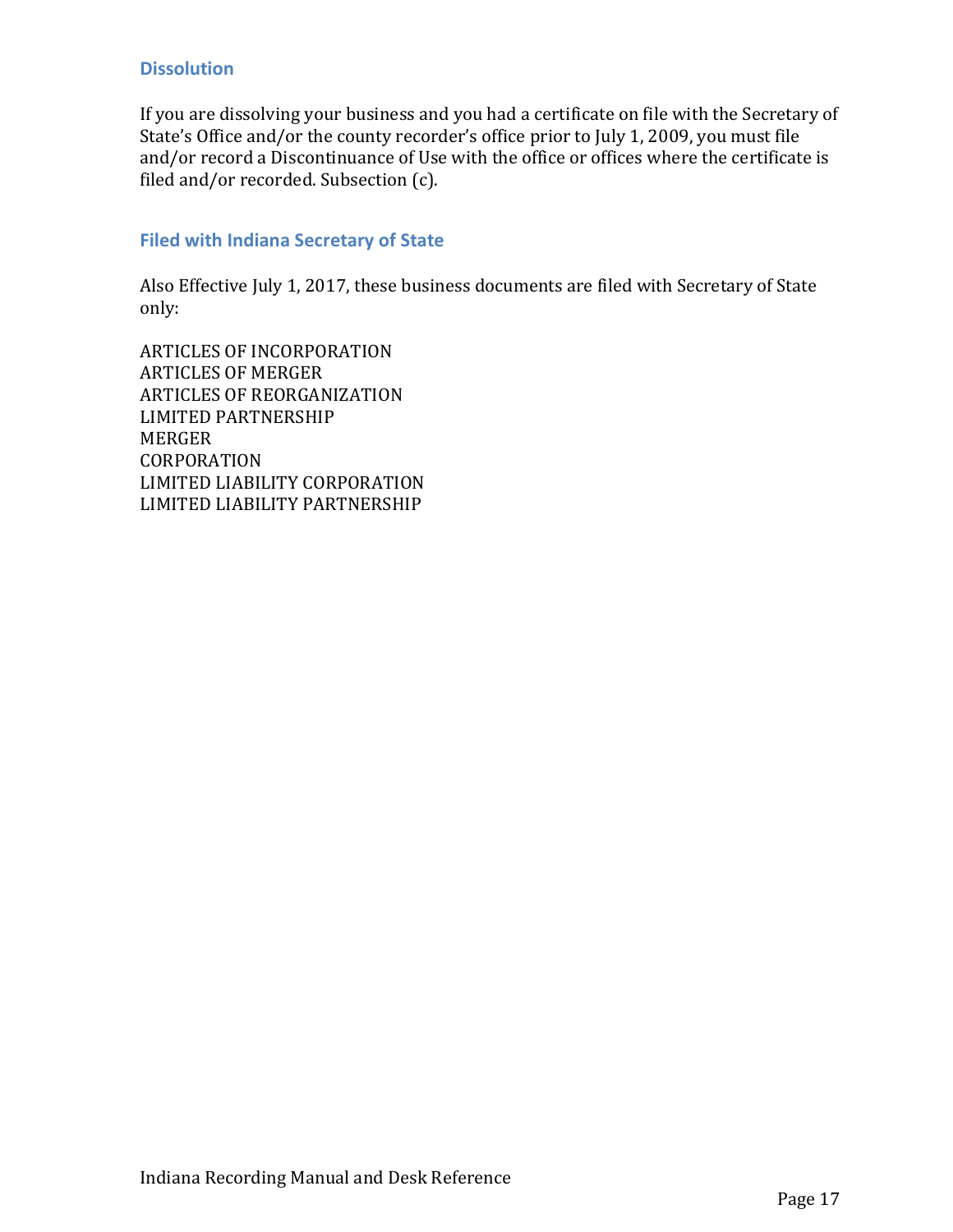## <span id="page-17-0"></span>**Blanket Assignments and Releases**

#### **Blanket Assignments – [IC 32-29-1-8](http://iga.in.gov/legislative/laws/2017/ic/titles/032#32-29-1-8)**

Requires:

- 1. From parties (Grantor)
- 2. To parties (Grantee)
- 3. Other parties (Mortgagors)
- 4. Cross references to original mortgage recordings
- 5. Signatures with names typed or printed below or next to each name
- 6. Signatures acknowledged or notarized
- 7. Prepared by statement
- 8. Social Security redaction statement
- 9. \$7.00 for each cross reference after the first

Comments: Whether or not a County Recorder accepts blanket assignments is at the discretion of the Recorder. If they do not, each assignment must be a separate document and will be charged accordingly. Subsection (c).

#### **Blanket Releases – [IC 32-29-5-1](http://iga.in.gov/legislative/laws/2017/ic/titles/032#32-29-5-1)**

Requires:

- 1. From parties (Grantor)
- 2. To parties (Grantee)
- 3. Cross references to original mortgage recordings
- 4. Signatures with names typed or printed below or next to each name
- 5. Signatures acknowledged or notarized
- 6. Prepared by statement
- 7. Social Security redaction statement
- 8. \$7.00 for each cross reference after the first

Comments: Whether or not a County Recorder accepts blanket releases is at the discretion of the Recorder. If they do not, each release must be a separate document and will be charged accordingly. Subsection (c).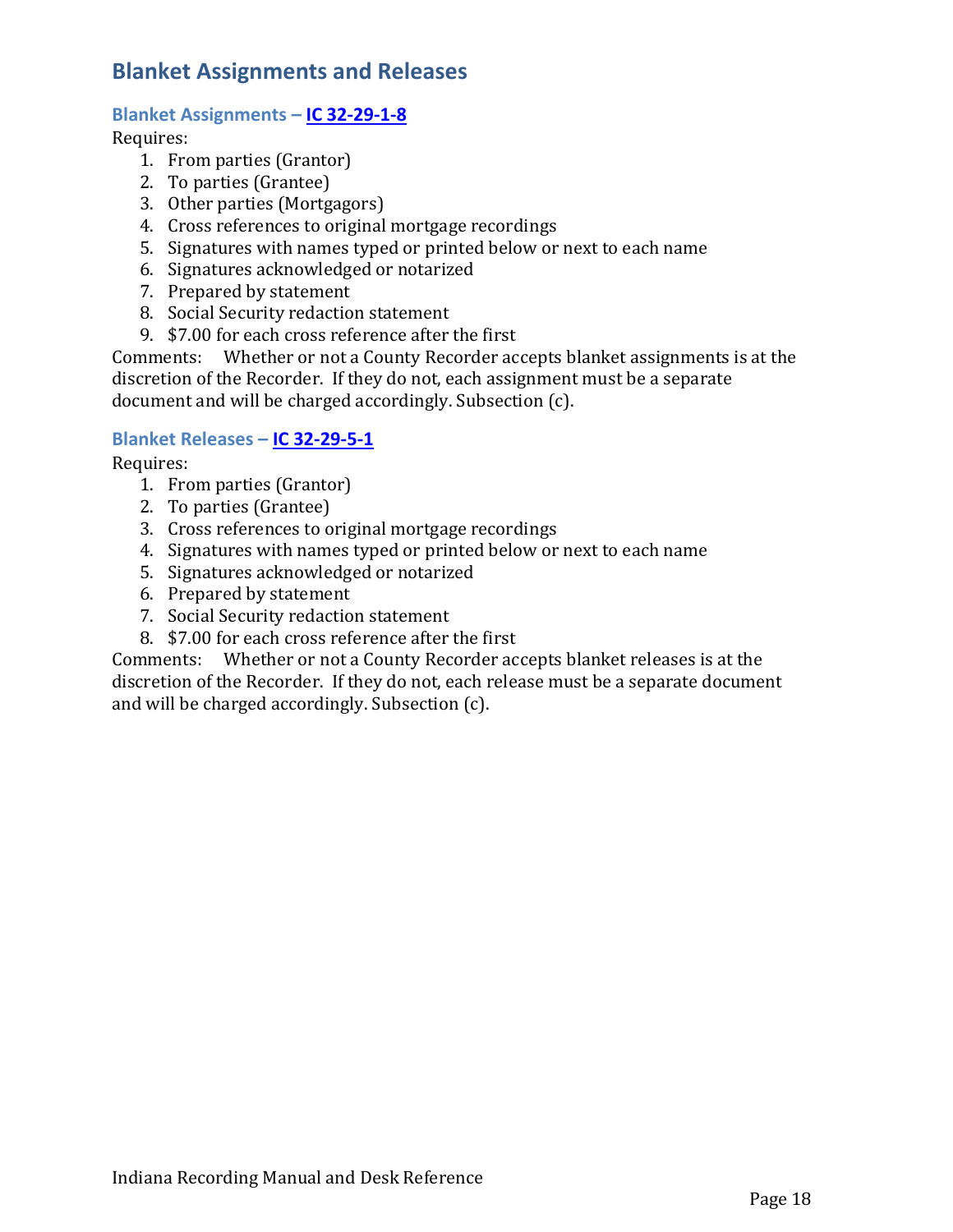## <span id="page-18-0"></span>**Bonds**

#### **Official Bonds – [IC 5-4-1](http://iga.in.gov/legislative/laws/2017/ic/titles/005#5-4-1)**

Requires:

- 1. From parties (Grantor Individual or Entity/Position)
- 2. To parties (Grantee Insurance Company)
- 3. Indiana Code at top of document
- 4. No notary necessary
- 5. Signatures with typed or printed names below or next to each name
- 6. Acknowledged by proper authority (i.e. Mayor, council, commissioner, clerk/treasurer, etc)
- 7. If being signed by a POA, POA must be recorded and referenced or attached
- 8. Social Security redaction statement
- 9. Recorded at no fee
- 10. Retained in Recorder's office for perpetuity, do not return

| <b>County Officials:</b>       | <b>Approved By</b>         | <b>IC Reference</b>         |
|--------------------------------|----------------------------|-----------------------------|
| <b>County Auditor</b>          | County Commissioners*      | IC $5-4-1-8$ ; $5-4-1-18$   |
| <b>County Treasurer</b>        | County Commissioners*      | IC $5-4-1-8$ ; $5-4-1-18$   |
| Clerk of the Circuit Court     | County Commissioners*      | IC $5-4-1-8$ ; $5-4-1-18$   |
| <b>County Sheriff</b>          | County Commissioners*      | IC $5-4-1-8$ ; $5-4-1-18$   |
| County Recorder**              | County Commissioners*      | IC $5-4-1-8$ ; $5-4-1-18$   |
| <b>County Coroner</b>          | County Commissioners*      | IC $5-4-1-8$ ; $5-4-1-18$   |
| <b>County Assessor</b>         | <b>County Auditor</b>      | IC $5-4-1-8$ ; $5-4-1-18$   |
| <b>Prosecuting Attorney</b>    | Clerk of the Circuit Court | IC $5-4-1-20$               |
| <b>Prosecuting Attorney</b>    | Clerk of the Circuit Court | IC 33-39-4-1                |
| Investigator                   |                            |                             |
| <b>County Surveyor</b>         | Clerk of the Circuit Court | IC $5-4-1-8$ , $5-4-1-18$   |
| <b>County Highway</b>          | Clerk of the Circuit Court | IC $5-4-1-8$ , $5-4-1-18$ , |
| Supervisor                     |                            | $8-17-3-10$                 |
| <b>County Highway Engineer</b> | Clerk of the Circuit Court | IC $5-4-1-8$ ; $5-4-1-18$ ; |
|                                |                            | $8-17-5-5$                  |
| <b>County Home</b>             | Clerk of the Circuit Court | IC $5-4-1-8$ , $5-4-1-18$ , |
| Superintendent                 |                            | $12 - 30 - 2 - 4$           |
| County Inspector of            | Clerk of the Circuit Court | IC 24-6-3-5                 |
| <b>Weights &amp; Measures</b>  |                            |                             |
|                                |                            |                             |

#### **Approval and References Needed for Recording Official Bonds**

\*Except Marion County, approved by Mayor.

\*\*Recorders must file their bond with the County Clerk.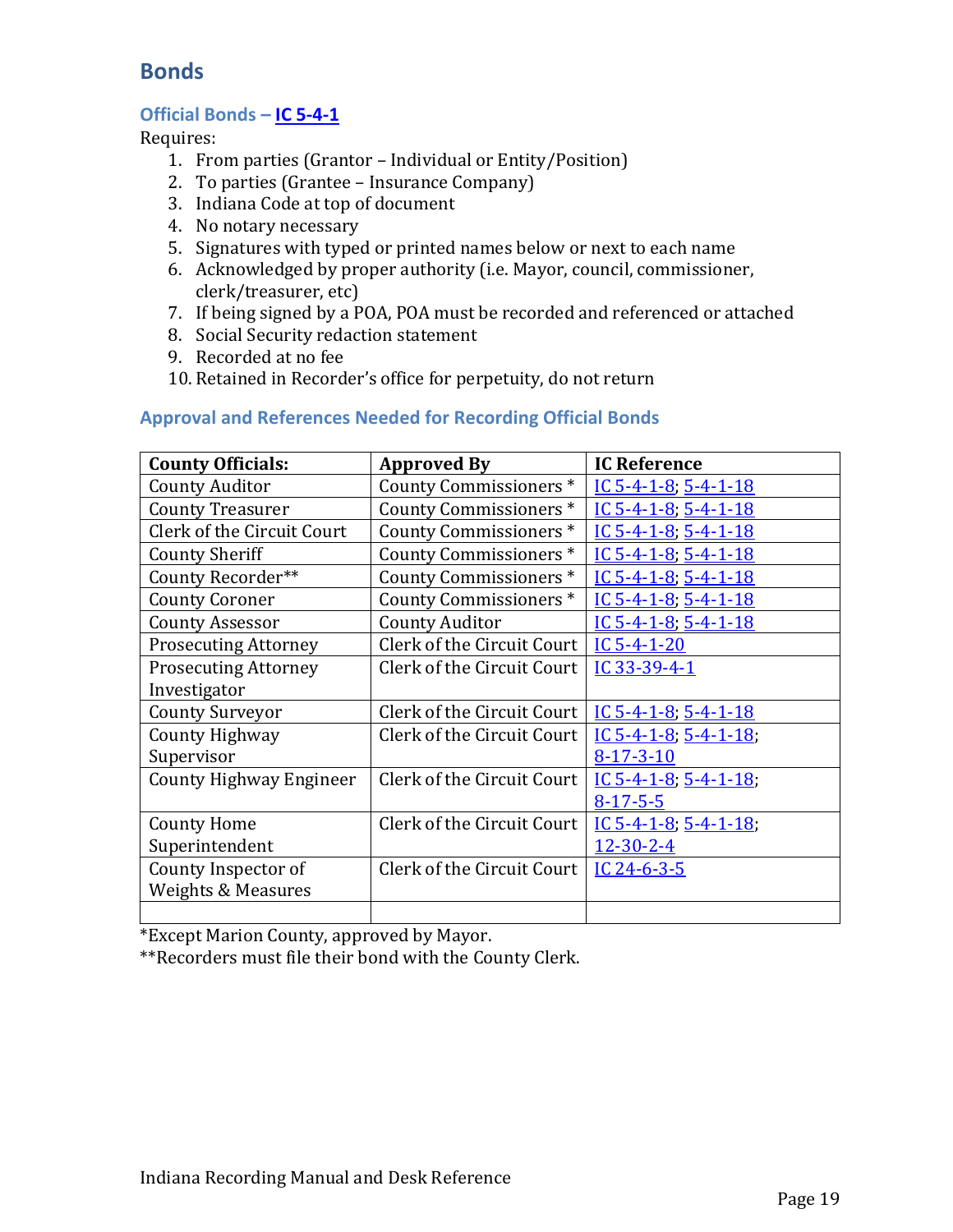| <b>Township Officials:</b> | <b>Approved By</b> | <b>IC Reference</b>    |
|----------------------------|--------------------|------------------------|
| <b>Township Assessor</b>   | County Auditor     | $IC$ 5-4-1-8; 5-4-1-18 |
| <b>Township Trustee</b>    | County Auditor     | $IC$ 5-4-1-8; 5-4-1-18 |

| City Officials:                    | <b>Approved By</b>  | <b>IC Reference</b>                  |
|------------------------------------|---------------------|--------------------------------------|
| City Judge                         | Mayor               | IC 5-4-1-8, 5-4-1-18                 |
| <b>City Controller</b>             | Mayor               | IC $5-4-1-8$ ; $5-4-1-18$            |
| City Clerk                         | Mayor               | IC $5-4-1-8$ ; $5-4-1-18$            |
| <b>City Clerk-Treasurer</b>        | Mayor               | IC $5-4-1-8$ ; $5-4-1-18$            |
| City Manager (Third-Class City)    | Mayor               | IC 36-4-12-8                         |
| City Inspector of Weights &        | Mayor               | IC 24-6-3-5                          |
| Measures                           |                     |                                      |
| All Other City Officers (Ex. Mayor | Mayor               | IC $5-4-1-8$ ; $5-4-1-18$            |
| & Common Council)                  |                     |                                      |
| <b>Police Pension Secretary</b>    | Mayor               | IC $36 - 8 - 6 - 3$                  |
| <b>Utility Superintendent</b>      | Mayor               | IC $8-1.5-3-5$                       |
| <b>Barrett Law Fund Custodian</b>  | <b>City Council</b> | IC 5-4-1-8; $5-4-1-18$ ; $36-9-37-7$ |
| <b>Town Officials:</b>             |                     |                                      |
| Town Clerk-Treasurer               | Town Council        | IC 5-4-1-8, 5-4-1-18                 |
| <b>Town Manager</b>                | <b>Town Council</b> | IC 36-5-5-5                          |
| <b>Town Marshal</b>                | <b>Town Council</b> | IC $5-4-1-8$ ; $5-4-1-18$            |
| Deputy Town Marshal                | <b>Town Council</b> | IC 36-5-7-6                          |
| Town Judges                        | <b>Town Council</b> | IC $5-4-1-8$ , $5-4-1-18$            |
| <b>Barrett Law Fund Custodian</b>  | <b>Town Council</b> | IC 5-4-1-8; 5-4-1-18; 36-9-37-7      |
| <b>Police Pension Secretary</b>    | Mayor               | IC 36-8-6-3                          |
| <b>Utility Superintendent</b>      | Mayor               | IC8-1.5-3-5                          |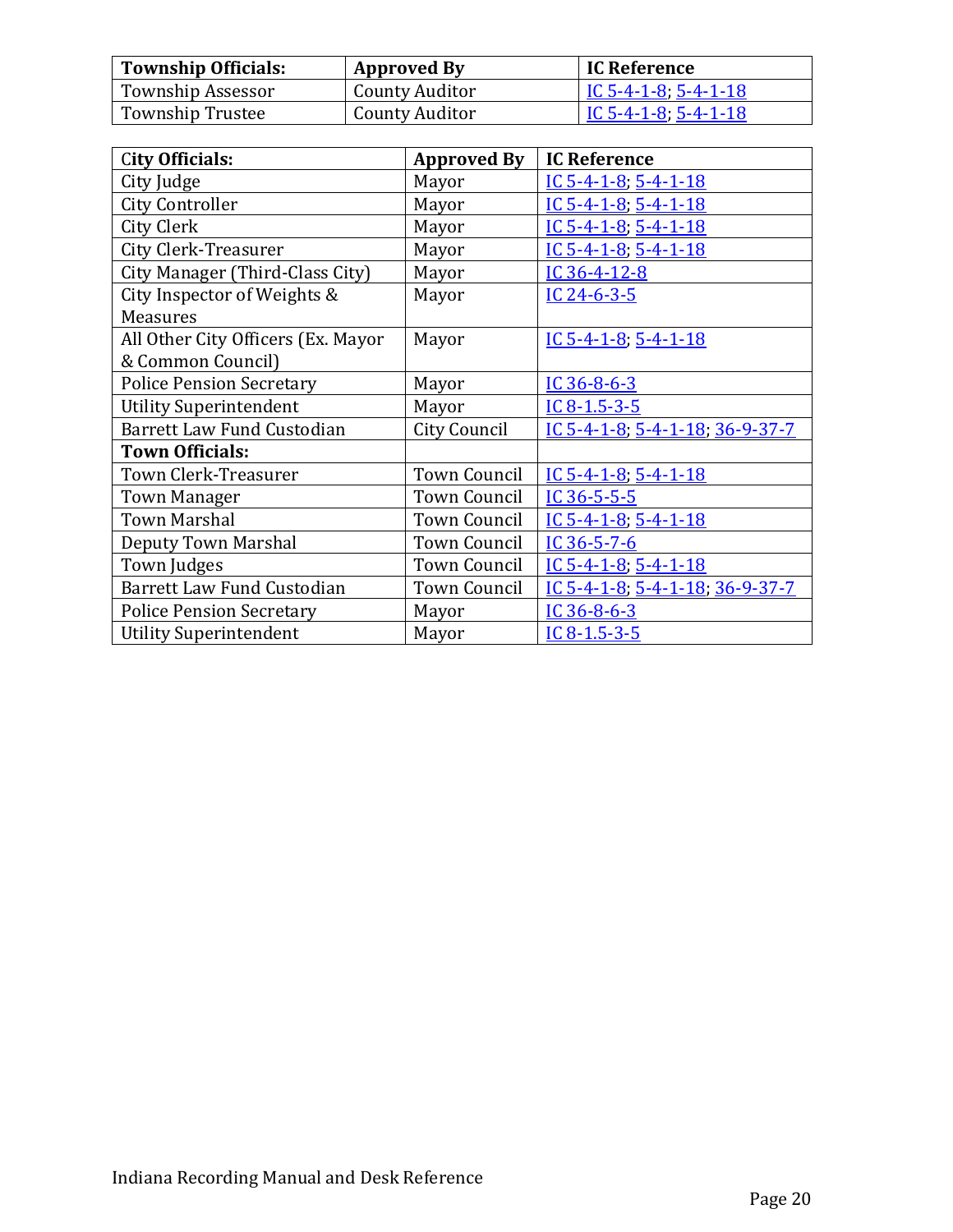| <b>Conservancy District</b>      | <b>Approved By</b>           | <b>IC Reference</b>         |
|----------------------------------|------------------------------|-----------------------------|
| Officials:                       |                              |                             |
| <b>Financial Clerk</b>           | District Board of            | IC $5-4-1-8$ , $5-4-1-18$ , |
|                                  | <b>Directors</b>             | 14-8-2-90                   |
| <b>School Corporation</b>        |                              |                             |
| Officials:                       |                              |                             |
| <b>School Corporation</b>        | <b>Board of School</b>       | IC 20-26-4-5                |
| Treasurer                        | Trustees                     |                             |
| <b>School Corp. Deputy</b>       | <b>Board of School</b>       | IC 20-26-4-5                |
| Treasurer                        | <b>Trustees</b>              |                             |
| School Extra-Curricular          | <b>School Superintendent</b> | IC 20-41-1-6                |
| Treasurer                        | & Principal                  |                             |
| <b>Treasurer School Lunch</b>    | <b>Board of School</b>       | IC 20-41-2-6                |
| Fund                             | Trustees                     |                             |
| <b>Treasurer School Textbook</b> | Board of School              | IC 20-41-2-6                |
| Fund                             | <b>Trustees</b>              |                             |
| <b>Library Officials:</b>        |                              |                             |
| Treasurer                        | Library Board                | IC 36-12-2-22               |
| <b>Hospital Officials:</b>       |                              |                             |
| <b>Executive Director</b>        | Hospital Board of            | IC 16-22-2-9                |
|                                  | <b>Trustees</b>              |                             |
| Treasurer                        | Hospital Board of            | IC 16-22-2-9                |
|                                  | <b>Trustees</b>              |                             |
| <b>Assistant Treasurer</b>       | Hospital Board of            | IC 16-22-2-9                |
|                                  | <b>Trustees</b>              |                             |
| <b>Blanket Bond (Employees)</b>  | Hospital Board of            | IC 16-22-2-9                |
|                                  | <b>Trustees</b>              |                             |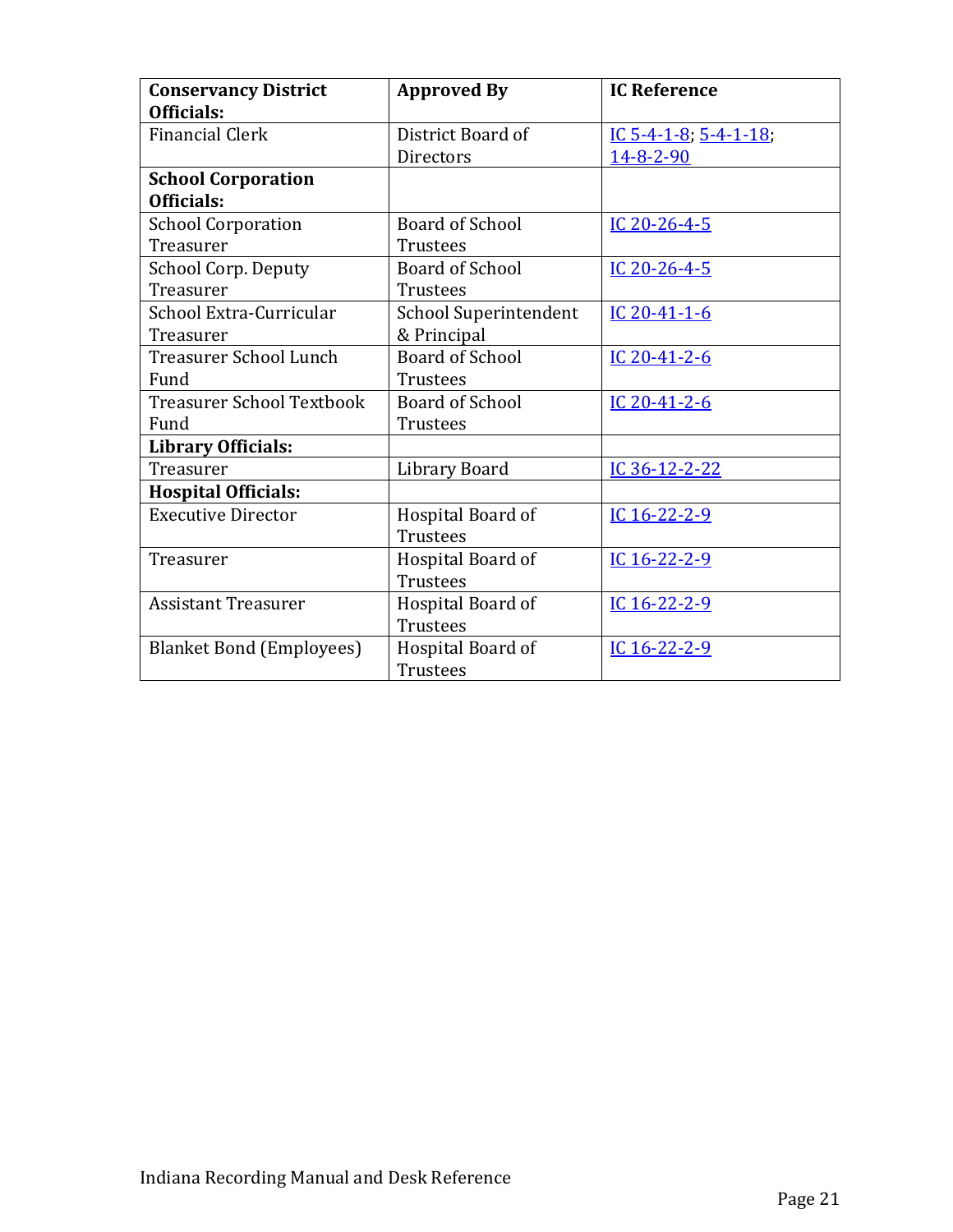## <span id="page-21-0"></span>**Contracts and Leases**

#### **Construction Contract – [IC 36-2-11;](http://iga.in.gov/legislative/laws/2017/ic/titles/036#36-2-11) [IC 32-21-1](http://iga.in.gov/legislative/laws/2017/ic/titles/032#32-21-1)**

Requires:

- 1. From parties (Grantor)
- 2. To parties (Grantee)
- 3. Legal description
- 4. Signatures with name typed or printed below or next to each name
- 5. Signatures acknowledged or notarized
- 6. Prepared by statement
- 7. Social Security redaction statement

#### **Land Contract – [IC 36-2-11;](http://iga.in.gov/legislative/laws/2017/ic/titles/036#36-2-11) [IC 32-21-1;](http://iga.in.gov/legislative/laws/2017/ic/titles/032#32-21-1) or Memorandum of Contract [IC 36-2-11-20](http://iga.in.gov/legislative/laws/2017/ic/titles/036#36-2-11-20)** Requires:

1. From parties (Grantor)

- 2. To parties (Grantee)
- 3. Legal description
- 4. Signatures with names typed or printed below or next to each name
- 5. Signatures acknowledged or notarized
- 6. Prepared by statement
- 7. Social Security redaction statement
- 8. Auditor's stamp
- 9. Sales disclosure stamp (County's discretion)

#### **Lease – [IC 36-2-11;](http://iga.in.gov/legislative/laws/2017/ic/titles/036#36-2-11) [IC 32-21-1;](http://iga.in.gov/legislative/laws/2017/ic/titles/032#32-21-1) or Memorandum of Lease [IC 36-2-11-20](http://iga.in.gov/legislative/laws/2017/ic/titles/036#36-2-11-20)**

Requires:

- 1. From parties (Grantor)
- 2. To parties (Grantee)
- 3. Description If leasing land, then legal description. If leasing building, then common address.
- 4. Signatures with names typed or printed below or next to each name
- 5. Signatures acknowledged or notarized
- 6. Prepared by statement
- 7. Social Security redaction statement
- 8. Assessor and Auditor review (not all counties require this)

#### **No-Lien Contract – [IC 36-2-11;](http://iga.in.gov/legislative/laws/2017/ic/titles/036#36-2-11) [IC 32-21-1](http://iga.in.gov/legislative/laws/2017/ic/titles/032#32-21-1)**

- 1. From parties (Grantor)
- 2. To parties (Grantee)
- 3. Legal description
- 4. Signatures with names typed or printed below or next to each name
- 5. Signatures acknowledged or notarized
- 6. Prepared by statement
- 7. Social Security redaction statement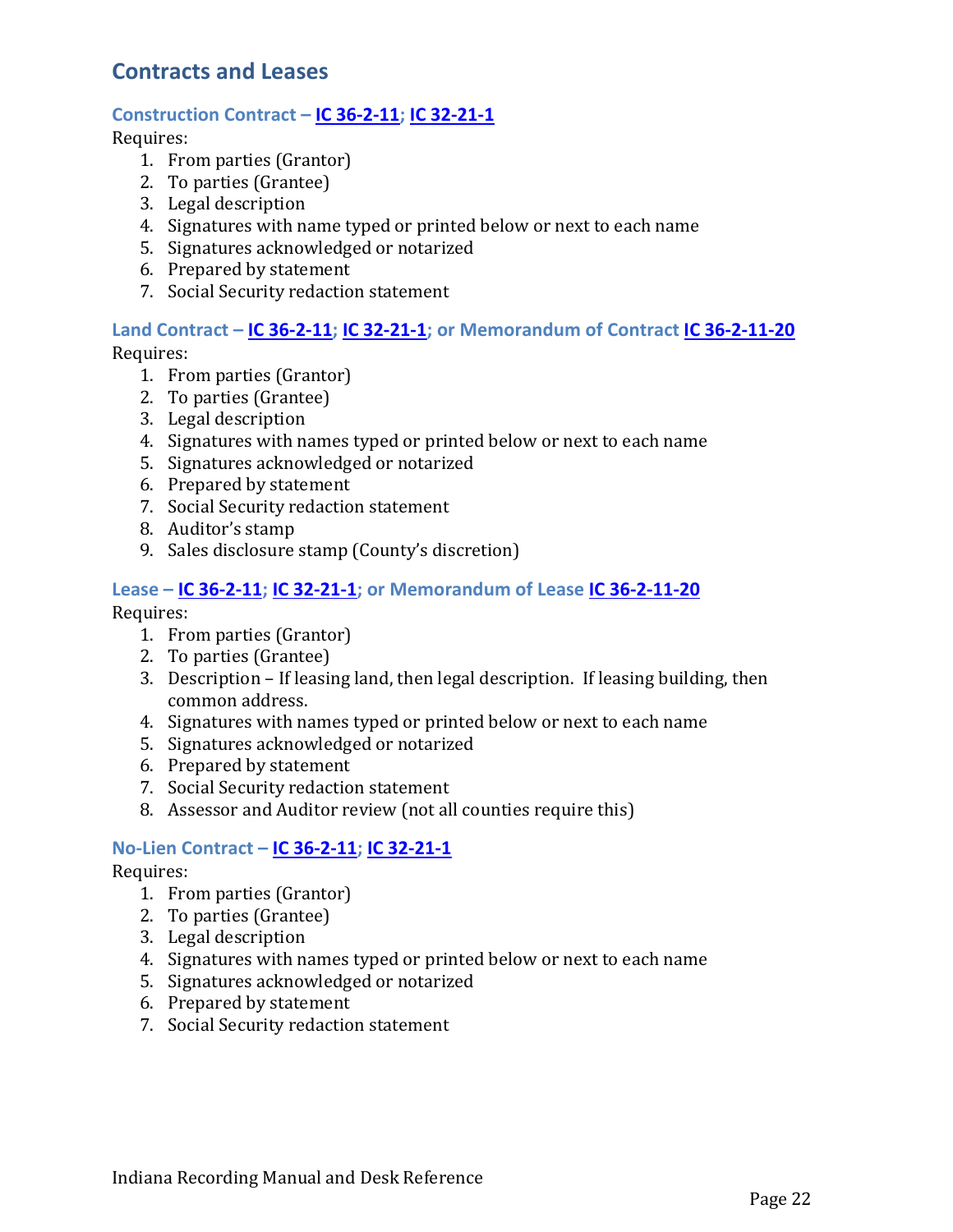## <span id="page-22-0"></span>**Court Documents**

#### **Court Document – [IC 36-2-11-15;](http://iga.in.gov/legislative/laws/2017/ic/titles/036#36-2-11-15) [IC 36-2-11-16](http://iga.in.gov/legislative/laws/2017/ic/titles/036#36-2-11-16)**

Requires:

- 1. From parties (Grantor)
- 2. To parties (Grantee)
- 3. Clerk's Stamp
- 4. Signatures with names typed or printed below or next to each name, unless signed by Judge
- 5. Signatures acknowledged or notarized, unless signed by Judge. (A court document with a court file stamp does not require the notary.)
- 6. Prepared by statement, unless signed by Judge, or if it is a judgment, court order, or writ.

#### **Guardianship – [IC 29-3-5-1](http://iga.in.gov/legislative/laws/2017/ic/titles/029#29-3-5-1)**

Requires:

- 1. From parties (Grantor)
- 2. To parties (Grantee)
- 3. Signed by Judge
- 4. Clerk's stamp

#### **Judgment – [IC 34-55-9](http://iga.in.gov/legislative/laws/2017/ic/titles/034#34-55-9)**

Requires:

- 1. From parties (Grantor)
- 2. To parties (Grantee)
- 3. Signed by Judge
- 4. Clerk's stamp

#### **Will (Probated) – [IC 29-1-1-23](http://iga.in.gov/legislative/laws/2017/ic/titles/029#29-1-1-23)**

- 1. From parties (Grantor Deceased)
- 2. To parties (Grantee Heirs)
- 3. Signed by Judge
- 4. Clerk's stamp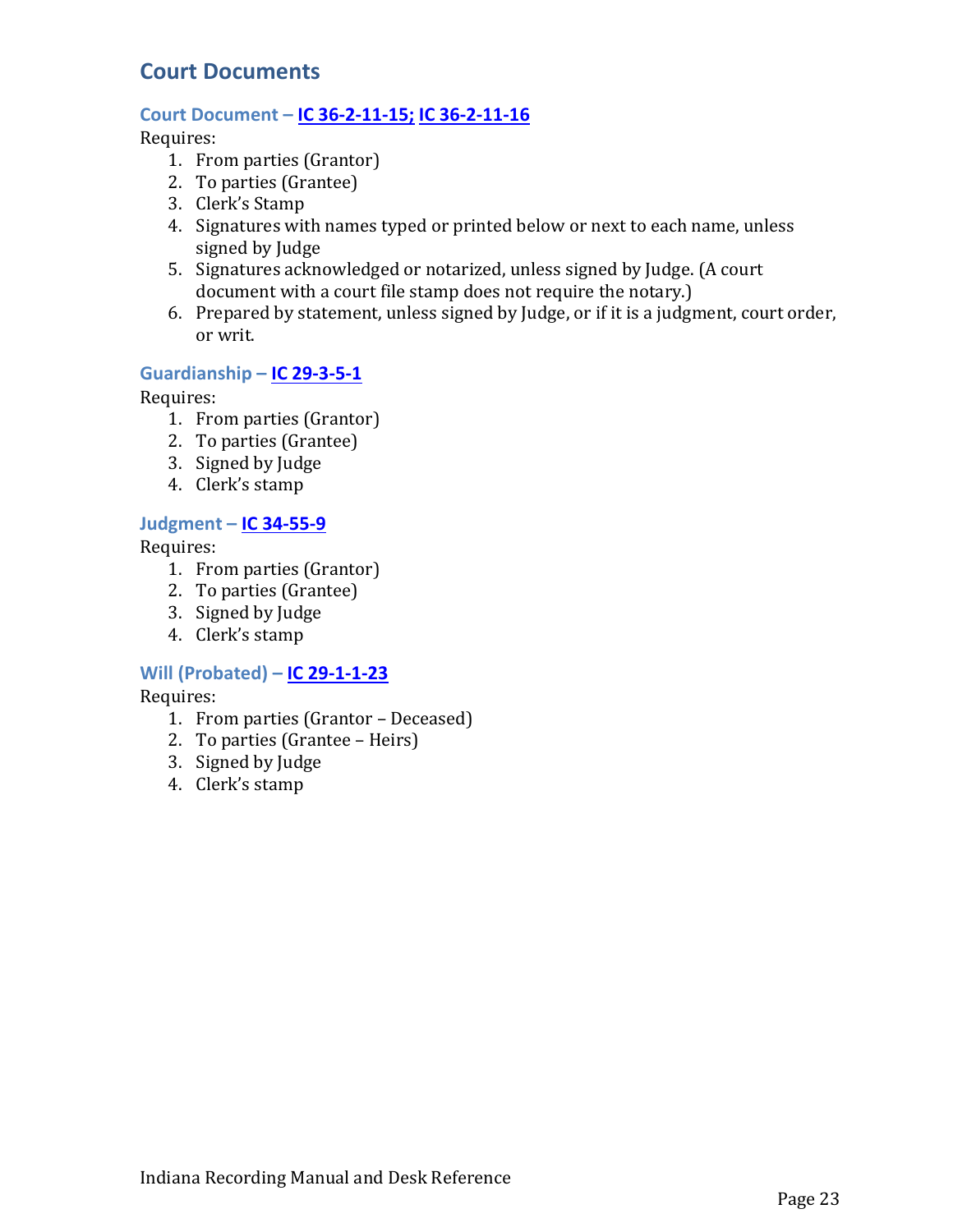## <span id="page-23-0"></span>**Covenants and Restrictions**

#### **Declaration, Covenants and Restrictions – [IC 32-25-7-1;](http://iga.in.gov/legislative/laws/2017/ic/titles/032#32-25-7-1) [IC 32-21-13](http://iga.in.gov/legislative/laws/2017/ic/titles/032#32-21-13)**

- 1. Parties (Developers, Owners, Subdivision or Horizontal Property)
- 2. Legal description Subdivision, Horizontal Property, or Metes & Bounds or cross reference to recorded subdivision plat or horizontal property
- 3. "Covenants and Restrictions" spelled out
- 4. Signatures of owners/developers with names typed or printed below or next to each name
- 5. Signatures acknowledged or notarized
- 6. Prepared by statement
- 7. Social Security redaction statement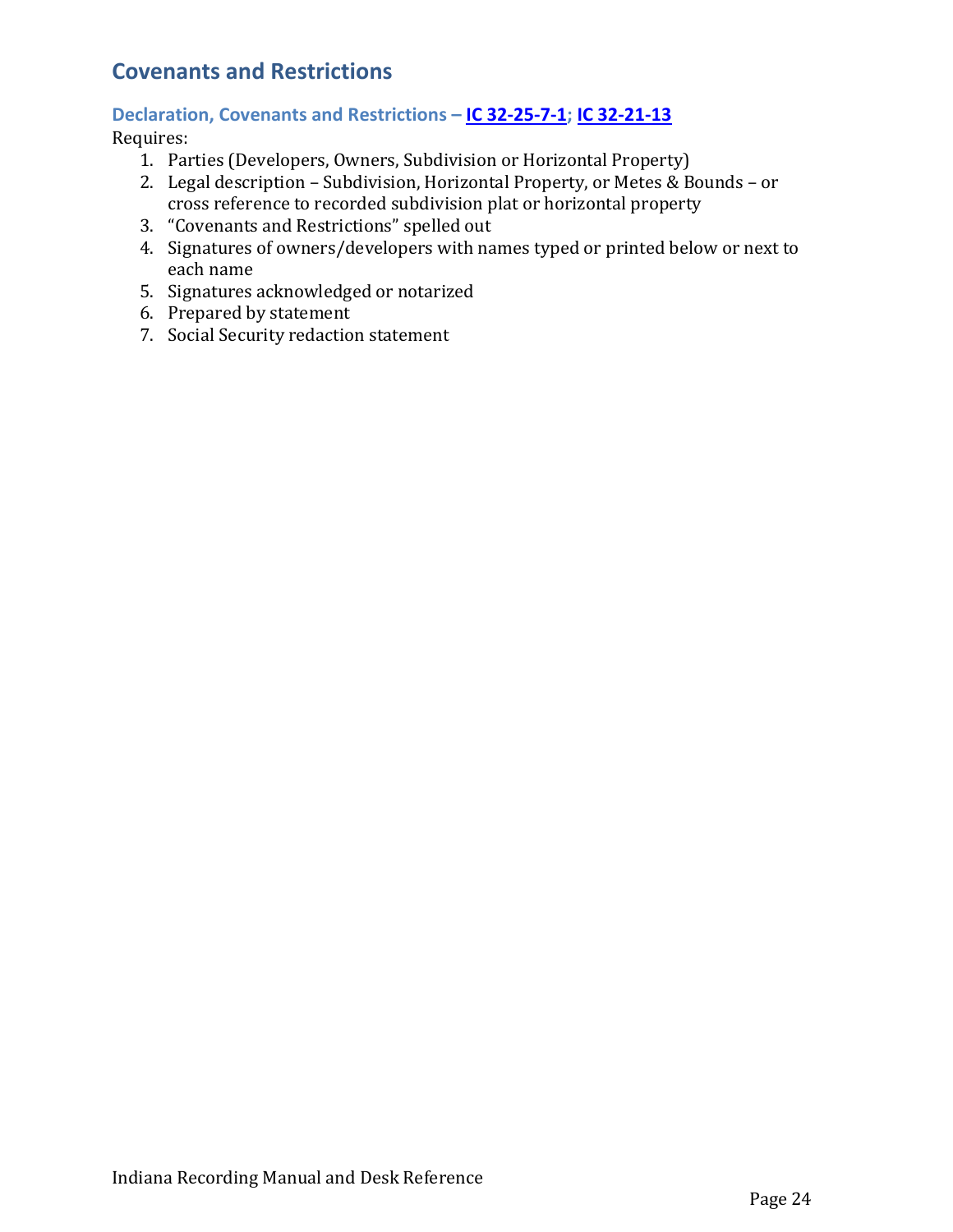## <span id="page-24-0"></span>**Deeds**

#### **Administrator's Deed – [IC 29-1-15,](http://iga.in.gov/legislative/laws/2017/ic/titles/029#29-1-15) [IC 36-2-11](http://iga.in.gov/legislative/laws/2017/ic/titles/036#36-2-11)**

Requires:

- 1. From parties (Grantor)
- 2. To parties (Grantee)
- 3. Legal description
- 4. Grantee address: must be physical address not PO Box
- 5. Signatures with names typed or printed below or next to each name
- 6. Signatures acknowledged or notarized
- 7. Prepared by statement
- 8. Social Security redaction statement
- 9. Auditor's transfer stamp and Assessor's sales disclosure stamp

#### **Auditor's Deed – [IC 6-1.1-25-5,](http://iga.in.gov/legislative/laws/2017/ic/titles/006#6-1.1-25-5) [IC 36-2-11;](http://iga.in.gov/legislative/laws/2017/ic/titles/036#36-2-11) [IC 32-21](http://iga.in.gov/legislative/laws/2017/ic/titles/032#32-21)**

Requires:

- 1. From parties (Grantor)
- 2. To parties (Grantee)
- 3. Other parties
- 4. Legal description
- 5. Grantee address: must be physical address not PO Box
- 6. Signatures with names typed or printed below or next to each name
- 7. Signatures acknowledged or notarized
- 8. Prepared by statement
- 9. Social Security redaction statement
- 10. Auditor's transfer stamp and Assessor's sales disclosure stamp

#### **Cemetery Deed – [IC 23-14-34-4,](http://iga.in.gov/legislative/laws/2017/ic/titles/023#23-14-34-4) IC [36-2-11;](http://iga.in.gov/legislative/laws/2017/ic/titles/036#36-2-11) [IC 23-10-2-18;](http://iga.in.gov/legislative/laws/2017/ic/titles/023#23-10-2-18) [IC 12-14-6](http://iga.in.gov/legislative/laws/2017/ic/titles/012#12-14-6)**

Requires:

- 1. From parties (Grantor)
- 2. To parties (Grantee)
- 3. Legal description
- 4. Grantee address: must be physical address not PO Box
- 5. Signatures with names typed or printed below or next to each name
- 6. Signatures acknowledged or notarized
- 7. Prepared by statement
- 8. Social Security redaction statement

#### **Commissioner's Deed – [IC 32-21;](http://iga.in.gov/legislative/laws/2017/ic/titles/032#32-21) [IC 36-2-11](http://iga.in.gov/legislative/laws/2017/ic/titles/036#36-2-11)**

- 1. From parties (Grantor)
- 2. To parties (Grantee)
- 3. Other parties
- 4. Legal description
- 5. Grantee address: must be physical address not PO Box
- 6. Signatures with names typed or printed below or next to each name
- 7. Signatures acknowledged or notarized
- 8. Prepared by statement
- 9. Social Security redaction statement
- 10. Auditor's transfer stamp and Assessor's sales disclosure stamp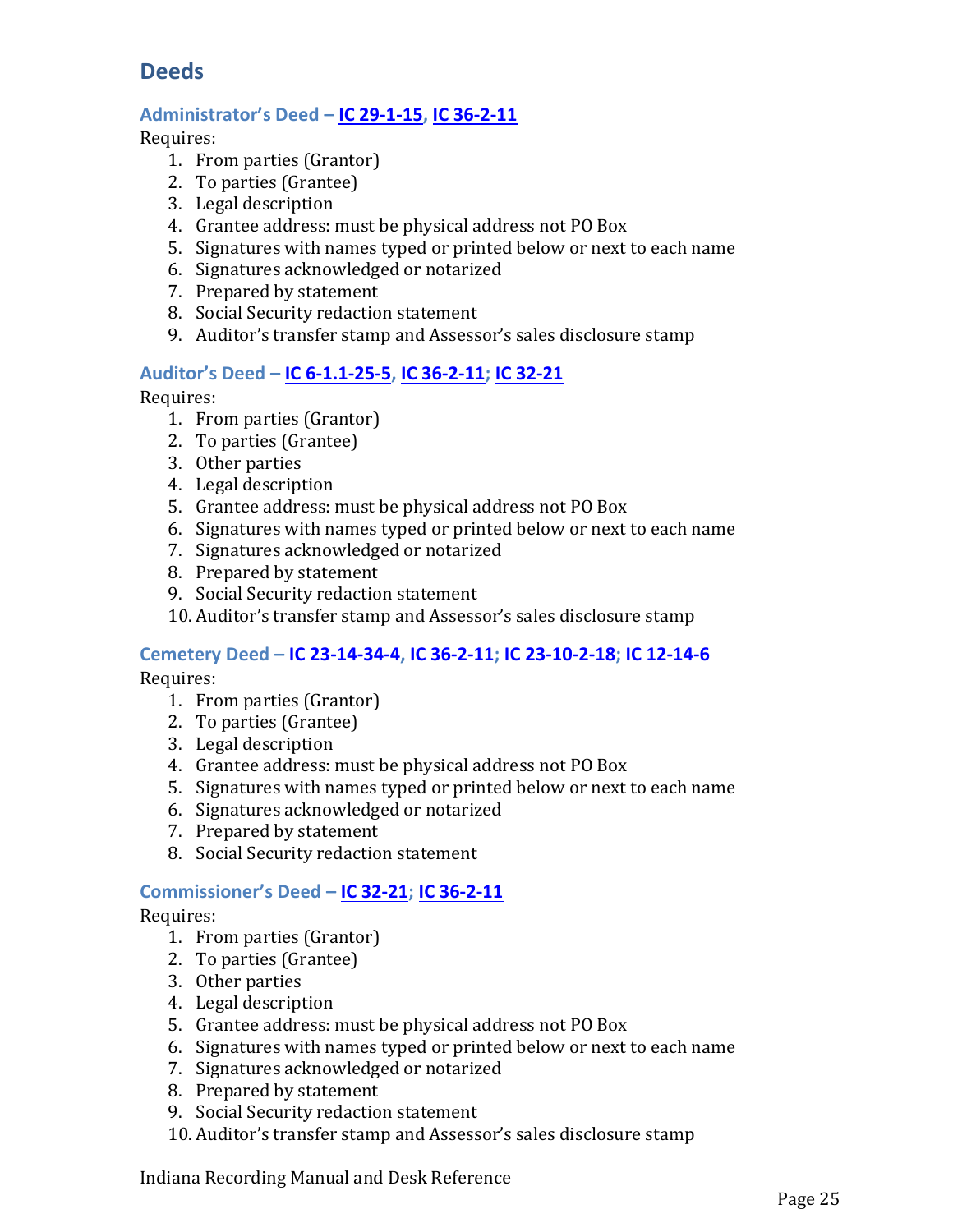#### **Corporate Quitclaim Deed – [IC 32-21;](http://iga.in.gov/legislative/laws/2017/ic/titles/032#32-21) [IC 36-2-11](http://iga.in.gov/legislative/laws/2017/ic/titles/036#36-2-11)**

#### Requires:

- 1. From parties (Grantor)
- 2. To parties (Grantee)
- 3. Legal description
- 4. Grantee address: must be physical address not PO Box
- 5. Signatures with names typed or printed below or next to each name
- 6. Signatures acknowledge or notarized
- 7. Prepared by statement
- 8. Social Security redaction statement
- 9. Auditor's transfer stamp and Assessor's sales disclosure stamp (if required)

#### **Corporate Warranty Deed – [IC 32-21;](http://iga.in.gov/legislative/laws/2017/ic/titles/032#32-21) [IC 36-2-11](http://iga.in.gov/legislative/laws/2017/ic/titles/036#36-2-11)**

Requires:

- 1. From parties (Grantor)
- 2. To parties (Grantee)
- 3. Legal description
- 4. Grantee address: must be physical address not PO Box
- 5. Signatures with names typed or printed below or next to each name
- 6. Signatures acknowledged or notarized
- 7. Prepared by statement
- 8. Social Security redaction statement
- 9. Auditor's transfer stamp and Assessor's sales disclosure stamp

#### **Executor's Deed – [IC 32-21;](http://iga.in.gov/legislative/laws/2017/ic/titles/032#32-21) [IC 36-2-11](http://iga.in.gov/legislative/laws/2017/ic/titles/036#36-2-11)**

Requires:

- 1. From parties (Grantor)
- 2. To parties (Grantee)
- 3. Legal description
- 4. Grantee address: must be physical address not PO Box
- 5. Signatures with names typed or printed below or next to each name
- 6. Signatures acknowledged or notarized
- 7. Prepared by statement
- 8. Social Security redaction statement
- 9. Auditor's transfer stamp and Assessor's sales disclosure stamp

#### **Guardian's Deed – [IC 32-21;](http://iga.in.gov/legislative/laws/2017/ic/titles/032#32-21) [IC 36-2-11](http://iga.in.gov/legislative/laws/2017/ic/titles/036#36-2-11)**

- 1. From parties (Grantor)
- 2. To parties (Grantee)
- 3. Legal description
- 4. Grantee address: must be physical address not PO Box
- 5. Signatures with names typed or printed below or next to each name
- 6. Signatures acknowledged or notarized
- 7. Prepared by statement
- 8. Social Security redaction statement
- **9.** Auditor's transfer stamp and Assessor's sales disclosure stamp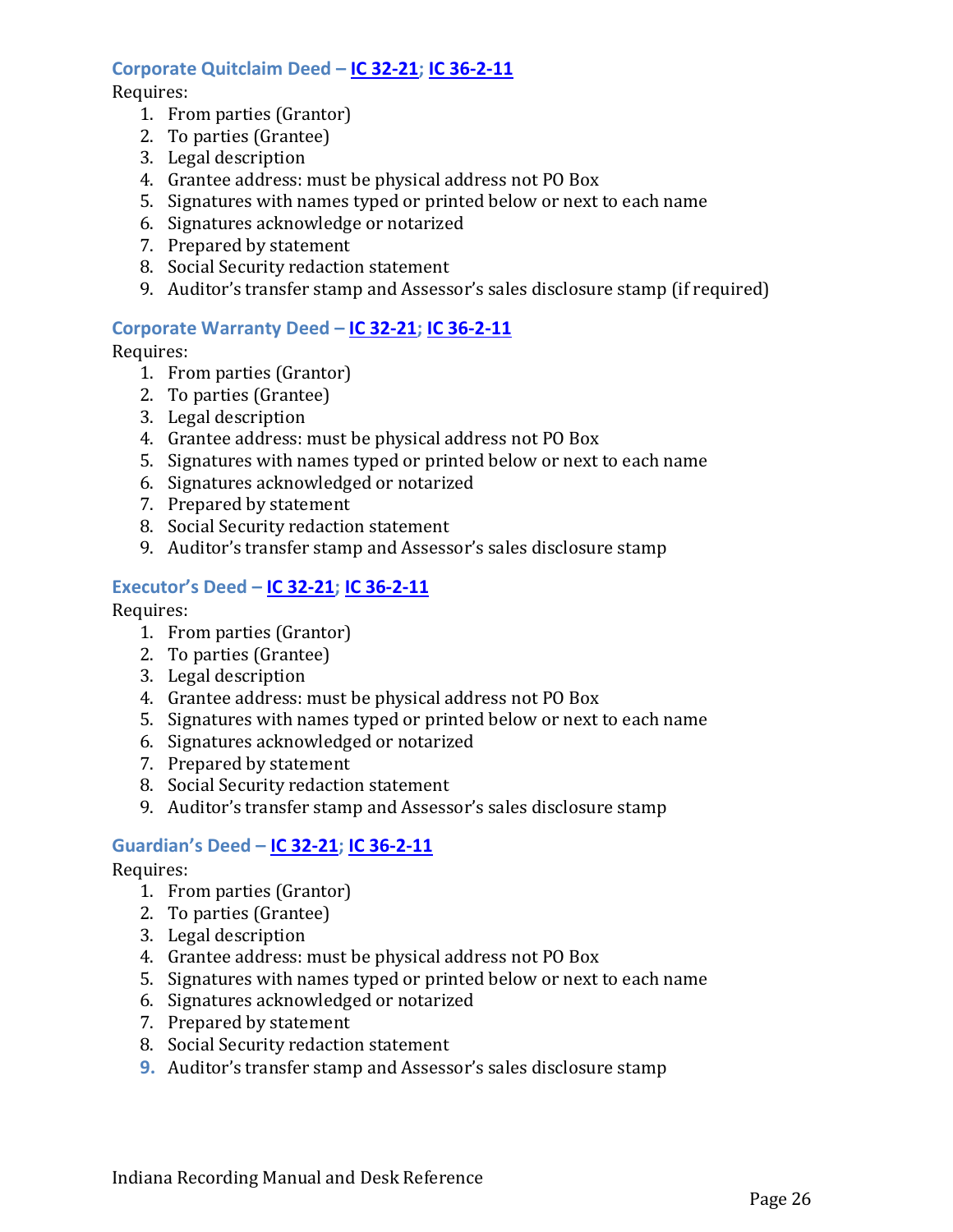#### **Personal Representative's Deed – [IC 32-21;](http://iga.in.gov/legislative/laws/2017/ic/titles/032#32-21) [IC 36-2-11](http://iga.in.gov/legislative/laws/2017/ic/titles/036#36-2-11)**

#### Requires:

- 1. From parties (Grantor)
- 2. To parties (Grantee)
- 3. Legal description
- 4. Grantee address: must be physical address not PO Box
- 5. Signatures with names typed or printed below or next to each name
- 6. Signatures acknowledged or notarized
- 7. Prepared by statement
- 8. Social Security redaction statement
- 9. Auditor's transfer stamp and Assessor's sales disclosure stamp

#### **Quitclaim Deed – [IC 32-21;](http://iga.in.gov/legislative/laws/2017/ic/titles/032#32-21) [IC 36-2-11](http://iga.in.gov/legislative/laws/2017/ic/titles/036#36-2-11)**

Requires:

- 1. From parties (Grantor)
- 2. To parties (Grantee)
- 3. Legal description
- 4. Grantee address: must be physical address not PO Box
- 5. Signatures with names typed or printed below or next to each name
- 6. Signatures acknowledged or notarized
- 7. Prepared by statement
- 8. Social Security redaction statement
- 9. Auditor's transfer stamp and Assessor's sales disclosure stamp (if required)

#### **Sheriff's Deed – [IC 32-29-7-10;](http://iga.in.gov/legislative/laws/2017/ic/titles/032#32-29-7-10) [IC 36-2-11;](http://iga.in.gov/legislative/laws/2017/ic/titles/036#36-2-11) [IC 32-28;](http://iga.in.gov/legislative/laws/2017/ic/titles/032#32-28) [IC 32-29;](http://iga.in.gov/legislative/laws/2017/ic/titles/032#32-29) [IC 32-30-10](http://iga.in.gov/legislative/laws/2017/ic/titles/032#32-30-10)**

Requires:

- 1. From parties (Grantor Sheriff)
- 2. To parties (Grantee)
- 3. Other parties (Grantor Mortgagor)
- 4. Mortgage foreclosure cause number and amount
- 5. Legal description
- 6. Grantee address: must be physical address not PO Box
- 7. Signatures with names typed or printed below or next to each name
- 8. Signatures acknowledged or notarized
- 9. Prepared by statement
- 10. Social Security redaction statement
- 11. Auditor's transfer stamp and Assessor's sales disclosure stamp

#### **Special Corporate Warranty Deed – [IC 32-21;](http://iga.in.gov/legislative/laws/2017/ic/titles/032#32-21) [IC 36-2-11](http://iga.in.gov/legislative/laws/2017/ic/titles/036#36-2-11)**

- 1. From parties (Grantor)
- 2. To parties (Grantee)
- 3. Legal description
- 4. Grantee address: must be physical address not PO Box
- 5. Signatures with names typed or printed below or next to each name
- 6. Signatures acknowledged or notarized
- 7. Prepared by statement
- 8. Social Security redaction statement
- 9. Auditor's transfer stamp and Assessor's sales disclosure stamp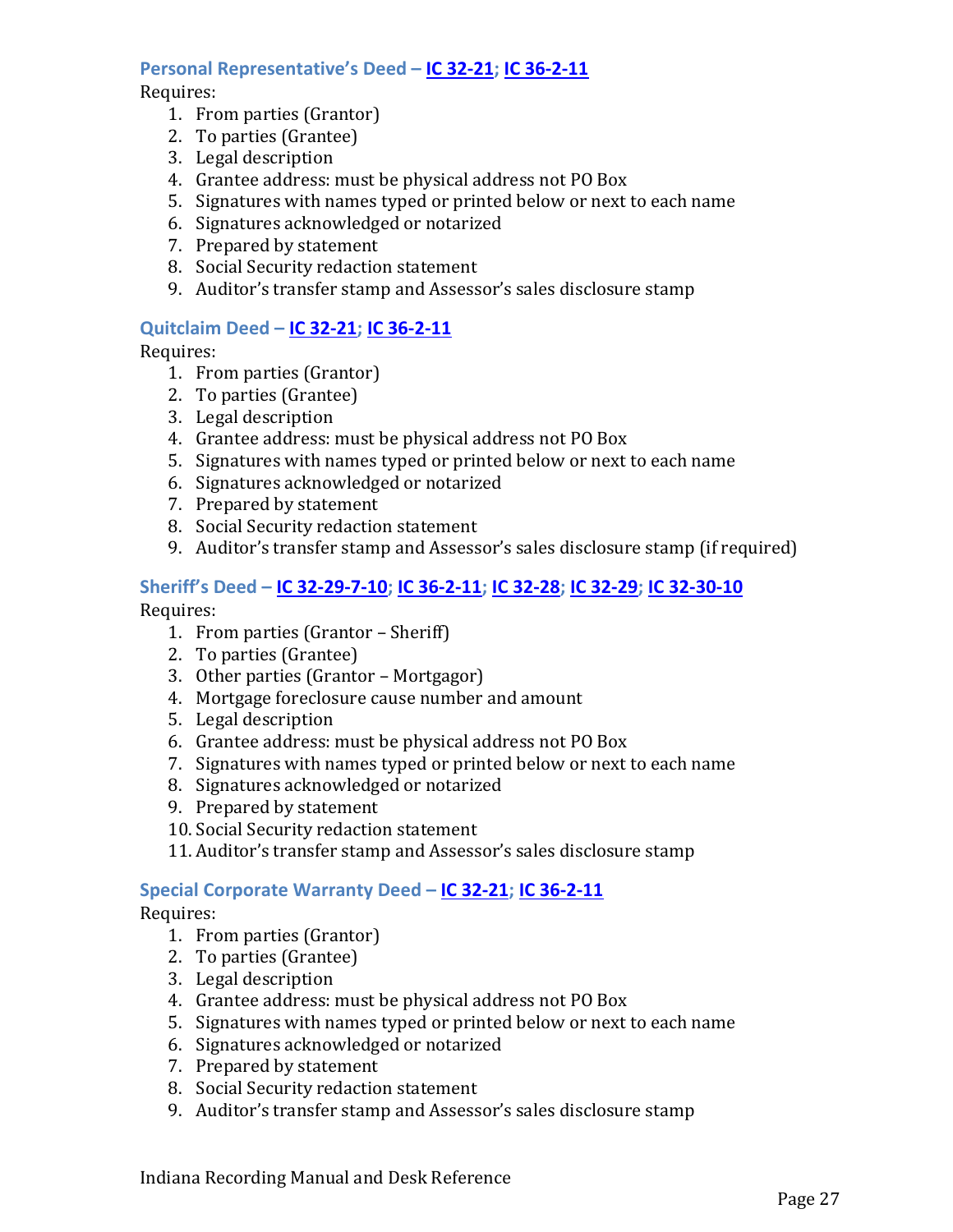#### **Special Warranty Deed – [IC 32-21;](http://iga.in.gov/legislative/laws/2017/ic/titles/032#32-21) [IC 36-2-11](http://iga.in.gov/legislative/laws/2017/ic/titles/036#36-2-11)**

Requires:

- 1. From parties (Grantor)
- 2. To parties (Grantee)
- 3. Legal description
- 4. Grantee address: must be physical address not PO Box
- 5. Signatures with names typed or printed below or next to each name
- 6. Signatures acknowledged or notarized
- 7. Prepared by statement
- 8. Social Security redaction statement
- 9. Auditor's transfer stamp and Assessor's sales disclosure stamp

#### **Trustee's Deed – IC 30-1-9; IC [32-21;](http://iga.in.gov/legislative/laws/2017/ic/titles/032#32-21) [IC 36-2-11](http://iga.in.gov/legislative/laws/2017/ic/titles/036#36-2-11)**

Requires:

- 1. From parties (Grantor)
- 2. To parties (Grantee)
- 3. Legal description
- 4. Grantee address: must be physical address not PO Box
- 5. Signatures with names typed or printed below or next to each name
- 6. Signatures acknowledged or notarized
- 7. Prepared by statement
- 8. Social Security redaction statement
- 9. Auditor's transfer stamp and Assessor's sales disclosure stamp

#### **U.S. Marshall's Deed – [IC 32-21;](http://iga.in.gov/legislative/laws/2017/ic/titles/032#32-21) [IC 36-2-11](http://iga.in.gov/legislative/laws/2017/ic/titles/036#36-2-11)**

Requires:

- 1. From parties (Grantor U.S.)
- 2. To parties (Grantee)
- 3. Other parties (Grantor Defendant)
- 4. Legal description
- 5. Grantee address: must be physical address not PO Box
- 6. Signatures with names typed or printed below or next to each name
- 7. Signatures acknowledged or notarized (with Marshall's seal )
- 8. Prepared by statement
- 9. Social Security redaction statement
- 10. Auditor's transfer stamp and Assessor's sales disclosure stamp

#### **Warranty Deed – [IC 32-17;](http://iga.in.gov/legislative/laws/2017/ic/titles/032#32-17) [IC 32-21;](http://iga.in.gov/legislative/laws/2017/ic/titles/032#32-21) [IC 36-2-11](http://iga.in.gov/legislative/laws/2017/ic/titles/036#36-2-11)**

- 1. From parties (Grantor)
- 2. To parties (Grantee)
- 3. Legal description
- 4. Grantee address: must be physical address not PO Box
- 5. Signatures with names typed or printed below or next to each name
- 6. Signatures acknowledged or notarized
- 7. Prepared by statement
- 8. Social Security redaction statement
- **9.** Auditor's transfer stamp and Assessor's sales disclosure stamp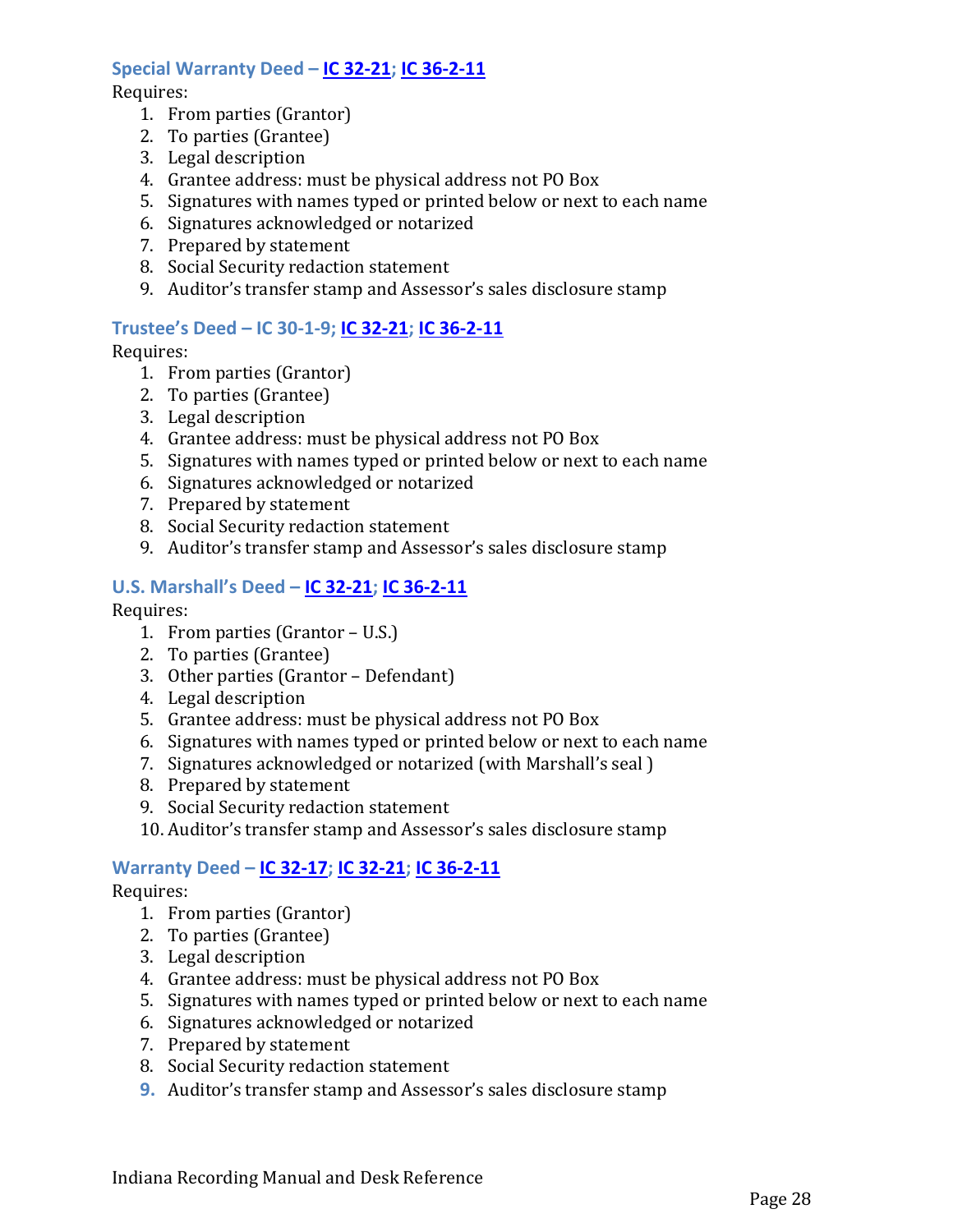#### **Tax Title Deed – [IC 6-1.1-25;](http://iga.in.gov/legislative/laws/2017/ic/titles/006#6-1.1-25) [IC 32-21-2;](http://iga.in.gov/legislative/laws/2017/ic/titles/032#32-21-2) [IC 36-2-11](http://iga.in.gov/legislative/laws/2017/ic/titles/036#36-2-11)**

Requires

- 1. From Parties (Auditor)
- 2. To Parties (Grantee)
- 3. Other Parties (Tax Debtor)
- 4. Parcel number
- 5. Delinquent years
- 6. Purchase price
- 7. Legal description
- 8. Grantee address: must be physical address not PO Box
- 9. Signatures with names typed or printed below or next to each name
- 10. Signed by the Auditor
- 11. Attested to by the Treasurer- Optional
- 12. Acknowledged by the Clerk of the Circuit Court
- 13. Prepared by statement
- 14. Social Security redaction statement
- 15. Auditor's transfer stamp and Assessor's sales disclosure stamp

See I.C. 6-1.1-25-20: Effective 7-2014 affects collection of recording fees

#### **Transfer on Death Deed [IC 32-17-14-1](http://iga.in.gov/legislative/laws/2017/ic/titles/032#32-17-14-1)**

- 1. From parties (Grantor)
- 2. To parties (Grantee)
- 3. Legal descriptions
- 4. Signatures with names typed or printed below or next to each name
- 5. Signatures acknowledged or notarized
- 6. Prepared by statement
- 7. Social Security redaction statement
- 8. May have Auditor's review stamp, at County's discretion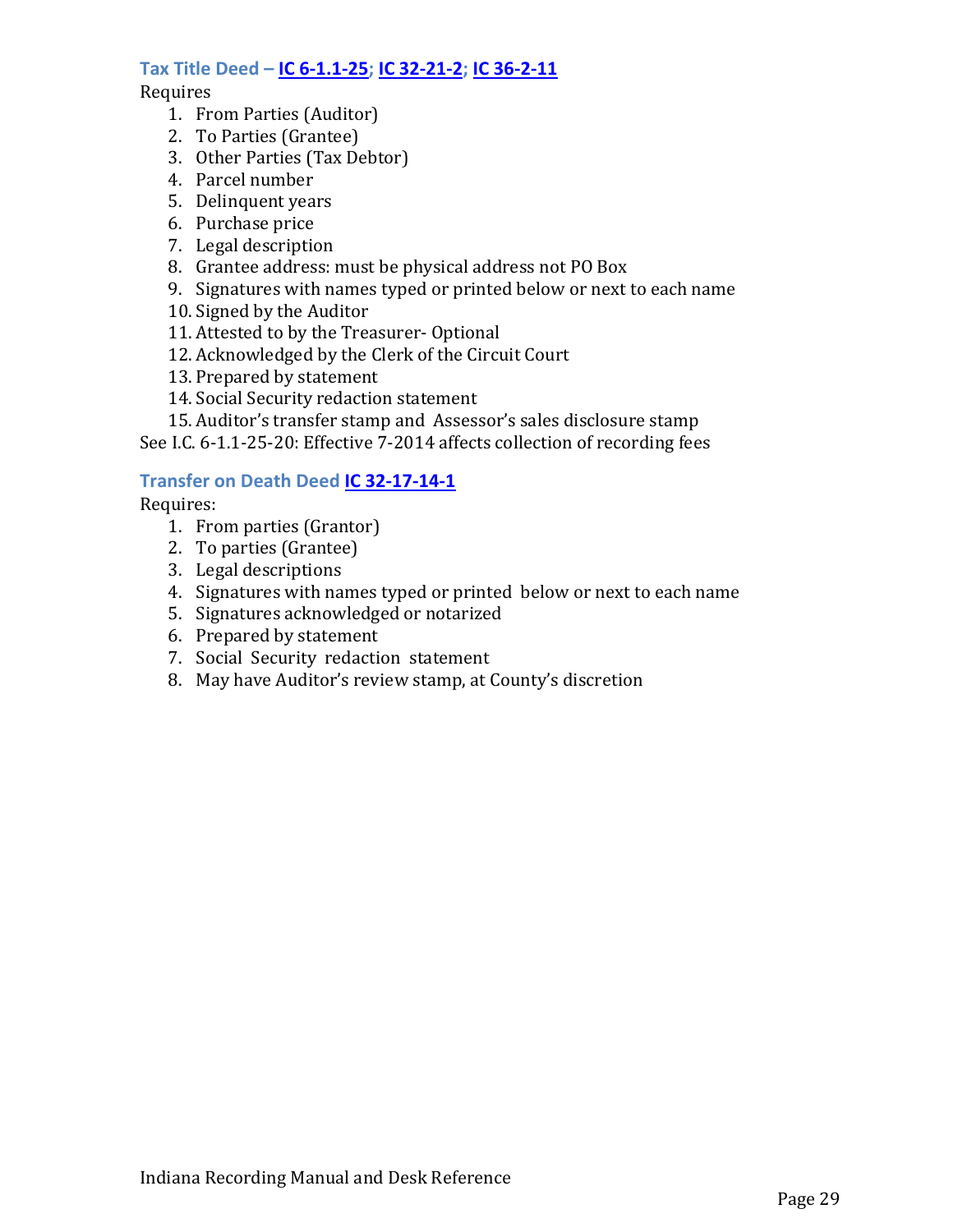### <span id="page-29-0"></span>**Easements and Encroachments**

#### **Easements – [IC 32-23-1-4;](http://iga.in.gov/legislative/laws/2017/ic/titles/032#32-23-1-4) [IC 36-2-11-12;](http://iga.in.gov/legislative/laws/2017/ic/titles/036#36-2-11-12) [IC 8-23-23-1;](http://iga.in.gov/legislative/laws/2017/ic/titles/008#8-23-23-1) [IC 8-23-7-31](http://iga.in.gov/legislative/laws/2017/ic/titles/008#8-23-7-31)**

Requires:

- 1. From parties (Grantor)
- 2. To parties (Grantee)
- 3. Legal description
- 4. Grantee address: must be physical address not PO Box
- 5. Cross reference to last recorded deed or plat
- 6. Signatures with names typed or printed below or next to each name
- 7. Signatures acknowledged or notarized
- 8. Prepared by statement
- 9. Social Security redaction statement
- 10. Auditor's transfer stamp and Assessor's sales disclosure stamp (if exchanged for valuable consideration)

#### **Encroachments (Consent to Encroach) – [IC 32-23-1-4;](http://iga.in.gov/legislative/laws/2017/ic/titles/032#32-23-1-4) [IC 36-2-11-12](http://iga.in.gov/legislative/laws/2017/ic/titles/036#36-2-11-12)**

- 1. From parties (Grantor)
- 2. To parties (Grantee)
- 3. Legal description
- 4. Grantee address: must be physical address not PO Box
- 5. Signatures with names typed or printed below or next to each name
- 6. Signatures acknowledged or notarized
- 7. Prepared by statement
- 8. Social Security redaction statement
- 9. Auditor's transfer stamp and Assessor's sales disclosure stamp (if exchanged for valuable consideration)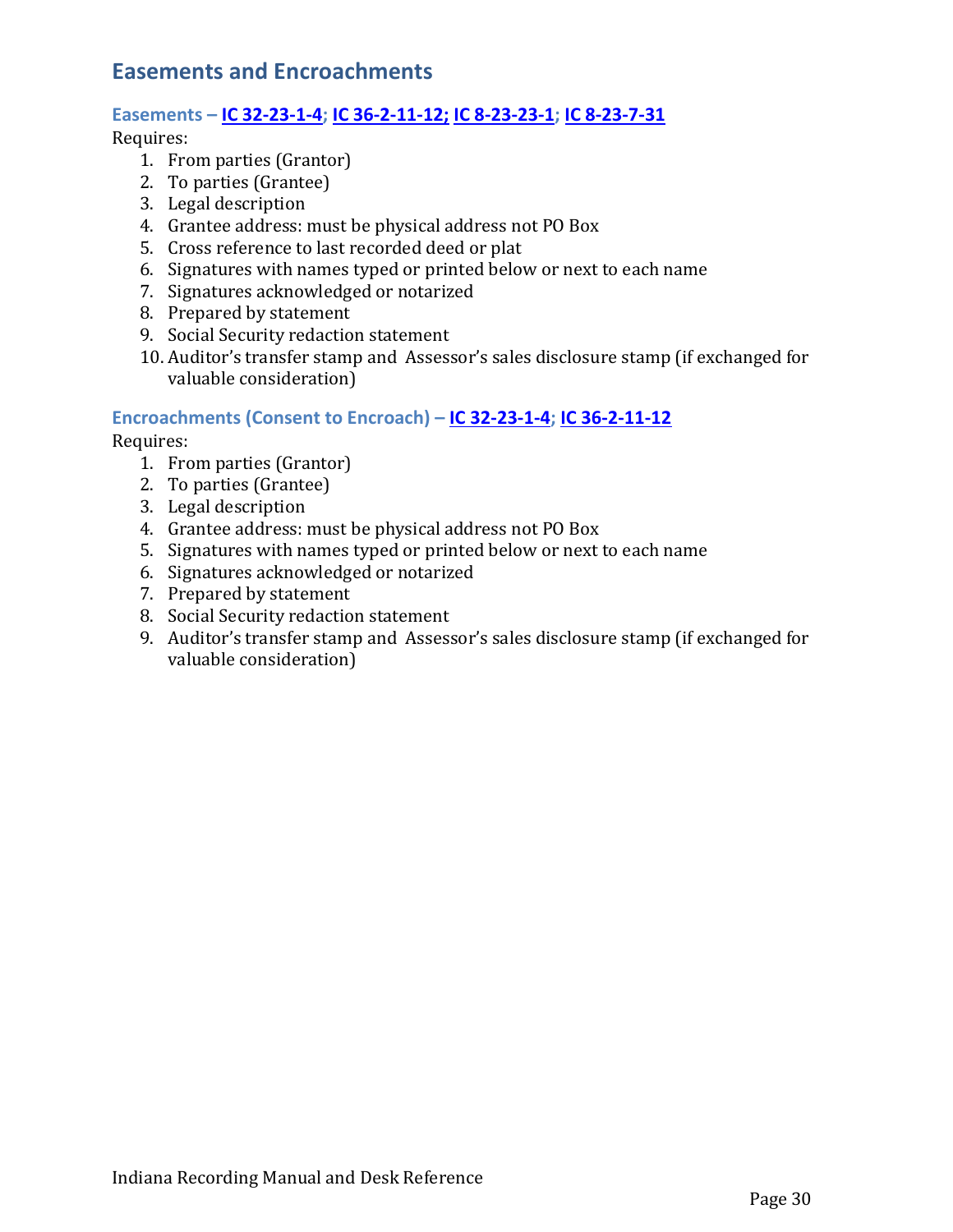## <span id="page-30-0"></span>**Environmental Disclosures**

#### **Environmental Disclosure Statement – [IC 13-11-2-193.5;](http://iga.in.gov/legislative/laws/2017/ic/titles/013#13-11-2-193.5) [IC 32-23-1-4](http://iga.in.gov/legislative/laws/2017/ic/titles/032#32-23-1-4)**

- 1. Transferor (Grantor)
- 2. Transferee (Grantee)
- 3. Other parties (Lender)
- 4. Legal description
- 5. Social Security redaction statement
- 6. Prepared by statement
- 7. Signatures with names typed or printed below or next to each name
- 8. Signatures acknowledged or notarized
- 9. Copy to Environmental Health Dept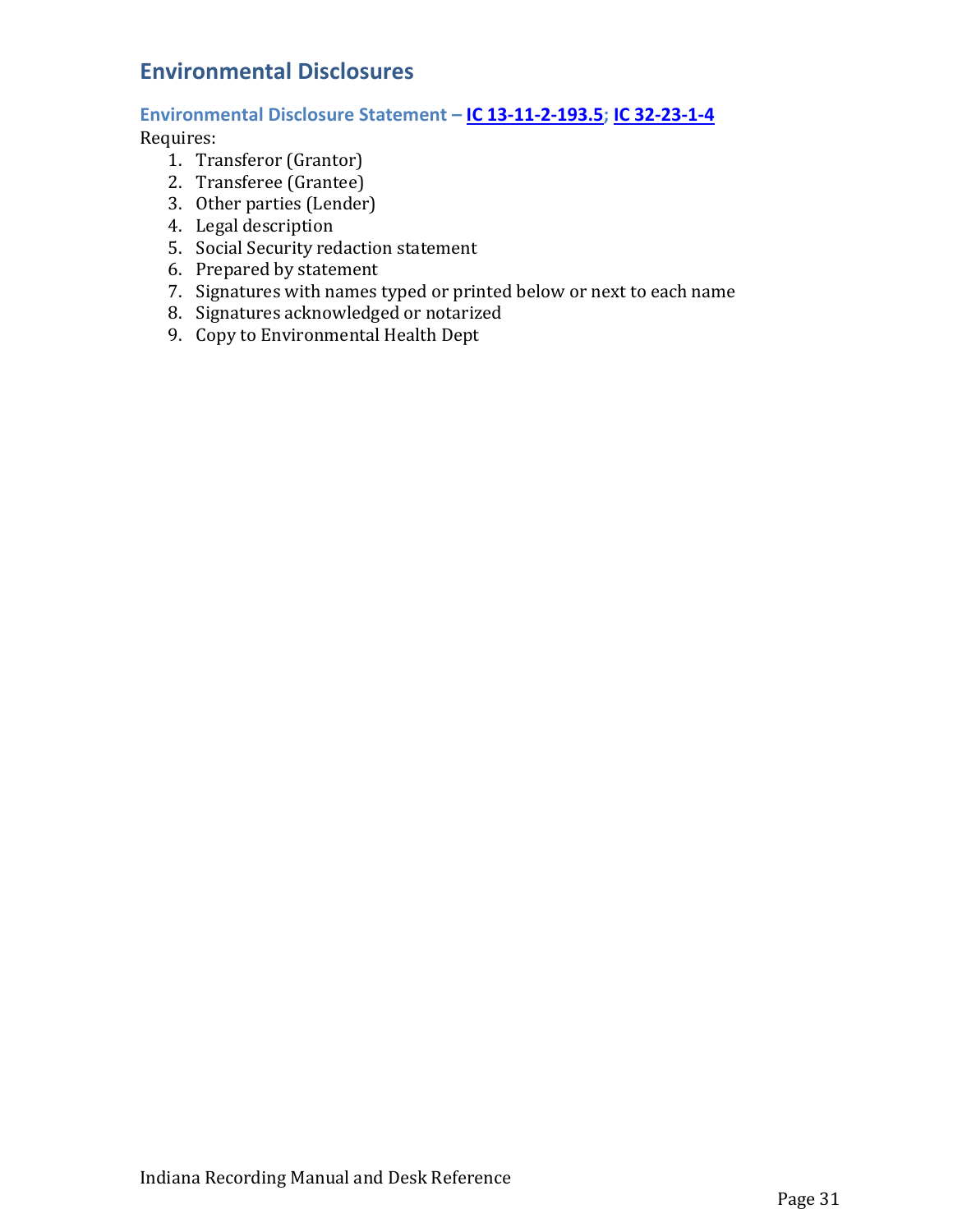## <span id="page-31-0"></span>**Federal Tax Liens and Releases**

#### **Federal Tax Lien – [IC 36-2-11-25](http://iga.in.gov/legislative/laws/2017/ic/titles/036#36-2-11-25)**

Requires:

- 1. From parties (Grantor Individual or Company)
- 2. To parties (Grantee IRS)
- 3. Amount
- 4. Signature of IRS agent with name printed below or next to

#### **Federal Tax Lien Releases – [IC 36-2-11-25](http://iga.in.gov/legislative/laws/2017/ic/titles/036#36-2-11-25)**

Requires:

- 1. From parties (Grantor IRS)
- 2. To parties (Grantee Individual or Company)
- 3. Amount
- 4. Cross reference to original federal tax lien document
- 5. Signature of IRS agent with name printed below or next to

#### **Note: State Tax Liens and their releases are handled by the Clerk of the Circuit Court.**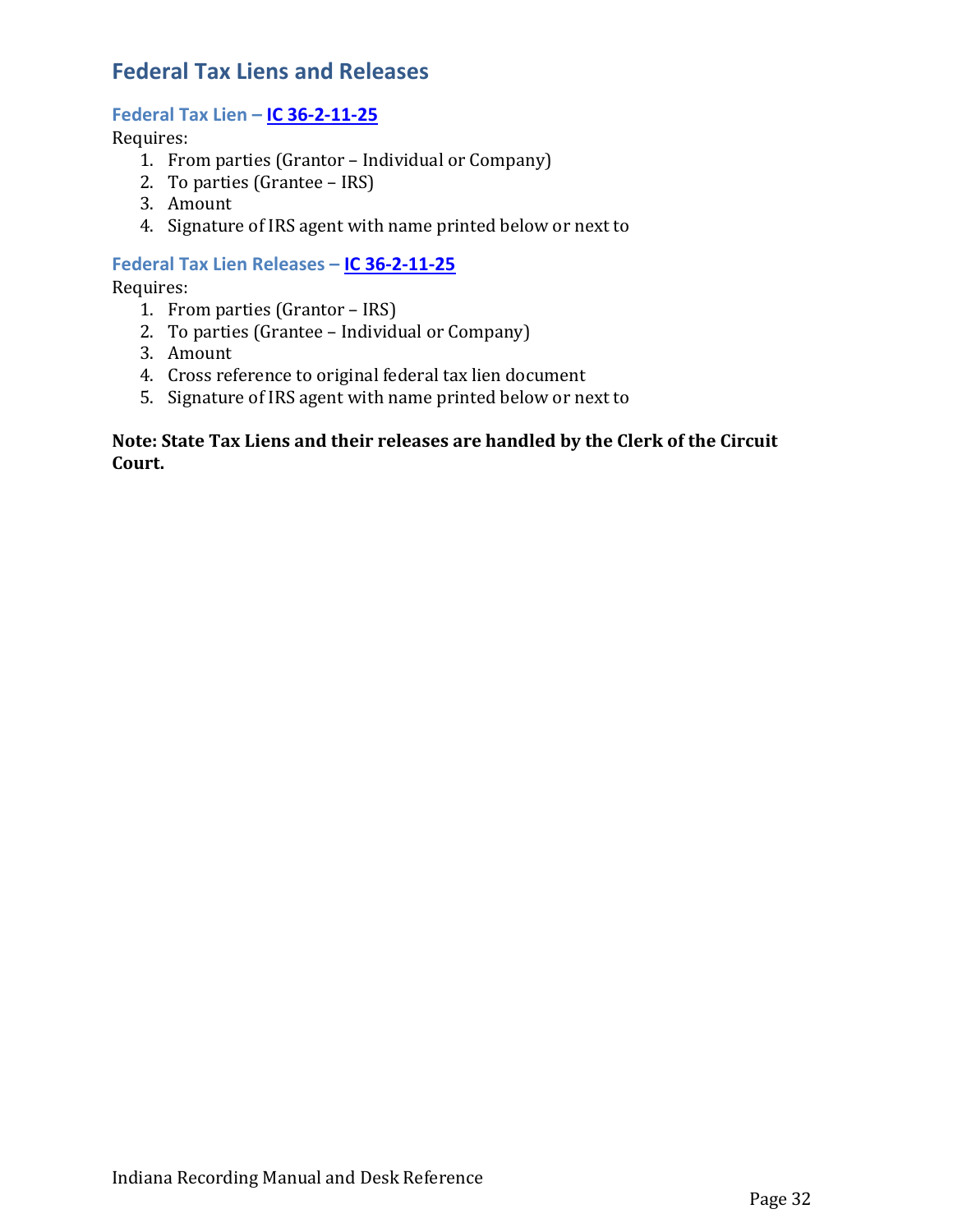## <span id="page-32-0"></span>**Liens**

#### **Assessment Liens – [IC 32-25-6-3;](http://iga.in.gov/legislative/laws/2017/ic/titles/032#32-25-6-3) [IC 14-33-10-4;](http://iga.in.gov/legislative/laws/2017/ic/titles/014#14-33-10-4) [IC 32-25-6;](http://iga.in.gov/legislative/laws/2017/ic/titles/032#32-25-6) [IC 32-28](http://iga.in.gov/legislative/laws/2017/ic/titles/032#32-28)**

Requires:

- 1. From parties (Grantor)
- 2. To parties (Grantee)
- 3. Legal description
- 4. Amount
- 5. Addresses
- 6. Signatures with names typed or printed below or next to each name
- 7. Signatures acknowledged or notarized
- 8. Prepared by statement
- 9. Social Security redaction statement

#### **Attorney Liens – [IC 33-43-4;](http://iga.in.gov/legislative/laws/2017/ic/titles/033#33-43-4) [IC 32-28](http://iga.in.gov/legislative/laws/2017/ic/titles/032#32-28)**

Requires:

- 1. Individual or Entity (Grantor)
- 2. Attorney (Grantee)
- 3. Amount
- 4. Addresses
- 5. Signatures with names typed or printed below or next to each name
- 6. Signatures acknowledged or notarized
- 7. Prepared by statement
- 8. Social Security redaction statement

#### **Hospital Liens – [IC 32-33-4](http://iga.in.gov/legislative/laws/2017/ic/titles/032#32-33-4)**

- 1. Individual/Insurance Company (Grantor)
- 2. Hospital (Grantee)
- 3. Amount
- 4. Signatures with names typed or printed below or next to each name
- 5. Signatures acknowledged or notarized
- 6. Prepared by statement
- 7. Social Security redaction statement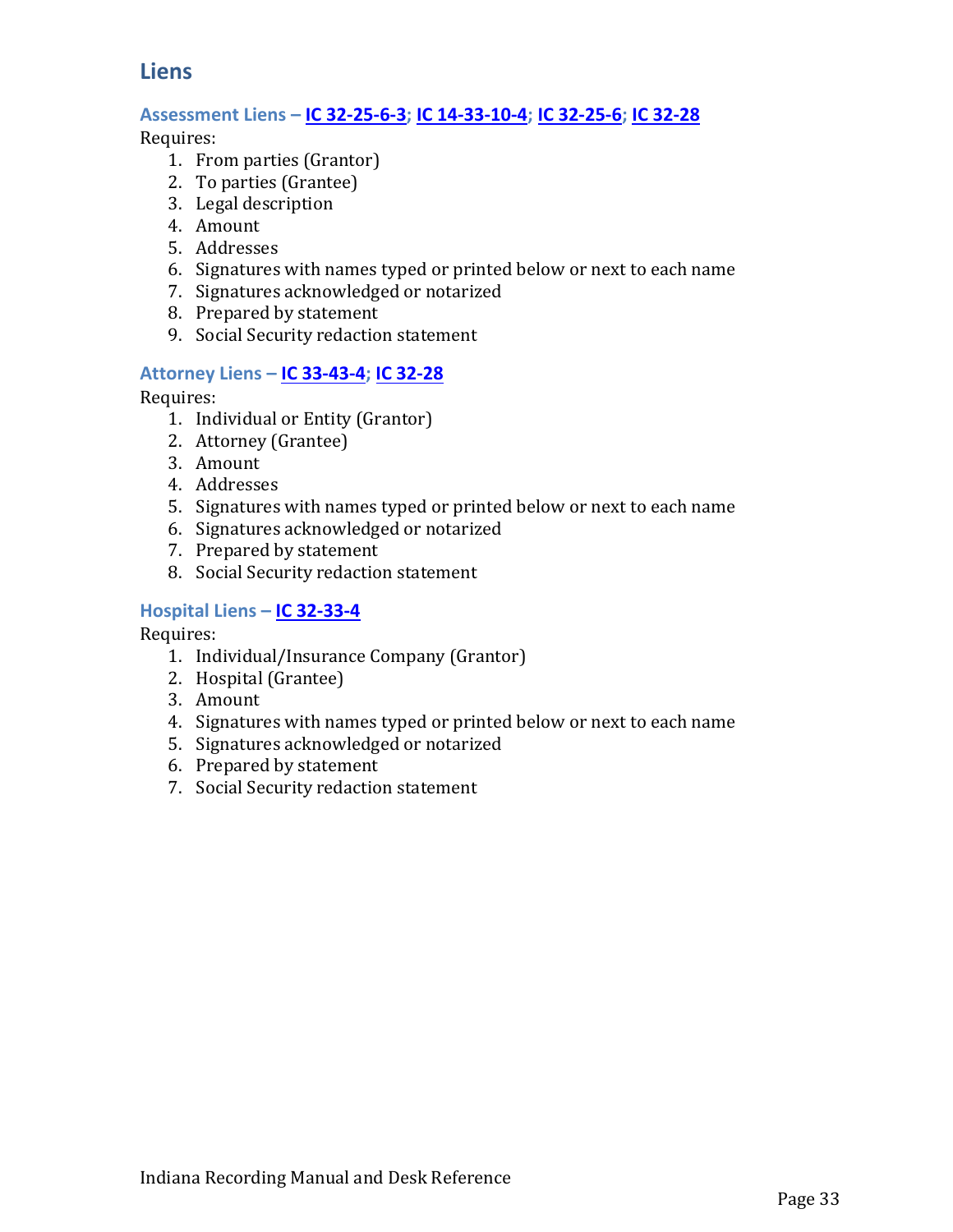## <span id="page-33-0"></span>**Common Law Liens and Associated Documents**

#### **Process as it Applies to Public Officials and Public Employees – [IC 32-28-13](http://iga.in.gov/legislative/laws/2017/ic/titles/032#32-28-13)**

#### **Statement of Intention to Hold Common Law Lien – IC [32-28-13-5](http://iga.in.gov/legislative/laws/2017/ic/titles/032#32-28-13-5)**

## Requires:<br>1.

- 1. Lienholder Name and Address (Grantor)<br>2. Property Owner Name and Address (Gran
- 2. Property Owner Name and Address (Grantee)<br>3. Amount
- 3. Amount<br>4. Last Add
- 4. Last Address of property owner as shown in property tax records of county<br>5. Legal description and street address (if any) and/or full description of
- Legal description and street address (if any) and/or full description of personal property against which lien is being filed
- 6. Legal basis upon which the person asserts the right to hold common law lien<br>7. Signatures with names typed or printed below or next to each name
- 7. Signatures with names typed or printed below or next to each name<br>8. Signatures notarized
- 8. Signatures notarized<br>9. Prepared by statemer
- 9. Prepared by statement<br>10. Social security redaction
- 10. Social security redaction (affirmation) statement<br>11. Document the date statement is mailed to propert
- Document the date statement is mailed to property owner on original statement of lien and record

Comments: Send by first class mail to property owner within three (3) business days after statement is recorded.

## **Notice / Affidavit of Notice by Public Official or Public Employee – [IC 32-28-13-6.5](http://iga.in.gov/legislative/laws/2017/ic/titles/032#32-28-13-6.5)**

Requires:<br>1.

- 1. Statement swearing and affirming that property owner is a public official or public employee
- 2. Lienholder's name and address<br>3. Stamp Notice / Affidavit of Notic
- Stamp Notice / Affidavit of Notice with the I.C. 32-28-13-6.5 stamp evidencing Recorder's name and date Notice was mailed
- 4. Cross reference to original Statement of Intention to Hold Common Law Lien<br>5. Signatures with names typed or printed below or next to each name
- 5. Signatures with names typed or printed below or next to each name<br>6. Signatures notarized
- 6. Signatures notarized<br>7. Prepared by statemer
- 7. Prepared by statement<br>8. Social security redaction
- Social security redaction (affirmation) statement

Comments: Send copy of recorded Notice to lienholder via first class mail within three (3) business days after receiving Notice.

#### **Lienholder Notice to Recorder – [IC 32-28-13-6.5\(c\)](http://iga.in.gov/legislative/laws/2017/ic/titles/032#32-28-13-6.5)**

Lienholder shall notify the county recorder in writing of the lienholder's commencement of a suit or the lienholder's intention not to commence suit. Requires:<br>1.

- Statement as to whether the lienholder has commenced suit or does not intend to commence suit
- 2. Cross reference to original Statement of Intention to Hold Common Law Lien<br>3. Signatures with names typed or printed below or next to each name
- 3. Signatures with names typed or printed below or next to each name<br>4. Signatures notarized
- 4. Signatures notarized<br>5. Prepared by statemer
- Prepared by statement
- 6. Social security redaction (affirmation) statement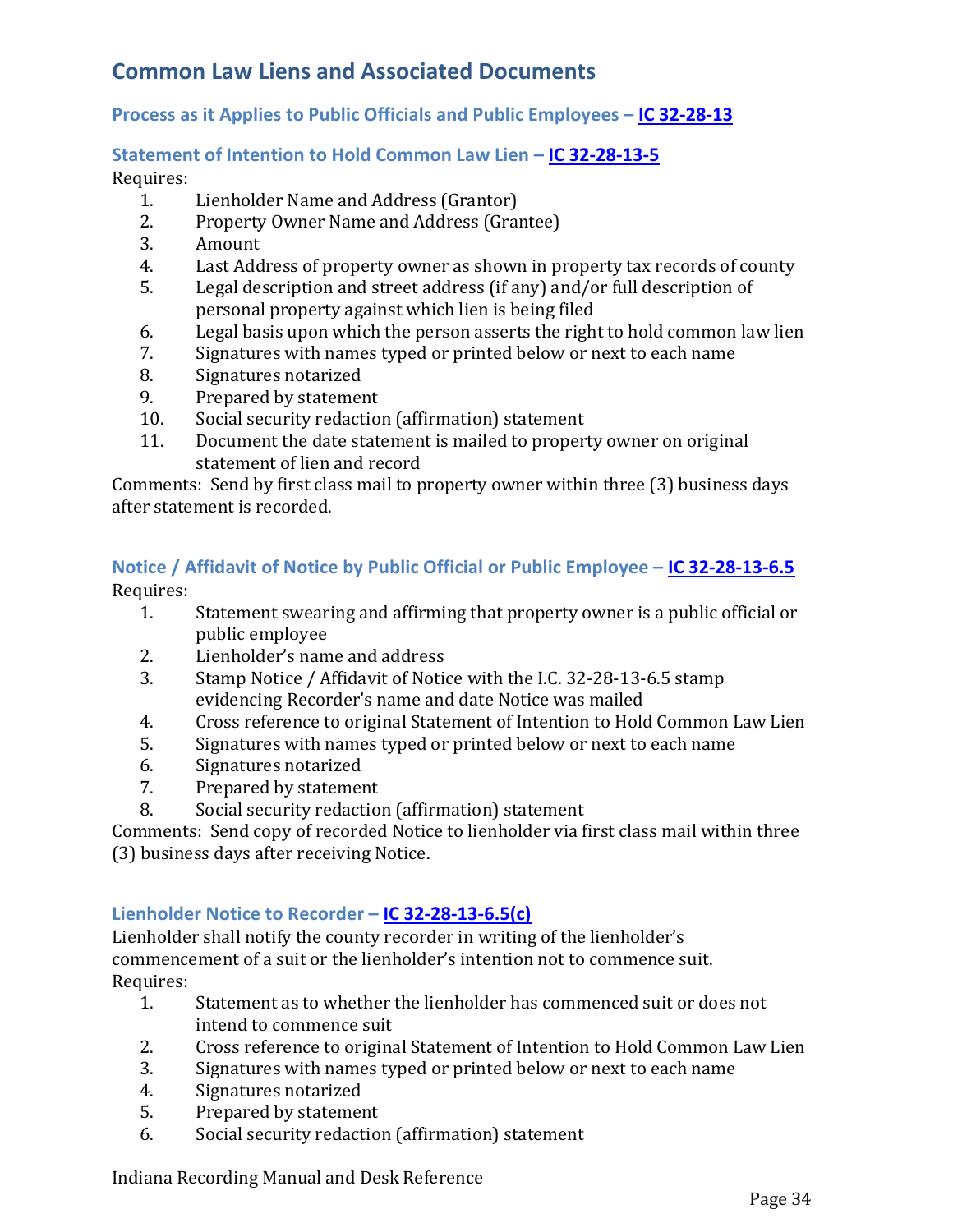#### **Affidavit of Service of Notice to Commence Suit – [IC 32-28-13-7](http://iga.in.gov/legislative/laws/2017/ic/titles/032#32-28-13-7)**

(Note: This document would be prepared and recorded by Property Owner if Lienholder fails to commence suit as described below). To be recorded in Miscellaneous Record Book:

Requires:

- 1. Date the Notice to Commence Suit was mailed to lienholder<br>2. Statement that at least thirty (30) days have passed since the
- Statement that at least thirty (30) days have passed since the date the Notice to Commence Suit was mailed to lienholder
- 3. Statement that a suit for foreclosure of the common law lien has not been filed and is not pending
- 4. Statement that an unsatisfied judgment has not been rendered on the common law lien
- 5. Cross reference to original Statement of Intention to Hold Common Law Lien<br>6. Cross reference to the Notice to Commence Suit that was sent to lienholder
- 6. Cross reference to the Notice to Commence Suit that was sent to lienholder<br>7. Signatures with names typed or printed below or next to each name
- 7. Signatures with names typed or printed below or next to each name<br>8. Signatures notarized
- 8. Signatures notarized<br>9. Prepared by statemer
- 9. Prepared by statement<br>10. Social security redactio
- Social security redaction (affirmation) statement

The real or personal property against which the lien has been filed is released from the common law lien when the County Recorder:

- 1. Records the Affidavit of Service of Notice to Commence Suit in the miscellaneous record book of the Recorder's Office; and
- 2. Certifies in the County Recorder's records that the lien is released.

\*\*\*To standardize the method for all 92 counties, please create new doc type - Affidavit of Service of Notice – and short code as ASN or other short code if ASN is not available. Receipt into fee questionnaire as miscellaneous document.

#### **All documents are subject to recording fees.**

**Additionally the county recorder shall collect a fee of two dollars (\$2) from the lienholder for each statement that is mailed. [IC 32-28-13-5\(c\)](http://iga.in.gov/legislative/laws/2017/ic/titles/032#32-28-13-5)**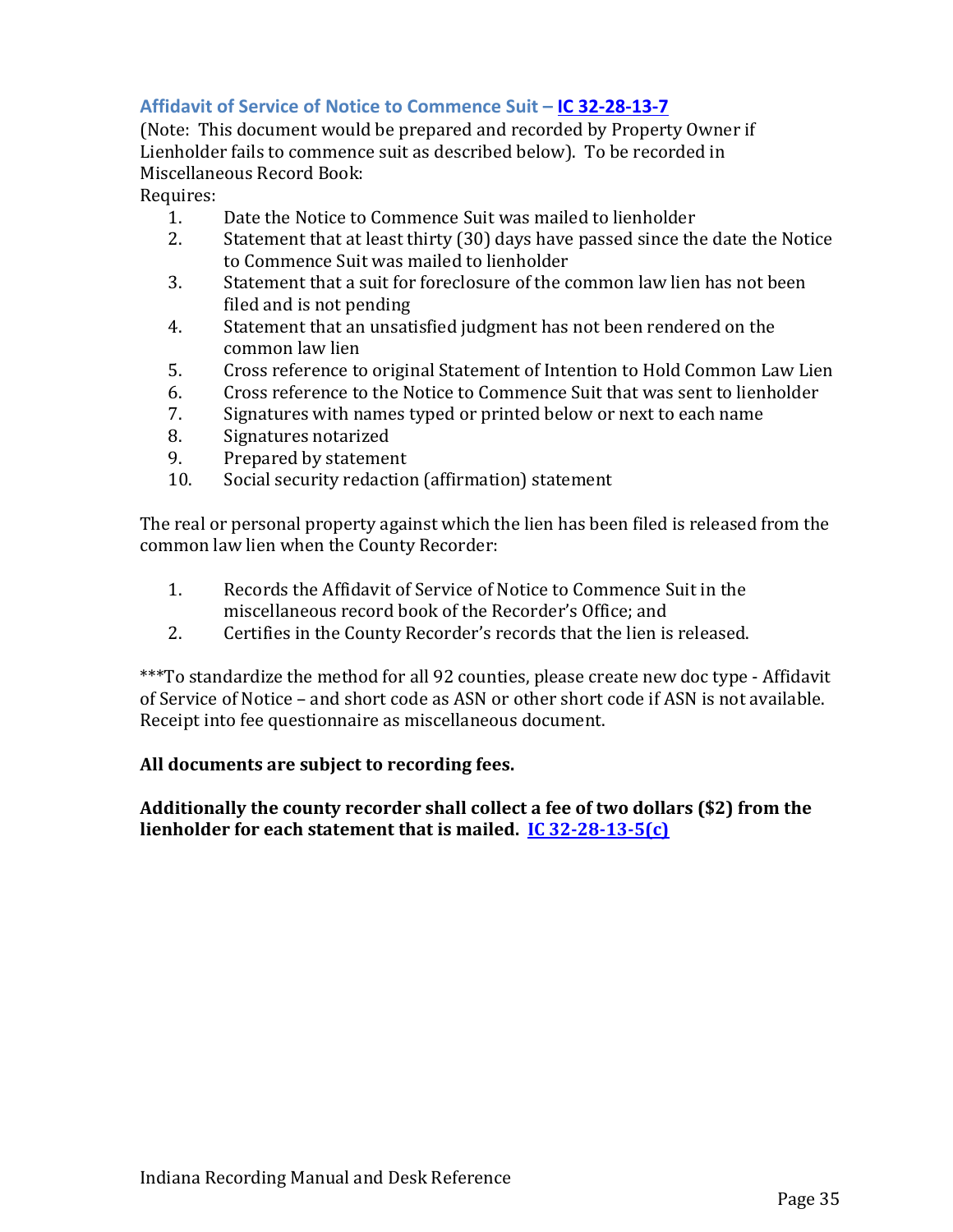## <span id="page-35-0"></span>**Mechanic's Liens and Releases**

#### **Notice of Intention to Hold Mechanic's Lien – [IC 32-28-3-3;](http://iga.in.gov/legislative/laws/2017/ic/titles/032#32-28-3-3) [IC 36-2-7-10](http://iga.in.gov/legislative/laws/2017/ic/titles/036#36-2-7-10)**

Requires:

- 1. Debtor (Grantor)
- 2. "Mechanic" (Grantee)
- 3. Legal description
- 4. Addresses
- 5. Signatures with names typed or printed below or next to each name
- 6. Signatures acknowledged or notarized
- 7. Prepared by statement
- 8. Social Security redaction statement

Comments: Must be recorded before the formal Mechanic's Lien. Mail out notices to all Grantors: 1st mailing included in fee; additional mailing is \$2 each.

#### **Mechanic's Liens – [IC 32-28-3;](http://iga.in.gov/legislative/laws/2017/ic/titles/032#32-28-3) [IC 36-2-7-10](http://iga.in.gov/legislative/laws/2017/ic/titles/036#36-2-7-10)**

Requires:

- 1. Debtor (Grantor)
- 2. "Mechanic" (Grantee)
- 3. Addresses
- 4. Legal description
- 5. Amount
- 6. Signatures with names typed or printed below or next to each name
- 7. Signatures acknowledged or notarized
- 8. Prepared by statement
- 9. Social Security redaction statement

Comments: Attorneys may sign on behalf of their clients. (IC 32-28-3-3) Mail out notices to all Grantors: 1st mailing included in fee; additional mailing is \$2 each.

#### **Mechanic's Lien Releases – [IC 32-28-6;](http://iga.in.gov/legislative/laws/2017/ic/titles/032#32-28-6) [IC 36-2-7-10](http://iga.in.gov/legislative/laws/2017/ic/titles/036#36-2-7-10)**

Requires:

- 1. "Mechanic" (Grantor)
- 2. Debtor (Grantee)
- 3. Cross reference to original recorded mechanic's lien document
- 4. Signatures with names typed or printed below or next to each name
- 5. Signatures acknowledged or notarized
- 6. Prepared by statement
- 7. Social Security redaction statement

#### **Mechanic's Lien Release by Affidavit – [IC 32-28-6;](http://iga.in.gov/legislative/laws/2017/ic/titles/032#32-28-6) [IC 36-2-7-10](http://iga.in.gov/legislative/laws/2017/ic/titles/036#36-2-7-10)**

- 1. "Mechanic" (Grantor)
- 2. Debtor (Grantee)
- 3. Cross reference to original recorded mechanic's lien document
- 4. Signatures with names typed or printed below or next to each name
- 5. Signatures acknowledged or notarized
- 6. Prepared by statement
- 7. Social Security redaction statement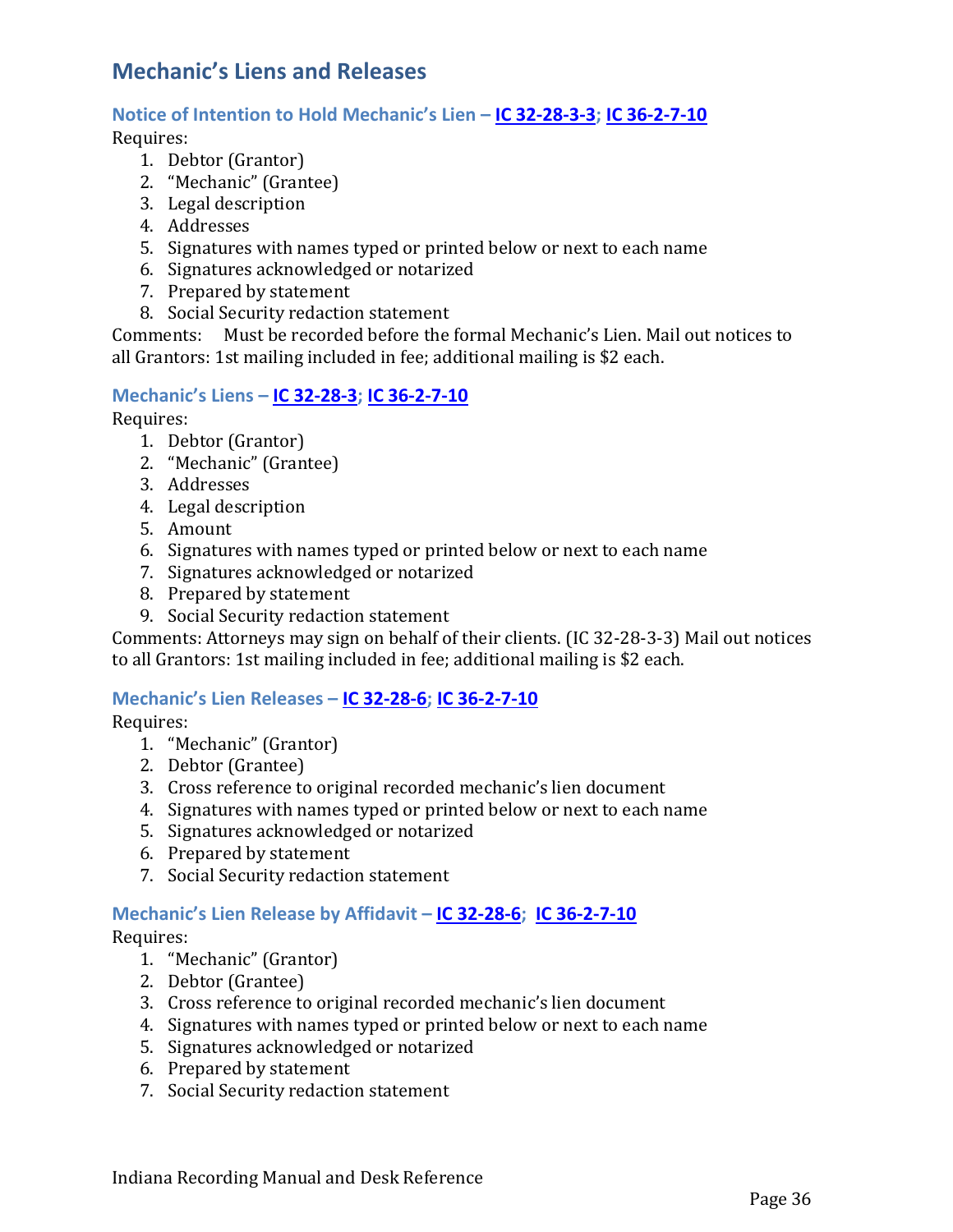### <span id="page-36-0"></span>**Miscellaneous Documents**

#### **Bill of Sale – [IC 26-1-2;](http://iga.in.gov/legislative/laws/2017/ic/titles/026#26-1-2) [IC 36-2-11](http://iga.in.gov/legislative/laws/2017/ic/titles/036#36-2-11)**

Requires:

- 1. From parties (Grantor)
- 2. To parties (Grantee)
- 3. Description
- 4. Signatures with names typed or printed below or next to each name
- 5. Signatures acknowledged or notarized
- 6. Building on leased ground- take to Assessor and Auditor
- 7. Prepared by statement
- 8. Social Security redaction statement

#### **Birth Certificate – [IC 36-2-11](http://iga.in.gov/legislative/laws/2017/ic/titles/036#36-2-11)**

Requires:

- 1. Party (Grantor)
- 2. Printed names
- 3. Official Seal or certified

Comments: Must be in English or be accompanied by a recordable English translation.

#### **By-Laws – [IC 32-25-8](http://iga.in.gov/legislative/laws/2017/ic/titles/032#32-25-8)**

Requires:

- 1. From parties (Grantor)
- 2. Legal description
- 3. Signatures with names typed or printed below or next to each name
- 4. Signatures acknowledged or notarized
- 5. Prepared by statement
- 6. Social Security redaction statement

Comments: Sometimes recorded as part of the Covenants and Restrictions.

#### **Church Documents – [IC 23-10-2-4;](http://iga.in.gov/legislative/laws/2017/ic/titles/023#23-10-2-4) [IC 36-2-11](http://iga.in.gov/legislative/laws/2017/ic/titles/036#36-2-11)**

Requires:

- 1. From parties (Grantor)
- 2. To parties (Grantee)
- 3. Witnessed by two people or acknowledged or notarized
- 4. Signatures with names typed or printed below or next to each name
- 5. Prepared by statement
- 6. Social Security redaction statement

#### **Death Certificate – [IC 36-2-11;](http://iga.in.gov/legislative/laws/2017/ic/titles/036#36-2-11) [IC 32-21](http://iga.in.gov/legislative/laws/2017/ic/titles/032#32-21)**

Requires:

- 1. Party (Grantor)
- 2. Printed names
- 3. Official seal or certified
- 4. Social Security Numbers must be redacted.

Comments: Must be in English or be accompanied by a recordable English translation.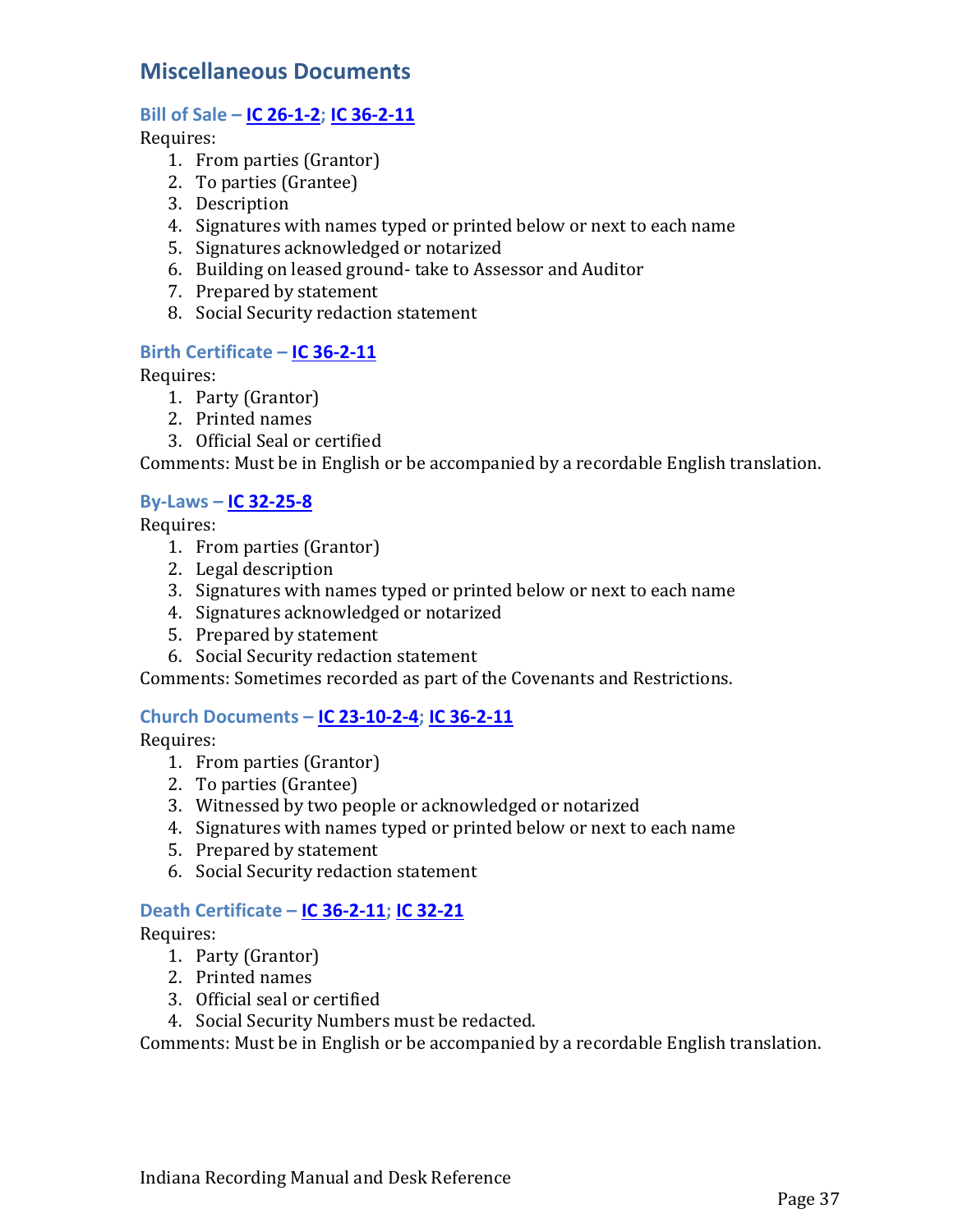#### **Ordination – [IC 36-2-7-10;](http://iga.in.gov/legislative/laws/2017/ic/titles/036#36-2-7-10) [IC 23-10-2-4](http://iga.in.gov/legislative/laws/2017/ic/titles/023#23-10-2-4)**

Requires:

- 1. From parties (Grantor)
- 2. Signatures with names typed or printed below or next to each name
- 3. Prepared by statement
- 4. Social Security redaction statement

Comments: Notarization is not required.

#### **Vacation – [IC 36-7-3-10;](http://iga.in.gov/legislative/laws/2017/ic/titles/036#36-7-3-10) [IC 32-21;](http://iga.in.gov/legislative/laws/2017/ic/titles/032#32-21) [IC 36-2-7-10](http://iga.in.gov/legislative/laws/2017/ic/titles/036#36-2-7-10)**

Requires:

- 1. From parties (Grantor)
- 2. To parties (Grantee)
- 3. Legal description of street, alley, plat, etc.
- 4. Signature of governing authority with names typed or printed below or next to each name
- 5. Signatures acknowledged or notarized
- 6. Prepared by statement
- 7. Social Security redaction statement
- 8. Auditor stamp

#### **Wills – [IC 29-1-5;](http://iga.in.gov/legislative/laws/2017/ic/titles/029#29-1-5) [IC 36-2-7-10](http://iga.in.gov/legislative/laws/2017/ic/titles/036#36-2-7-10)**

Requires:

- 1. Party (Grantor)
- 2. Signature with name typed or printed below or next to the signature
- 3. Signed by two witnesses with names typed or printed below or next to each name
- 4. Prepared by statement
- 5. Social Security redaction statement

Comments: Notarization is not required.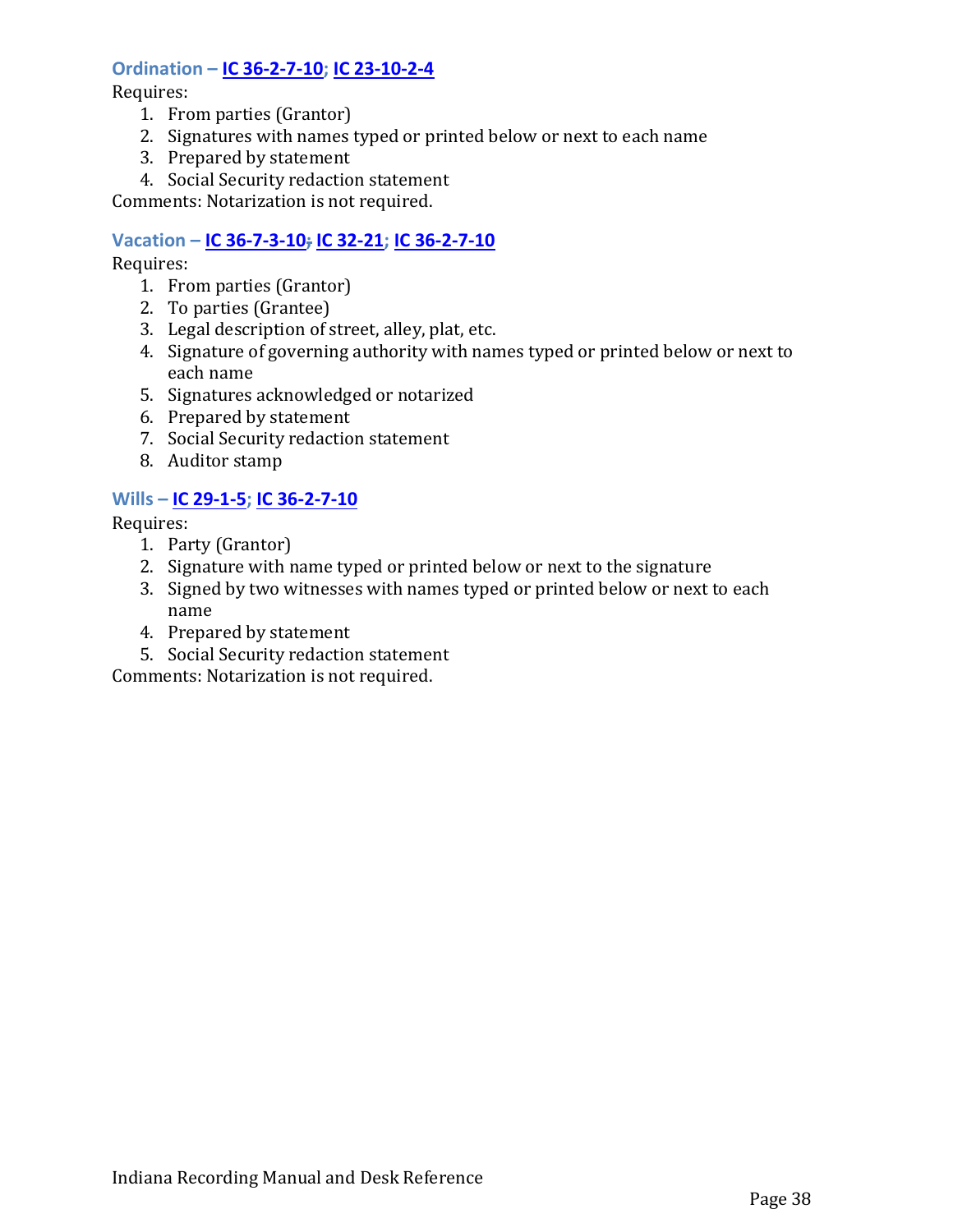## <span id="page-38-0"></span>**Mortgages and Mortgage Releases**

#### **Mortgage Assumption – [IC 32-29;](http://iga.in.gov/legislative/laws/2017/ic/titles/032#32-29) [IC 36-2-7-10](http://iga.in.gov/legislative/laws/2017/ic/titles/036#36-2-7-10)**

Requires:

- 1. From parties (Grantor)
- 2. To parties (Grantee)
- 3. Other parties (Mortgage holder)
- 4. Cross reference to original recorded mortgage document
- 5. Signatures with names typed or printed below or next to each name
- 6. Signatures acknowledged or notarized
- 7. Prepared by statement
- 8. Social Security redaction statement

#### **Promissory Note – [IC 32-29;](http://iga.in.gov/legislative/laws/2017/ic/titles/032#32-29) [IC 36-2-7-10](http://iga.in.gov/legislative/laws/2017/ic/titles/036#36-2-7-10)**

Requires:

- 1. From parties (Grantor)
- 2. To parties (Grantee)
- 3. Legal description, if real estate is involved
- 4. Amount
- 5. Signatures with names typed or printed below or next to each name
- 6. Signatures acknowledged or notarized
- 7. Prepared by statement
- 8. Social Security redaction statement

## **Mortgage or Subordinate (Second) Mortgage – [IC 32-29;](http://iga.in.gov/legislative/laws/2017/ic/titles/032#32-29) [IC 36-2-7-10](http://iga.in.gov/legislative/laws/2017/ic/titles/036#36-2-7-10)**

Requires:

- 1. From parties (Grantor)
- 2. To parties (Grantees)
- 3. Legal description
- 4. Amount
- 5. Signatures with names typed or printed below or next to each name
- 6. Signatures acknowledged or notarized
- 7. Prepared by statement
- 8. Social Security redaction statement

#### **Subordination of Mortgage – [IC 32-29;](http://iga.in.gov/legislative/laws/2017/ic/titles/032#32-29) [IC 36-2-7-10](http://iga.in.gov/legislative/laws/2017/ic/titles/036#36-2-7-10)**

- 1. From parties (Grantor Bank)
- 2. To parties (Grantee Bank)
- 3. Other parties (Borrowers)
- 4. Two cross references
- 5. Prepared by statement
- 6. Social Security redaction statement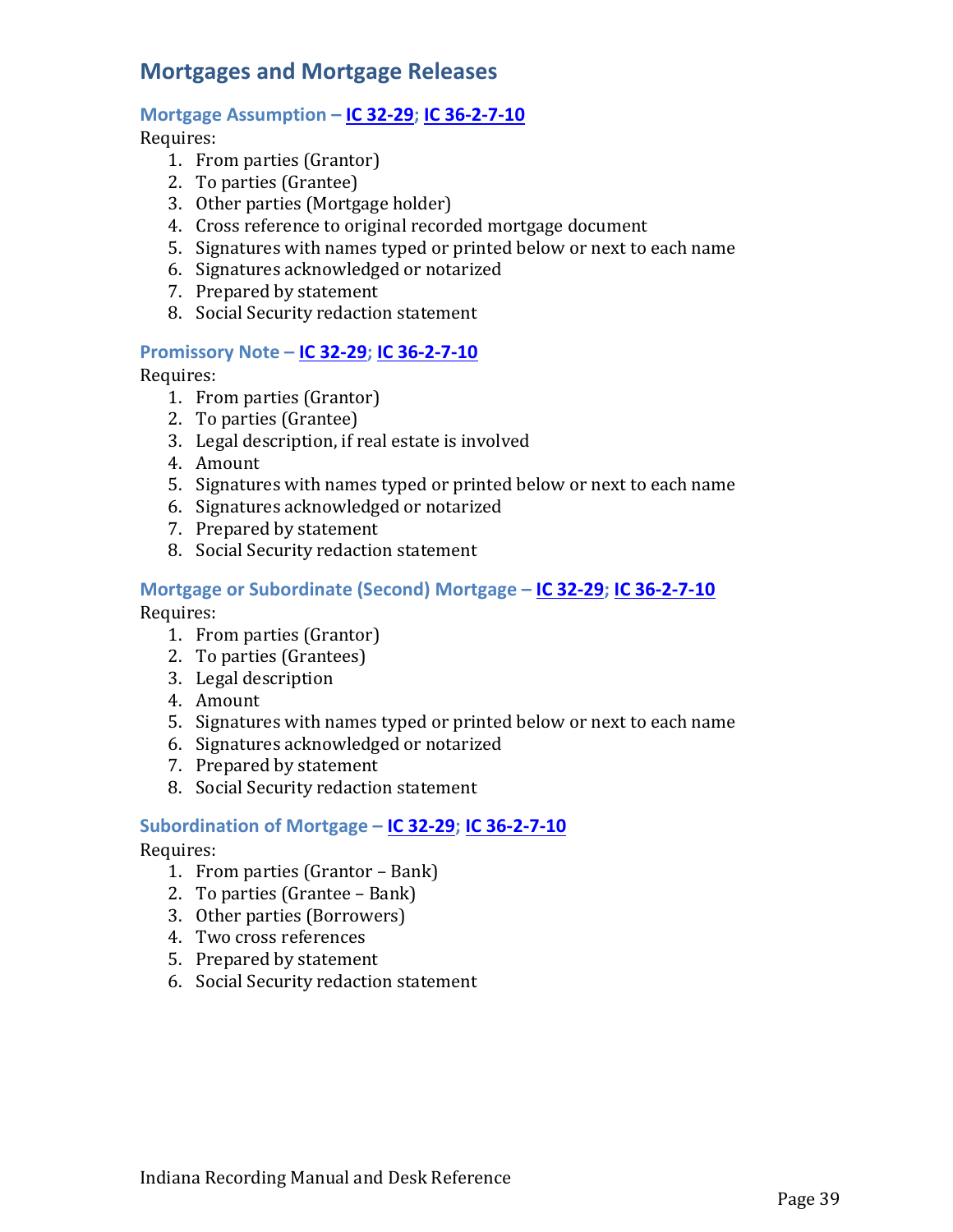#### **Mortgage Release – [IC 32-29-5](http://iga.in.gov/legislative/laws/2017/ic/titles/032#32-29-5)**

Requires:<br>1. Frc

- 1. From parties (Grantor)<br>2. To parties (Grantee)
- 2. To parties (Grantee)<br>3. Cross reference to or
- 3. Cross reference to original recorded mortgage document<br>4. Signatures with name typed or printed below or next to e
- 4. Signatures with name typed or printed below or next to each name<br>5. Signatures acknowledged or notarized
- 5. Signatures acknowledged or notarized<br>6. Prepared by statement
- 6. Prepared by statement<br>7. Social Security redactio
- Social Security redaction statement

Comments: May have additional cross references to re-recordings of the original mortgage and subsequent assignments, assumptions, modifications, and subordinations.

#### **Mortgage Release by Affidavit – [IC 32-29](http://iga.in.gov/legislative/laws/2017/ic/titles/032#32-29)**

Requires:

- 1. From parties (Grantor)
- 2. To parties (Grantee)
- 3. Cross reference to original recorded mortgage document
- 4. Signatures with names typed or printed below or next to each name
- 5. Signatures acknowledged or notarized
- 6. Prepared by statement
- 7. Social Security redaction statement

Comments: May have additional cross references to re-recordings of the original mortgage and subsequent assignments, assumptions, modifications, and subordinations.

#### **Mortgage Partial Release – [IC 32-29](http://iga.in.gov/legislative/laws/2017/ic/titles/032#32-29)**

Requires:

- 1. From parties (Grantor)
- 2. To parties (Grantee)
- 3. Cross reference to original recorded mortgage document
- 4. Legal description
- 5. Signatures with name typed or printed below or next to each name
- 6. Signatures acknowledged or notarized
- 7. Prepared by statement
- 8. Social Security redaction statement

Comments: May have additional cross references to re-recordings of the original mortgage and subsequent assignments, assumptions, modifications, and subordinations.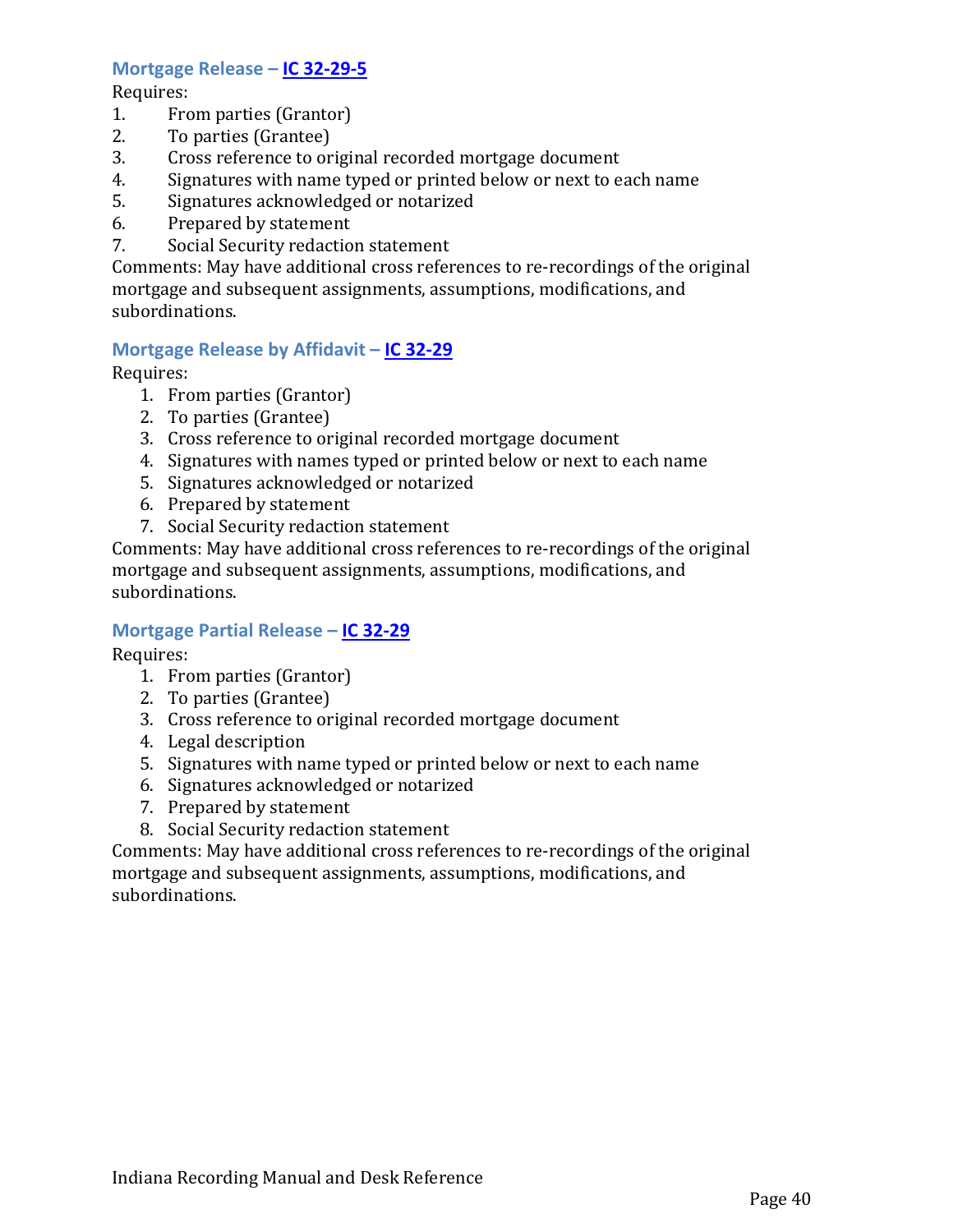## <span id="page-40-0"></span>**Plats, Surveys, and Horizontal Properties**

#### **Cemetery Plat – [IC 23-14-34](http://iga.in.gov/legislative/laws/2017/ic/titles/023#23-14-34)**

Requires:

- 1. Parties (Grantor)
- 2. Legal description
- 3. Signature of cemetery officer with printed name below or next to each name

#### **Subdivision Plat – [IC 36-7-3-2;](http://iga.in.gov/legislative/laws/2017/ic/titles/036#36-7-3-2) [IC 32-21;](http://iga.in.gov/legislative/laws/2017/ic/titles/032#32-21) [IC 36-2-7-10](http://iga.in.gov/legislative/laws/2017/ic/titles/036#36-2-7-10)**

Requires:

- 1. Title of Subdivision Plat at the top of the document
- 2. Owners Certificate Statement
- 3. Legal description and drawing
- 4. Signatures with names typed or printed below or next to each name
- 5. Signatures acknowledged or notarized
- 6. Prepared by statement
- 7. Social Security redaction statement
- 8. Approvals from the various governmental agencies

#### **Survey – [IC 36-2-19-4;](http://iga.in.gov/legislative/laws/2017/ic/titles/036#36-2-19-4) [IC 36-2-7-10](http://iga.in.gov/legislative/laws/2017/ic/titles/036#36-2-7-10)**

- 1. Survey company name or, at least, Surveyor's name
- 2. Surveyor's official seal
- 3. Name of owner
- 4. Legal description
- 5. Signatures with names typed or printed below or next to each name
- 6. Prepared by statement
- 7. Social Security redaction statement
- 8. Brief legal description stating section, township, and range, or subdivision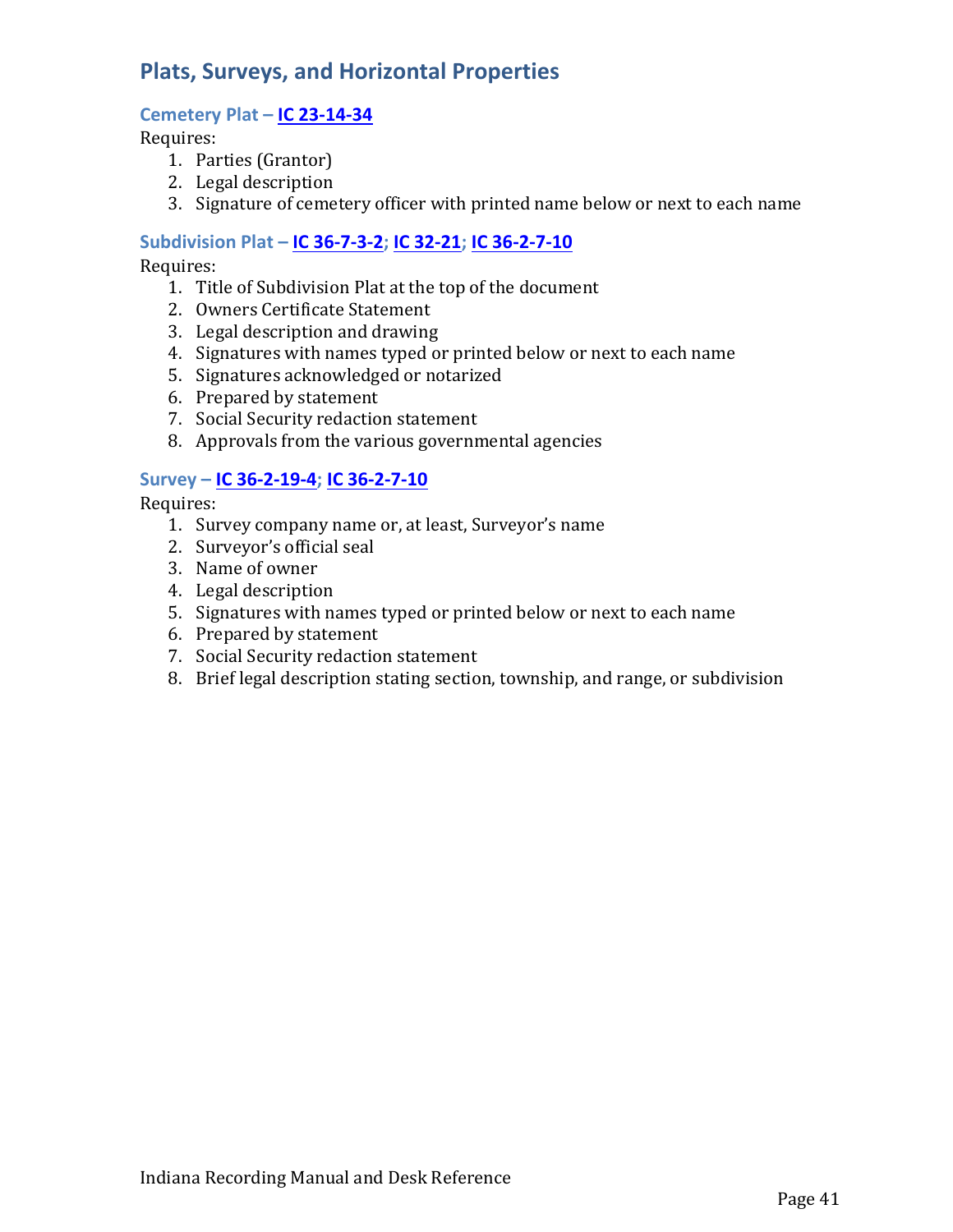## <span id="page-41-0"></span>**Powers of Attorney**

#### **Power of Attorney – [IC 30-5-3](http://iga.in.gov/legislative/laws/2017/ic/titles/030#30-5-3)**

Requires:

- 1. From parties (Grantor)
- 2. To parties (Grantee)
- 3. Signatures with names typed or printed below or next to each name
- 4. Prepared by statement
- 5. Social Security redaction statement
- 6. Signatures acknowledged or notarized

Comments: Recorded instrument number of a Power of Attorney must be cross referenced on a document being signed by an Attorney in Fact.

#### **Power of Attorney Revocation/Release – [IC 30-5-10-1](http://iga.in.gov/legislative/laws/2017/ic/titles/030#30-5-10-1)**

- 1. From parties (Grantor)
- 2. To parties (Grantee)
- 3. Cross reference to original recorded POA document
- 4. Signatures with names typed or printed below or next to each name
- 5. Signatures acknowledged or notarized
- 6. Prepared by statement
- 7. Social Security redaction statement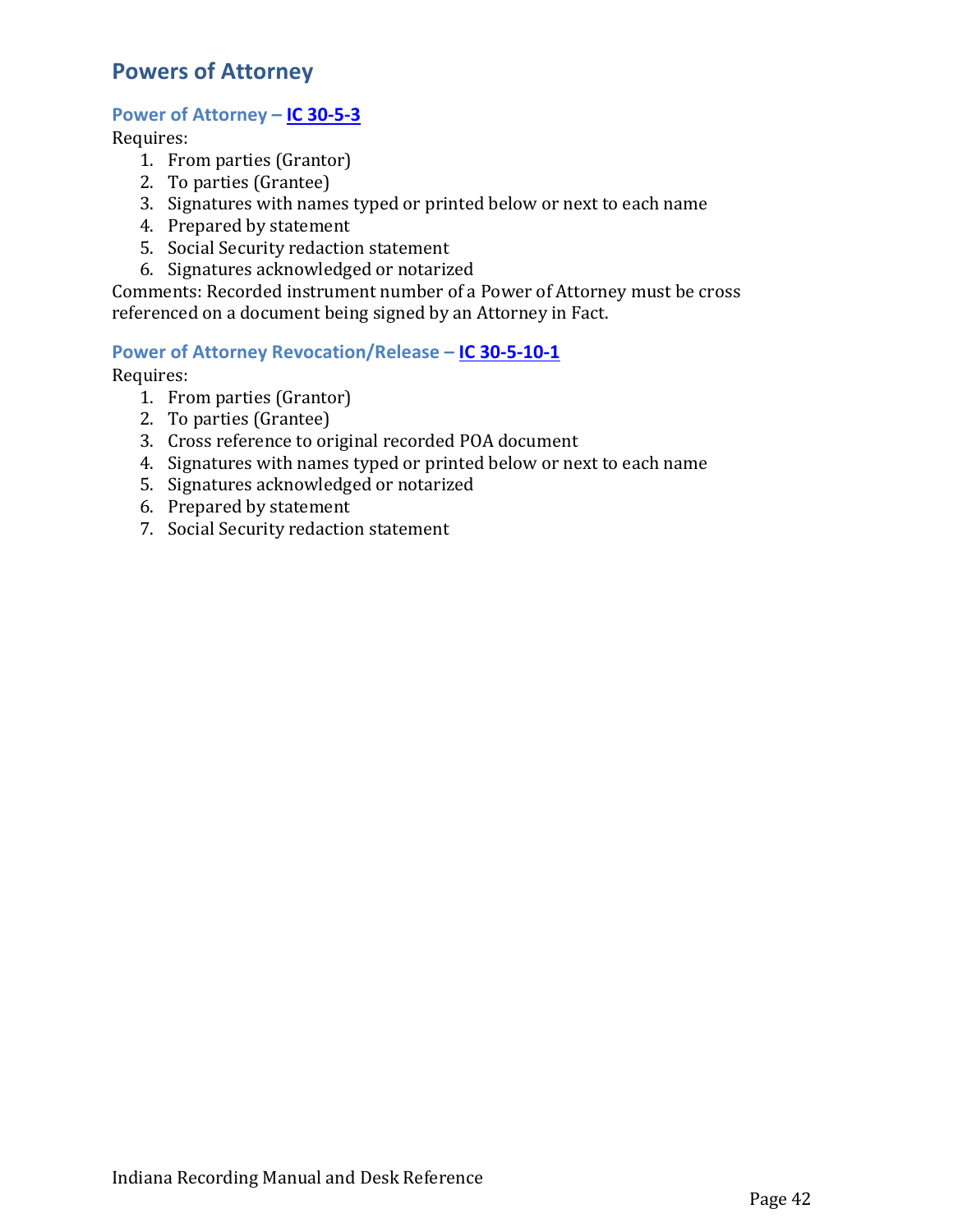### <span id="page-42-0"></span>**Miscellaneous Releases**

#### **Attorney's Lien Release – [IC 32-28-5](http://iga.in.gov/legislative/laws/2017/ic/titles/032#32-28-5)**

Requires:

- 1. From parties (Grantor)
- 2. To parties (Grantee)
- 3. Cross reference to original recorded lien document
- 4. Signatures with names typed or printed below or next to each name
- 5. Signatures acknowledged or notarized
- 6. Prepared by statement
- 7. Social Security redaction statement

#### **Dissolution/Release of Assumed Business Name – [IC 23-0.5-3-4](http://iga.in.gov/legislative/laws/2017/ic/titles/023#23-0.5-3-4)**

Requires:

- 1. From parties (Grantor)
- 2. Business name being dissolved or releases
- 3. Cross reference to original recorded DBA document
- 4. Signatures with names typed or printed below or next to each name
- 5. Signature acknowledged or notarized
- 6. Prepared by statement
- 7. Social Security redaction statement

#### **Easement Release – [IC 32-23-2-5\(b\)](http://iga.in.gov/legislative/laws/2017/ic/titles/032#32-23-2-5)**

Requires:

- 1. From parties (Grantor)
- 2. To parties (Grantee)
- 3. Cross reference to original recorded easement document
- 4. Signatures with names typed or printed below or next to each name
- 5. Signature acknowledged or notarized
- 6. Prepared by statement
- 7. Social Security redaction statement

#### **Hospital Lien Release – [IC 32-33-4-7](http://iga.in.gov/legislative/laws/2017/ic/titles/032#32-33-4-7)**

- 1. From parties (Grantor)
- 2. To parties (Grantee)
- 3. Cross reference to original recorded hospital lien document
- 4. Signatures with names typed or printed below or next to each name
- 5. Signatures acknowledged or notarized
- 6. Prepared by statement
- 7. Social Security redaction statement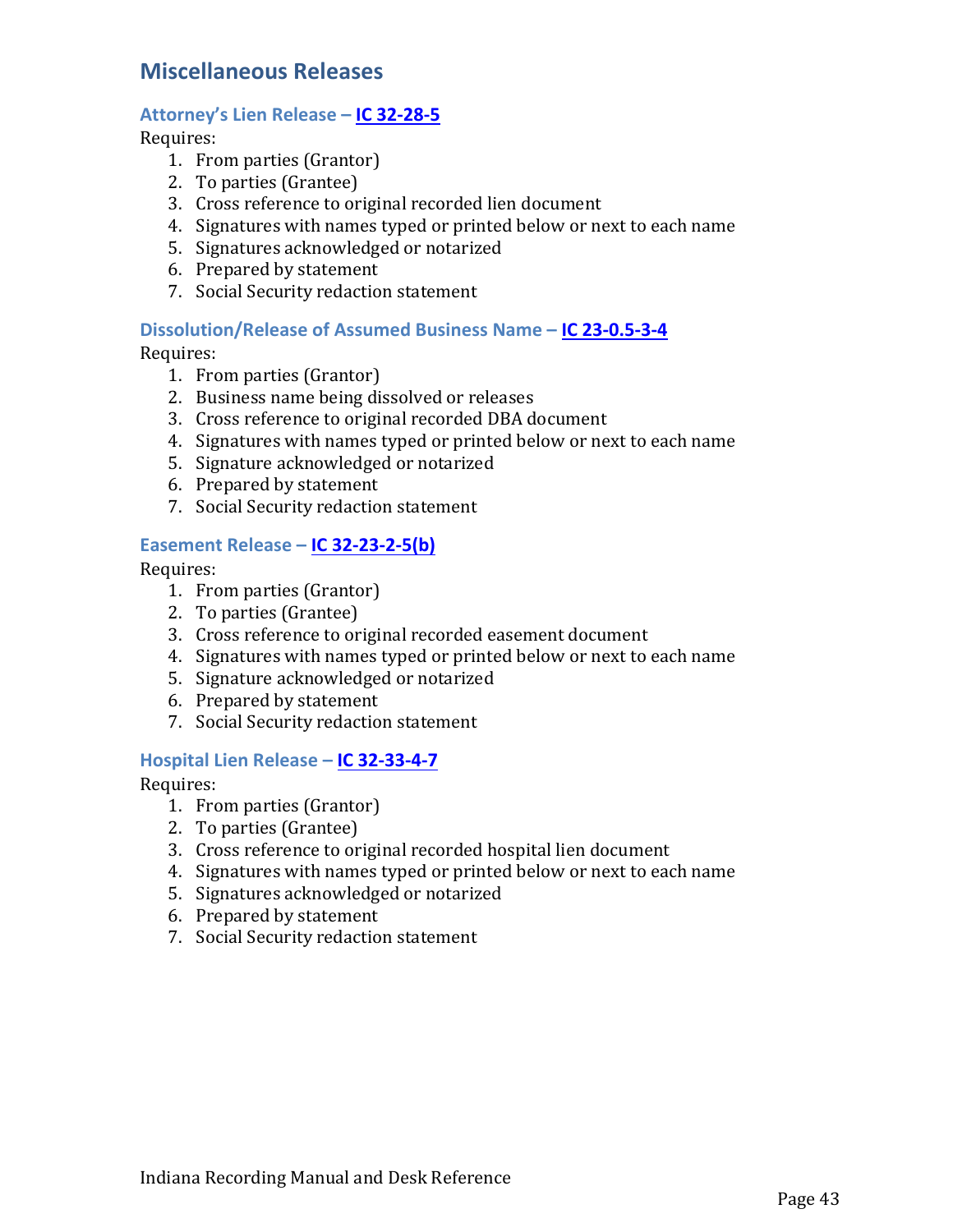#### **Release of Interest – [IC 32-28-5](http://iga.in.gov/legislative/laws/2017/ic/titles/032#32-28-5)**

- 1. From parties (Grantor)
- 2. To parties (Grantee)
- 3. Cross reference to original recorded Interest document
- 4. Signatures with names typed or printed below or next to each name
- 5. Signatures acknowledged or notarized
- 6. Prepared by statement
- <span id="page-43-0"></span>7. Social Security redaction statement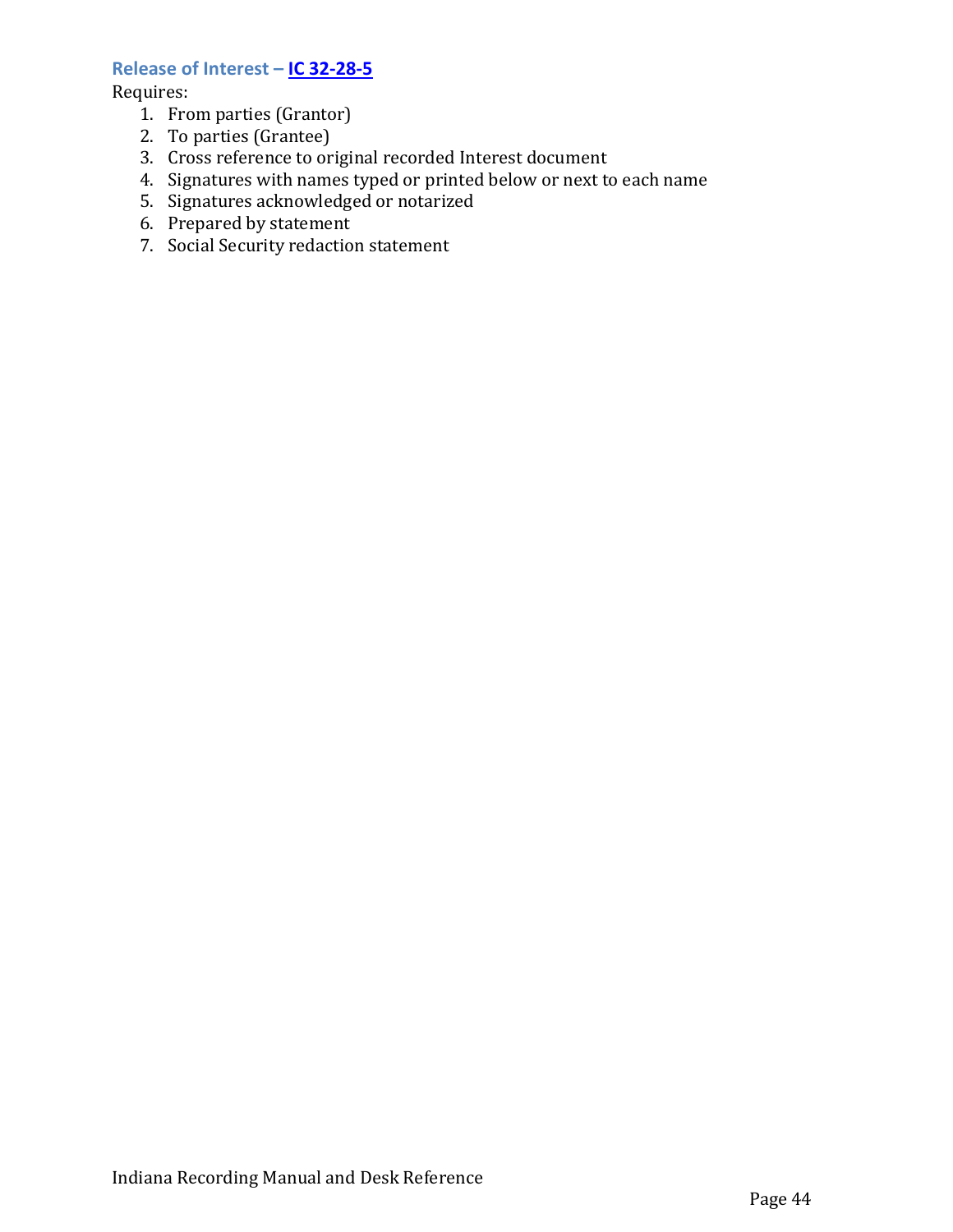## **Military Service Discharge / DD-214**

#### **Military Service Discharge / DD-214 – [IC 10-17-2](http://iga.in.gov/legislative/laws/2017/ic/titles/010#10-17-2) \*\*CONFIDENTIAL DOCUMENT\*\***

Requires:

- 1. Name of service member
- 2. Name of Armed Service or Branch
- 3. Recorded with no fee

Comments: A person requesting a copy of a discharge must be the veteran listed on the discharge and photographic identification must be provided. If not, a County Recorder may provide a certified copy of a discharge record only to the following persons:

- 1. A person who provides photographic identification that identifies the person as a county or city service officer;
- 2. A person who provides photographic identification that identifies the person as an employee of the Indiana Department of Veterans' Affairs;
- 3. A person who is a funeral director licensed under IC 25-15 and assists with the burial of the veteran who is the subject of the discharge record if the person provides photographic identification and the person's funeral director license;
- 4. If the veteran who is the subject of the discharged record is deceased, the spouse or next of kin of the deceased, if the spouse or next of kin provides photographic identification and a copy of the veteran's death certificate;
- 5. The following persons, if the person provides photographic identification:
	- a. The attorney in fact of the person who is the subject of the discharge record, if the attorney in fact provides a copy of the power of attorney;
	- b. The guardian of the person who is the subject of the discharge record, if the guardian of the person provides a copy of the court order appointing the guardian of the person;
	- c. The personal representative of the estate of the deceased, if the person who is the subject of the discharge record is deceased and the personal representative of the estate provides a copy of the court order appointing the personal representative of the estate.

Certified copies shall be provided at no charge.